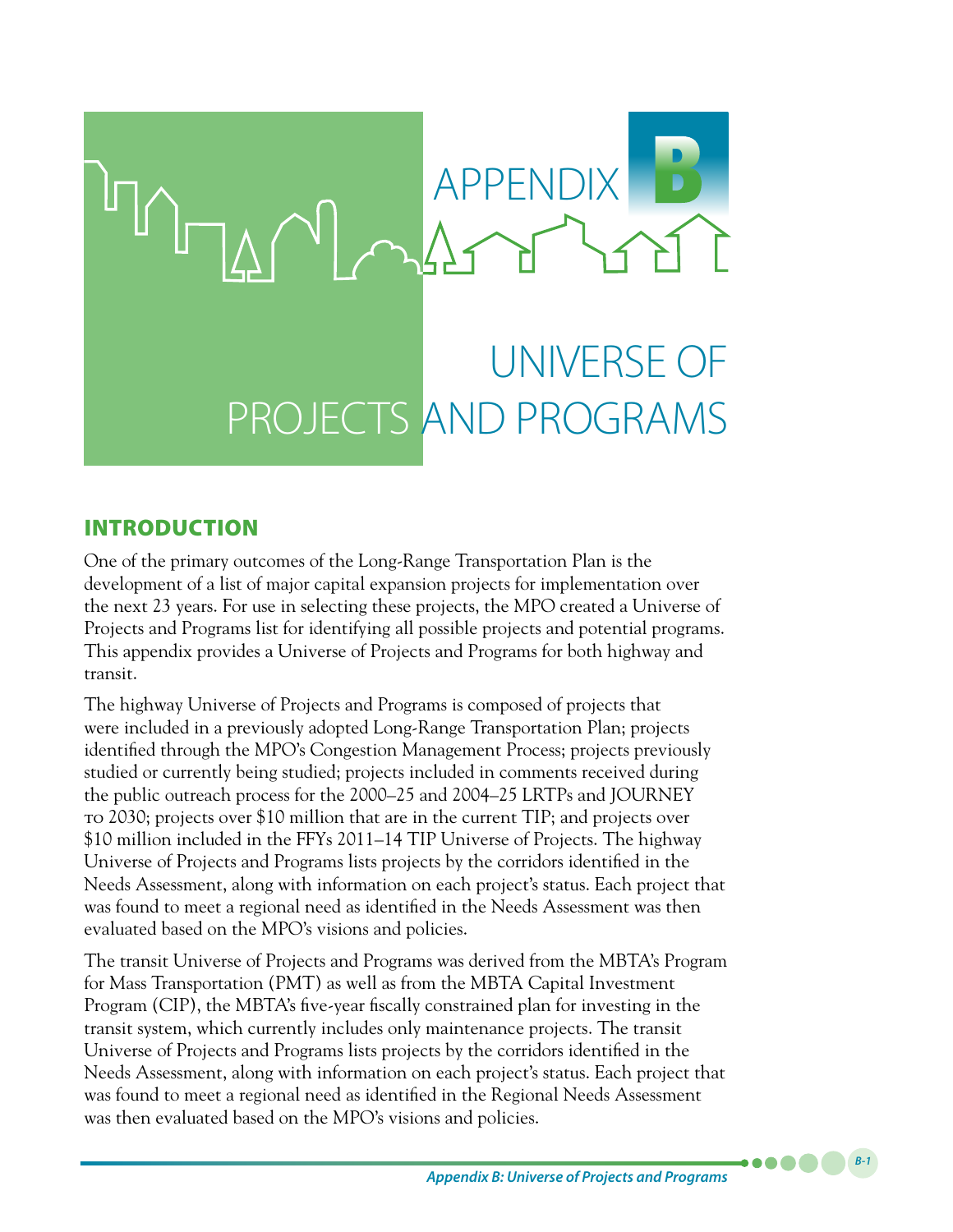| <b>CENTRAL AREA HIGHWAY UNIVERSE OF PROJECTS</b>                                         | <b>CTPS CORRIDOR STUDY AND/OR<br/>RECOMMENDATION, OR OTHER</b><br><b>AdnLS</b> | HWY. PROJECT WITH PRC<br>APPROVAL | PROJECT UNDER MASSDOT<br>ENVIRONMENTAL REVIEW | MAJOR HWY. PROJECT PENDING,<br>ON HOLD OR INACTIVE | $\leq$<br><b>PROJECT PROGRAMMED</b><br>TO 2030<br><b>JOURNEY</b> | CONSTRUCTION FUNDS IN FFYS<br>2011-14 TIP | <b>CORRIDOR(S)</b> | PUBLIC COMMENT          | MASSDOT CIP HIGH PRIORITY PATH | MEETS PLAN IDENTIFIED NEED | COST (IN MILLIONS) |
|------------------------------------------------------------------------------------------|--------------------------------------------------------------------------------|-----------------------------------|-----------------------------------------------|----------------------------------------------------|------------------------------------------------------------------|-------------------------------------------|--------------------|-------------------------|--------------------------------|----------------------------|--------------------|
| LONG RANGE TRANSPORTATION PLAN PROJECTS CURRENTLY PROGRAMMED AND/OR UNDER CONSTRUCTION   |                                                                                |                                   |                                               |                                                    |                                                                  |                                           |                    |                         |                                |                            |                    |
| Consolidated Rental Car Facility Logan Airport (Boston)                                  |                                                                                | $\mathsf X$                       |                                               |                                                    | $\bar{\mathsf{X}}$                                               |                                           | <b>NE</b>          |                         |                                |                            | \$337.0            |
| Rte. 16/Revere Beach Pkwy. Bridges (Everett, Medford, and Revere)                        |                                                                                | $\mathsf X$                       |                                               |                                                    | $\overline{\mathsf{x}}$                                          | $\mathsf X$                               | NE/N               |                         |                                |                            | \$41.3             |
| Assembly Square Roadway Improvments (Somerville)                                         |                                                                                | $\overline{X}$                    |                                               |                                                    | $\mathsf{x}$                                                     | $\overline{\mathsf{x}}$                   | <b>NW</b>          | $\bar{x}$               |                                |                            | \$15.4             |
| East Boston Haul Rd. (Boston)                                                            | $\overline{\mathsf{x}}$                                                        |                                   |                                               | $\overline{\mathsf{x}}$                            | $\overline{\mathsf{x}}$                                          |                                           | <b>NE</b>          |                         |                                | $\bar{\mathsf{x}}$         | \$19.5             |
| LONG RANGE TRANSPORTATION PLAN UNIVERSE ROADWAY PROJECTS                                 |                                                                                |                                   |                                               |                                                    |                                                                  |                                           |                    |                         |                                |                            |                    |
| Rte. 1 Add-a-Lane (Malden, Saugus, and Revere)                                           |                                                                                | $\mathsf X$                       | X                                             |                                                    | $\bar{\mathsf{X}}$                                               |                                           | NE/N               | $\overline{\mathsf{x}}$ |                                | $\mathsf X$                | \$175.2            |
| I-93 Capacity Improvements (Somerville to Woburn)                                        | $\mathsf X$                                                                    |                                   |                                               |                                                    |                                                                  |                                           | N                  |                         |                                | $\mathsf X$                |                    |
| Rte. 1/Rte. 16 Interchange (Revere)                                                      | $\overline{\mathsf{x}}$                                                        |                                   |                                               |                                                    |                                                                  |                                           | <b>NE</b>          |                         |                                | $\mathsf X$                | \$7.4              |
| Rte. 1A/Rte. 16 (Revere)                                                                 | $\mathsf X$                                                                    |                                   |                                               |                                                    |                                                                  |                                           | <b>NE</b>          |                         |                                | $\mathsf X$                | \$109.7            |
| Rte. 1A/Chelsea St. Bridge Connection (Boston)                                           | $\overline{\mathsf{x}}$                                                        |                                   |                                               |                                                    |                                                                  |                                           | <b>NE</b>          |                         |                                | $\mathsf X$                |                    |
| Rte. 1A/Boardman St. Grade Separation (Boston)                                           | $\mathsf X$                                                                    |                                   |                                               | $\overline{\mathsf{x}}$                            |                                                                  |                                           | <b>NE</b>          |                         |                                | $\mathsf X$                | \$16.0             |
| Mahoney Circle Grade Separation (Revere)                                                 |                                                                                |                                   |                                               | X                                                  |                                                                  |                                           | <b>NE</b>          |                         |                                | $\mathsf X$                | \$35.6             |
| Rte. 16/Revere Beach Parkway Roadway Improvements (Everett, Medford, and Revere)         |                                                                                |                                   |                                               |                                                    |                                                                  |                                           | NE/N               | $\bar{\mathsf{X}}$      |                                | $\bar{\mathsf{X}}$         | \$109.5            |
| Telecom City Boulevard (Everett, Malden, and Medford)                                    |                                                                                |                                   |                                               |                                                    |                                                                  |                                           | N                  | $\bar{\mathsf{X}}$      |                                |                            | \$17.8             |
| Rte. 16/I-93 Connection (Medford)                                                        |                                                                                |                                   |                                               |                                                    |                                                                  |                                           | N                  | $\overline{\mathsf{x}}$ |                                |                            | \$20.8             |
| Sullivan Square (Boston)                                                                 | $\overline{\mathsf{x}}$                                                        | $\mathsf X$                       |                                               |                                                    | $\overline{\mathsf{x}}$                                          |                                           | N                  | $\overline{\mathsf{x}}$ |                                | $\bar{\mathsf{X}}$         | \$43.3             |
| Rutherford Ave. (Boston)                                                                 | $\mathsf X$                                                                    | $\mathsf X$                       |                                               |                                                    | X                                                                |                                           | N                  | $\overline{\mathsf{x}}$ |                                |                            | \$49.2             |
| Charlestown Haul Rd. (Boston)                                                            | $\mathsf X$                                                                    |                                   |                                               |                                                    |                                                                  |                                           | N                  | $\bar{\mathsf{X}}$      |                                | $\mathsf X$                |                    |
| Rte. 60 Improvements (Malden, Medford)                                                   | X                                                                              |                                   |                                               |                                                    |                                                                  |                                           | N                  |                         |                                | $\mathsf X$                |                    |
| McGrath Hwy.-Gilman St. Bridge (Somerville)                                              | $\mathsf X$                                                                    |                                   |                                               |                                                    |                                                                  |                                           | <b>NW</b>          | $\mathsf X$             |                                |                            |                    |
| Rte. 9 Capacity Improvements (Brookline, Newton)                                         | $\mathsf X$                                                                    |                                   |                                               |                                                    |                                                                  |                                           | W                  | $\bar{\mathsf{X}}$      |                                | $\mathsf X$                |                    |
| Rte. 20 (Boston, Watertown, Waltham)                                                     | $\mathsf{x}$                                                                   |                                   |                                               |                                                    |                                                                  |                                           | <b>NW</b>          |                         |                                | $\mathsf X$                |                    |
| Rte. 2/Rte. 16 Interchange (Arlington and Cambridge)                                     | $\mathsf X$                                                                    |                                   |                                               |                                                    |                                                                  |                                           | <b>NW</b>          | $\mathsf X$             |                                | $\mathsf X$                |                    |
| Depress I-93 (Somerville)                                                                |                                                                                |                                   |                                               |                                                    |                                                                  |                                           | <b>NW</b>          | $\mathsf X$             |                                |                            |                    |
| I-93/Mystic Ave. Interchange (Somerville)                                                |                                                                                |                                   |                                               |                                                    |                                                                  |                                           | <b>NW</b>          |                         |                                | $\overline{\mathsf{x}}$    | \$138.6            |
| Longfellow Bridge (Boston, Cambridge)                                                    | $\mathsf X$                                                                    |                                   | X                                             |                                                    | $\bar{\mathsf{X}}$                                               |                                           | <b>NW</b>          |                         |                                | $\mathsf X$                | \$310.0            |
| Extend I-93 HOV Lane into the City (Somerville)                                          |                                                                                |                                   |                                               |                                                    |                                                                  |                                           | <b>NW</b>          | $\mathsf X$             |                                | $\mathsf X$                |                    |
| I-93 Capacity Improvements (Boston to Braintree)                                         | $\bar{\mathsf{X}}$                                                             |                                   |                                               |                                                    |                                                                  |                                           | <b>SE</b>          |                         |                                |                            |                    |
| Conley Rail Service (South Boston) (Massport Study)                                      |                                                                                |                                   |                                               |                                                    |                                                                  |                                           | <b>SE</b>          |                         |                                | $\mathsf X$                |                    |
|                                                                                          | $\mathsf X$                                                                    |                                   |                                               |                                                    |                                                                  |                                           | <b>SE</b>          |                         |                                | $\mathsf X$                | \$40.0             |
| South Boston Roadway Improvements (State Freight Plan)                                   | $\mathsf X$                                                                    |                                   |                                               |                                                    |                                                                  |                                           |                    |                         |                                | $\mathsf X$                |                    |
| T Under D (South Boston) (Massport Study)                                                | $\mathsf X$                                                                    |                                   |                                               |                                                    |                                                                  |                                           | <b>SE</b>          |                         |                                | $\mathsf X$                |                    |
| Track 61 Rail Improvement (Boston) (State Freight Plan)                                  | $\mathsf X$                                                                    |                                   |                                               |                                                    |                                                                  |                                           | <b>SE</b>          | $\mathsf X$             |                                | $\mathsf X$                | \$9.5              |
| Port of Boston Improvement Dredging Project (Boston, Chelsea) (State Freight Plan)       | $\mathsf X$                                                                    |                                   |                                               |                                                    |                                                                  |                                           | <b>SE</b>          |                         |                                | $\bar{\mathsf{x}}$         | \$308.0            |
| Fenway Park Improvements (Boston)                                                        |                                                                                |                                   |                                               |                                                    |                                                                  |                                           | W                  | $\bar{\mathsf{x}}$      |                                |                            | \$35.1             |
| Improvements to Commonwealth Ave (Boston)                                                |                                                                                | $\mathsf X$                       |                                               |                                                    |                                                                  |                                           | W                  | $\mathsf X$             |                                |                            | \$23.0             |
| Reconstruction of Causeway St. (Boston)                                                  |                                                                                | $\mathsf{X}$                      |                                               |                                                    |                                                                  |                                           | <b>BP</b>          | $\bar{\mathsf{X}}$      |                                |                            | \$10.4             |
| Boylston St. (Boston)                                                                    |                                                                                |                                   |                                               |                                                    |                                                                  |                                           | <b>BP</b>          | $\mathsf X$             |                                |                            | \$15.0             |
| Northern Ave. Rd. ways (Boston)                                                          |                                                                                |                                   |                                               |                                                    |                                                                  |                                           | <b>BP</b>          | $\mathsf X$             |                                |                            |                    |
| I-90 Bridge Deck Reconstruction - Boston Viaduct*                                        |                                                                                |                                   |                                               |                                                    | $\mathsf X$                                                      |                                           | W                  |                         |                                | $\mathsf X$                | \$65.0             |
| Sumner Tunnel Plenum/Ceiling Rehab (Boston)*                                             |                                                                                |                                   |                                               |                                                    | $\overline{\mathsf{x}}$                                          |                                           | <b>BP</b>          |                         |                                | $\bar{x}$                  | \$25.0             |
| LONG RANGE TRANSPORTATION PLAN UNIVERSE OF BICYCLE AND PEDESTRIAN PROJECTS               |                                                                                |                                   |                                               |                                                    |                                                                  |                                           |                    |                         |                                |                            |                    |
| Northern Strand (Revere, Saugus, Lynn, Everett, Malden)                                  | $\mathsf X$                                                                    |                                   |                                               |                                                    |                                                                  |                                           | NE/N               |                         | $\mathsf X$                    | $\mathsf X$                |                    |
| Bicycle and Pedestrian Improvements in the vicinity of Forest Hills Sta. (Jamaica Plain) | $\mathsf X$                                                                    |                                   |                                               |                                                    |                                                                  |                                           | SW                 |                         |                                |                            |                    |
| Border to Boston Trail (Newburyport to Boston)                                           | X                                                                              |                                   |                                               |                                                    |                                                                  |                                           | <b>NE</b>          |                         | $\mathsf X$                    | $\mathsf X$                |                    |

*B-2* **C C C C C C** 

*Paths to a Sustainable Region: Volume I*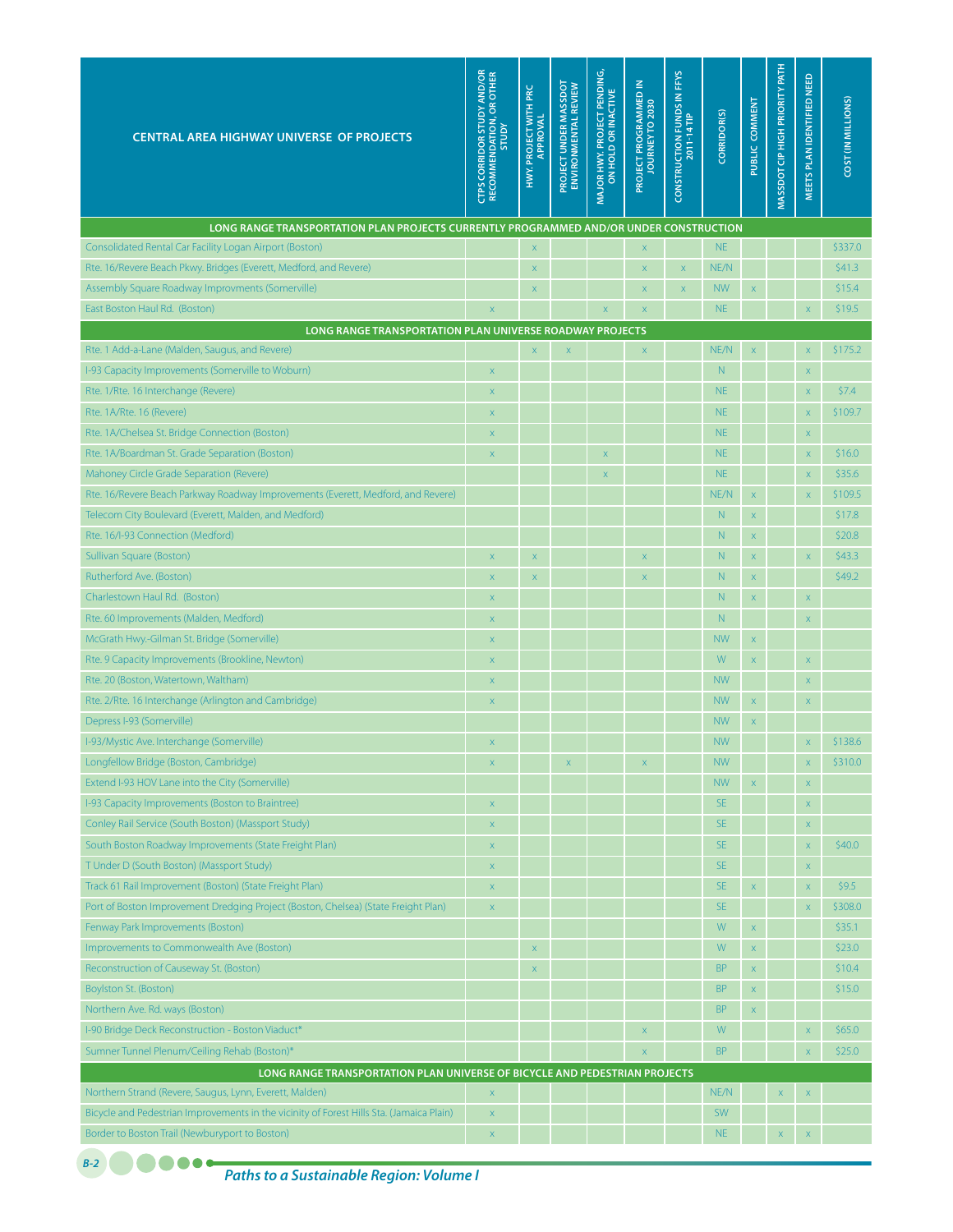| <b>CENTRAL AREA HIGHWAY NEEDS EVALUATION</b>                                           | AND EFFICIENCY<br><b>MODERNIZATION</b><br><b>MAINTENANCE,</b> | ECONOMIC BENEFI<br><b>LIVABILITY AND</b> | <b>MOBILITY</b>         | ENVIRONMENT AND<br><b>CLIMATE CHANGE</b> | <b><i>TRANSPORTATION</i></b><br>EQUITY | SAFETY AND<br><b>SECURITY</b> |
|----------------------------------------------------------------------------------------|---------------------------------------------------------------|------------------------------------------|-------------------------|------------------------------------------|----------------------------------------|-------------------------------|
| LONG RANGE TRANSPORTATION PLAN PROJECTS CURRENTLY PROGRAMMED AND/OR UNDER CONSTRUCTION |                                                               |                                          |                         |                                          |                                        |                               |
|                                                                                        |                                                               |                                          |                         |                                          |                                        |                               |
| LONG RANGE TRANSPORTATION PLAN UNIVERSE OF ROADWAY PROJECTS                            |                                                               |                                          |                         |                                          |                                        |                               |
| Rte. 1 Add-a-Lane (Malden, Saugus, and Revere)                                         | $\overline{\mathbf{x}}$                                       | $\bar{\mathbf{x}}$                       | $\pmb{\mathsf{x}}$      |                                          | $\overline{\mathbf{x}}$                | $\mathbf x$                   |
| I-93 Capacity Improvements (Somerville to Woburn)                                      |                                                               |                                          | $\bar{\mathsf{x}}$      |                                          |                                        | $\bar{\mathsf{x}}$            |
| Rte. 16/Revere Beach Parkway Rd. way Improvements (Everett, Medford, and Revere)       | $\overline{\mathsf{x}}$                                       |                                          | $\mathsf X$             |                                          | $\bar{x}$                              | $\overline{\mathsf{x}}$       |
| <b>Sullivan Square (Boston)</b>                                                        | $\overline{\mathbf{x}}$                                       | $\bar{\mathbf{x}}$                       | $\pmb{\mathsf{x}}$      |                                          | X                                      | $\mathbf x$                   |
| Rte. 60 Improvements (Malden, Medford)                                                 | $\overline{\mathsf{x}}$                                       |                                          | $\bar{\mathsf{X}}$      |                                          |                                        |                               |
| Charlestown Haul Rd. (Boston)                                                          | $\overline{\mathsf{x}}$                                       | $\bar{x}$                                | $\mathsf X$             |                                          | $\bar{x}$                              |                               |
| Rutherford Ave. (Boston)                                                               |                                                               | $\chi$                                   |                         |                                          |                                        | $\bar{X}$                     |
| Rte. 1/Rte. 16 Interchange (Revere)                                                    | $\bar{\mathsf{x}}$                                            |                                          | $\mathsf X$             |                                          | X                                      |                               |
| Rte. 1A/Rte. 16 (Revere)                                                               | $\mathsf{x}$                                                  |                                          | $\mathsf X$             |                                          | X                                      |                               |
| Rte. 1A/Chelsea St. Bridge Connection (Boston)                                         | $\mathsf{x}$                                                  |                                          | $\mathsf X$             |                                          |                                        |                               |
| Rte. 1A/Boardman St. Grade Separation (Boston)                                         | $\overline{\mathsf{x}}$                                       |                                          | $\mathsf X$             |                                          |                                        |                               |
| Mahoney Circle Grade Separation (Revere)                                               | $\overline{\mathsf{x}}$                                       |                                          | $\overline{\mathsf{x}}$ |                                          | $\overline{\mathsf{x}}$                | $\overline{\mathsf{x}}$       |
| Rte. 9 Capacity Improvements (Brookline, Newton)                                       | $\overline{\mathsf{x}}$                                       | $\overline{\mathsf{x}}$                  | $\overline{\mathsf{x}}$ |                                          |                                        |                               |
| Rte. 20 (Boston, Watertown, Waltham)                                                   | $\mathsf{x}$                                                  |                                          | $\mathsf X$             |                                          |                                        | $\mathsf X$                   |
| Rte. 2/Rte. 16 Interchange (Arlington and Cambridge)                                   | $\overline{\mathsf{x}}$                                       |                                          | $\mathsf X$             |                                          |                                        | $\bar{\mathsf{x}}$            |
| I-93/Mystic Ave. Interchange (Somerville)                                              | $\overline{\mathsf{x}}$                                       | $\overline{\mathsf{x}}$                  | $\bar{\mathsf{x}}$      |                                          | X                                      |                               |
| Extend I-93 High-Occupancy Vehicle Lane into the City (Somerville)                     |                                                               |                                          | $\bar{\mathsf{x}}$      | $\overline{\mathsf{x}}$                  |                                        |                               |
| <b>Longfellow Bridge (Boston, Cambridge)</b>                                           | $\overline{\mathbf{x}}$                                       |                                          |                         |                                          |                                        | $\overline{\mathbf{x}}$       |
| I-93 Capacity Improvements (Boston to Braintree)                                       |                                                               |                                          | $\bar{x}$               |                                          |                                        |                               |
| South Boston Rd. way Improvements (State Freight Plan)                                 |                                                               | $\overline{\mathsf{x}}$                  | $\mathsf X$             |                                          |                                        |                               |
| Conley Rail Service (South Boston) (Massport Study)                                    |                                                               | $\overline{\mathsf{x}}$                  | $\overline{\mathsf{x}}$ |                                          |                                        |                               |
| T Under D (South Boston) (Massport Study)                                              | $\overline{\mathsf{x}}$                                       | $\overline{\mathsf{x}}$                  | $\overline{\mathsf{x}}$ | $\overline{\mathsf{x}}$                  |                                        |                               |
| Track 61 Rail Improvement (Boston)                                                     |                                                               | $\overline{\mathsf{x}}$                  | $\overline{\mathsf{x}}$ |                                          |                                        |                               |
| Port of Boston Improvement Dredging Project                                            | $\overline{\mathsf{x}}$                                       | $\bar{x}$                                | $\overline{\mathsf{x}}$ |                                          |                                        |                               |
| I-90 Bridge Deck Reconstruction - Boston Viaduct*                                      | $\overline{\mathsf{x}}$                                       |                                          | $\bar{x}$               |                                          |                                        | $\overline{\mathsf{x}}$       |
| Sumner Tunnel Plenum/Ceiling Rehab (Boston)*                                           | $\overline{\mathsf{x}}$                                       |                                          |                         |                                          |                                        | $\bar{\mathsf{x}}$            |
| LONG RANGE TRANSPORTATION PLAN UNIVERSE OF BICYCLE AND PEDESTRIAN PROJECTS             |                                                               |                                          |                         |                                          |                                        |                               |
| Northern Strand (Revere, Saugus, Lynn, Everett, Malden)                                |                                                               | $\mathsf X$                              |                         | $\bar{\mathsf{X}}$                       |                                        |                               |
| Border to Boston Trail (Newburyport to Boston)                                         |                                                               | $\overline{\mathsf{x}}$                  |                         | $\overline{\mathbf{x}}$                  |                                        |                               |

\* Included as an Illustrative Project in JOURNEY TO 2030 BP is Boston Proper

The projects included in this table are those from this corridor's Highway Universe that meet a Plan identified regional need. An initial evaluation was performed using criteria derived from the MPO's visions and policies.

Projects that are indicated in **bold**, are projects that were included in the JOURNEY to 2030 Plan as a recommended project or illustrative project.

Projects that are indicated in italics, are projects that were included in the JOURNEY to 2030 Plan but did not address a need identified in the Needs Assessment.

*Appendix B: Universe of Projects and Programs*

*B-3*

.....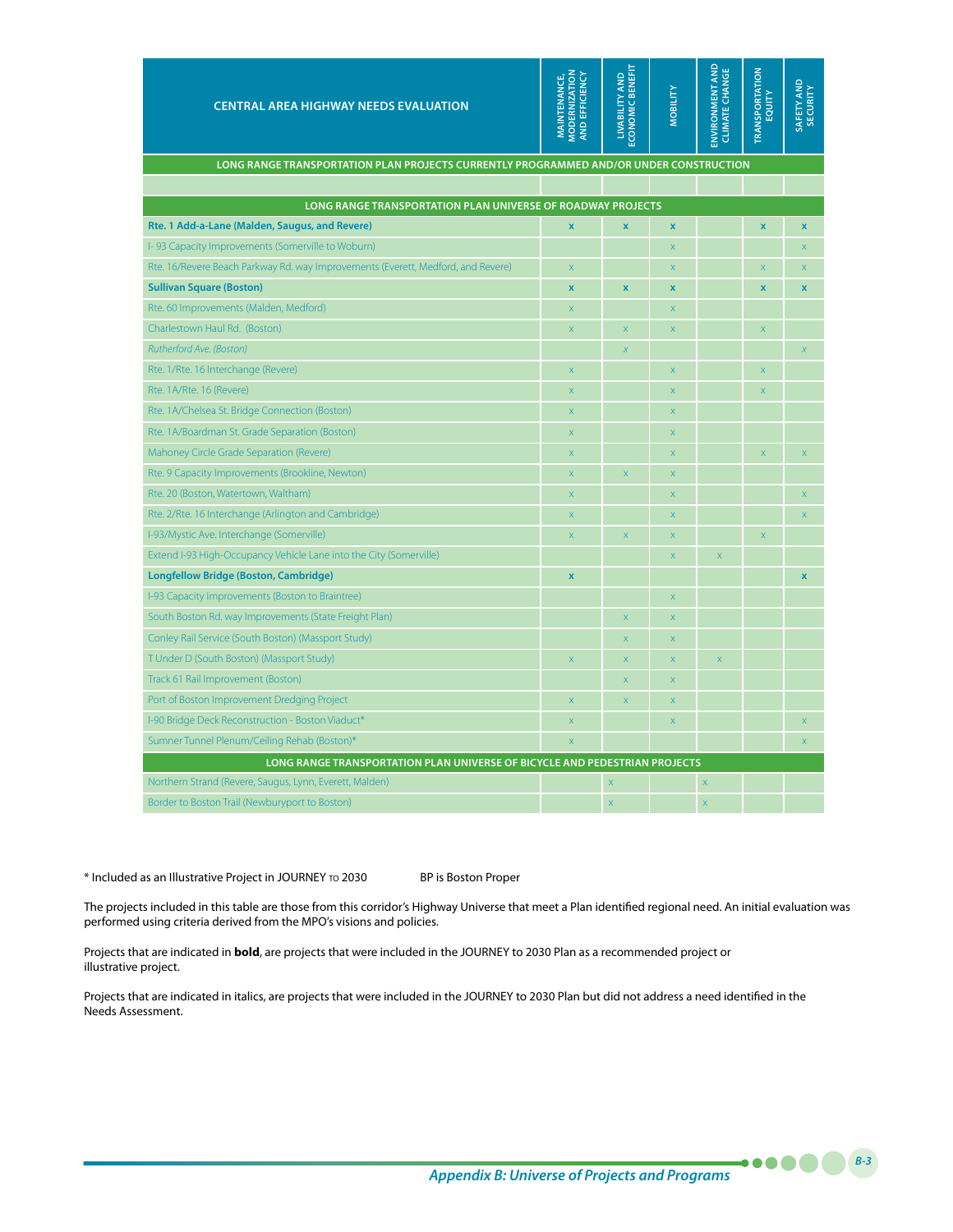| <b>CENTRAL AREA TRANSIT UNIVERSE OF</b><br><b>PROJECTS</b>     | PMTTRANSIT ENHANCE-<br><b>MENT PROJECT</b> | <b>PMTTRANSIT EXPANSION</b><br>PROJECT | PMT TRANSIT SGR PROJECT | IN MBTA'S DRAFT FY<br>2012-2016 CIP SGR LIST | IN MBTA'S DRAFT FY 2012<br>2016 CIP ENHANCEMENT<br><b>PROJECT LIST</b> | 2012-2016 CIP EXPANSION<br>IN MBTA'S DRAFT FY<br><b>PROJECT LIST</b> | MENDED FROM MPO'S CMP<br>TRANSIT PROJECT RECOM- | <b>TRANSIT PROJECT IN</b><br>JOURNEY TO 2030 | CORRIDOR(S) | PUBLIC COMMENT     | MEETS PLAN IDENTIFIED<br><b>NEED</b> | COST (IN MILLIONS) |
|----------------------------------------------------------------|--------------------------------------------|----------------------------------------|-------------------------|----------------------------------------------|------------------------------------------------------------------------|----------------------------------------------------------------------|-------------------------------------------------|----------------------------------------------|-------------|--------------------|--------------------------------------|--------------------|
|                                                                |                                            |                                        |                         | <b>ACCESSIBILITY</b>                         |                                                                        |                                                                      |                                                 |                                              |             |                    |                                      |                    |
| Light Rail Accessibility Program - Boston College Station      |                                            |                                        |                         |                                              | $\mathsf X$                                                            |                                                                      |                                                 |                                              | W/C         |                    | X                                    | \$3.0              |
| Light Rail Accessibility Program - Phase II - Surface Stations | $\bar{\mathsf{x}}$                         |                                        |                         |                                              | X                                                                      |                                                                      |                                                 |                                              | W/C         |                    | X                                    | \$5.0              |
| <b>Science Park Station Accessibility</b>                      | $\bar{x}$                                  |                                        |                         |                                              | X                                                                      |                                                                      |                                                 |                                              | NW/C        |                    | $\bar{x}$                            | \$10.5             |
|                                                                |                                            |                                        |                         |                                              | <b>COMMUNICATIONS/TECHNOLOGY</b>                                       |                                                                      |                                                 |                                              |             |                    |                                      |                    |
|                                                                |                                            |                                        |                         |                                              |                                                                        |                                                                      |                                                 |                                              |             |                    |                                      |                    |
|                                                                |                                            |                                        |                         | <b>ENHANCEMENTS</b>                          |                                                                        |                                                                      |                                                 |                                              |             |                    |                                      |                    |
| BRT on Bus Route 23, 28, 31, 32, 39                            | X                                          |                                        |                         |                                              | $\mathsf X$                                                            |                                                                      |                                                 |                                              | SW/SE/C     |                    | X                                    |                    |
| Fairmount Line Improvements Phase II                           | X                                          |                                        |                         |                                              | X                                                                      |                                                                      |                                                 |                                              | SE/C        |                    | $\mathsf{x}$                         | \$45.2             |
| Green Line Improvements (use of 3-car trains)                  | X                                          |                                        |                         |                                              |                                                                        |                                                                      |                                                 |                                              | W/C         |                    | $\bar{\mathsf{x}}$                   |                    |
|                                                                |                                            |                                        |                         | <b>EXPANSION</b>                             |                                                                        |                                                                      |                                                 |                                              |             |                    |                                      |                    |
| Green Line Extension to Medford Hiilside/Union Square          |                                            | $\bar{\mathsf{x}}$                     |                         |                                              |                                                                        | $\mathsf{x}$                                                         |                                                 | $\bar{\mathsf{x}}$                           | NW/C        |                    | $\mathsf X$                          | \$1,120            |
| Urban Ring, Phase 2*                                           |                                            | $\mathsf X$                            |                         |                                              |                                                                        |                                                                      |                                                 | $x^*$                                        | All         | $\mathsf X$        | $\mathsf X$                          | \$2,920.3          |
| South Station Track Expansion*                                 |                                            |                                        |                         |                                              |                                                                        |                                                                      |                                                 | $x^*$                                        | C           |                    | $\mathsf X$                          | \$150.0            |
| Silver Line 3*                                                 |                                            | $\mathsf X$                            |                         |                                              |                                                                        |                                                                      |                                                 | $x^*$                                        | C           | $\bar{\mathsf{x}}$ | $\mathsf X$                          | \$1,900.0          |
| North-South Rail Link                                          |                                            |                                        |                         |                                              |                                                                        |                                                                      |                                                 |                                              | Ċ           | $\bar{x}$          | $\bar{\mathsf{x}}$                   |                    |
|                                                                |                                            |                                        |                         | <b>MAINTENANCE FACILITIES</b>                |                                                                        |                                                                      |                                                 |                                              |             |                    |                                      |                    |
| Orient Heights Maintenance Facility Renovation Phase III       |                                            |                                        |                         | $\bar{x}$                                    |                                                                        |                                                                      |                                                 |                                              | NE/C        |                    | $\mathsf X$                          | \$7.5              |
|                                                                |                                            |                                        |                         | <b>PARKING</b>                               |                                                                        |                                                                      |                                                 |                                              |             |                    |                                      |                    |
| Alewife Garage Improvements                                    | X                                          |                                        |                         |                                              | $\mathsf X$                                                            |                                                                      |                                                 |                                              | NW/C        |                    | X                                    | \$16.4             |
| Lechmere Parking Improvements                                  | X                                          |                                        |                         |                                              |                                                                        |                                                                      |                                                 |                                              | NW/C        |                    | X                                    |                    |
| Parking Capacity Increases at 2 Orange Line Stations           | X                                          |                                        |                         |                                              |                                                                        |                                                                      |                                                 |                                              | SW/C        |                    | X                                    |                    |
| Parking Capacity Increases at 2 Blue Line Stations             | X                                          |                                        |                         |                                              |                                                                        |                                                                      |                                                 |                                              | NE/C        |                    | X                                    |                    |
| Wonderland TOD Parking Garage                                  | X                                          |                                        |                         |                                              | $\mathsf X$                                                            |                                                                      |                                                 |                                              | NE/C        |                    | $\mathsf X$                          | \$52.0             |
|                                                                |                                            |                                        |                         | <b>STATIONS</b>                              |                                                                        |                                                                      |                                                 |                                              |             |                    |                                      |                    |
| New Worcester Line Commuter Rail Station in Allston            | X                                          |                                        |                         |                                              |                                                                        |                                                                      |                                                 |                                              | W/C         | $\mathsf X$        | $\mathsf X$                          |                    |
| Add Northbound Commuter Rail Platform at Ruggles Station       | $\mathsf X$                                |                                        |                         |                                              |                                                                        |                                                                      |                                                 |                                              | SW/C        |                    | $\mathbf x$                          |                    |
| Ashmont Station Upgrade Phase II                               |                                            |                                        |                         |                                              | $\mathsf X$                                                            |                                                                      |                                                 |                                              | SE/C        |                    |                                      | \$13.8             |
| Back Bay Station Lobby Ventilation                             |                                            |                                        | X                       | X                                            |                                                                        |                                                                      |                                                 |                                              | SW/C        |                    | X                                    | \$1.4              |
| <b>Back Bay Station Roofing Project</b>                        |                                            |                                        | $\mathsf X$             | $\mathsf X$                                  |                                                                        |                                                                      |                                                 |                                              | SW/C        |                    | X                                    |                    |
| Blue Line Platform Rehabilitation                              |                                            |                                        |                         | $\bar{\mathsf{x}}$                           |                                                                        |                                                                      |                                                 |                                              | NE/C        |                    | $\mathsf X$                          | \$3.6              |
| Blue Line Government Center Station Modernization              |                                            |                                        |                         |                                              | $\mathsf X$                                                            |                                                                      |                                                 |                                              | NE/C        |                    |                                      | \$44.0             |
| Blue Line Orient Heights Station Modernization                 |                                            |                                        |                         |                                              | $\mathsf X$                                                            |                                                                      |                                                 |                                              | NE/C        |                    |                                      | \$23.0             |
| Blue Line Station Infrastructure Improvements                  |                                            |                                        |                         |                                              | X                                                                      |                                                                      |                                                 |                                              | NE/C        |                    |                                      | \$3.5              |
| Dudley Square Station Improvements                             | $\mathsf X$                                |                                        |                         |                                              | $\mathsf X$                                                            |                                                                      |                                                 |                                              | SW/C        |                    |                                      | \$0.3\$            |
| <b>Wonderland Transit Plaza</b>                                |                                            |                                        |                         |                                              | $\mathsf X$                                                            |                                                                      |                                                 |                                              | NE/C        |                    | $\bar{\mathsf{X}}$                   | \$13.0             |
| Yawkey Station Enhancements                                    | $\mathsf X$                                |                                        |                         |                                              | $\bar{\mathsf{x}}$                                                     |                                                                      |                                                 |                                              | W/C         |                    |                                      | \$9.4              |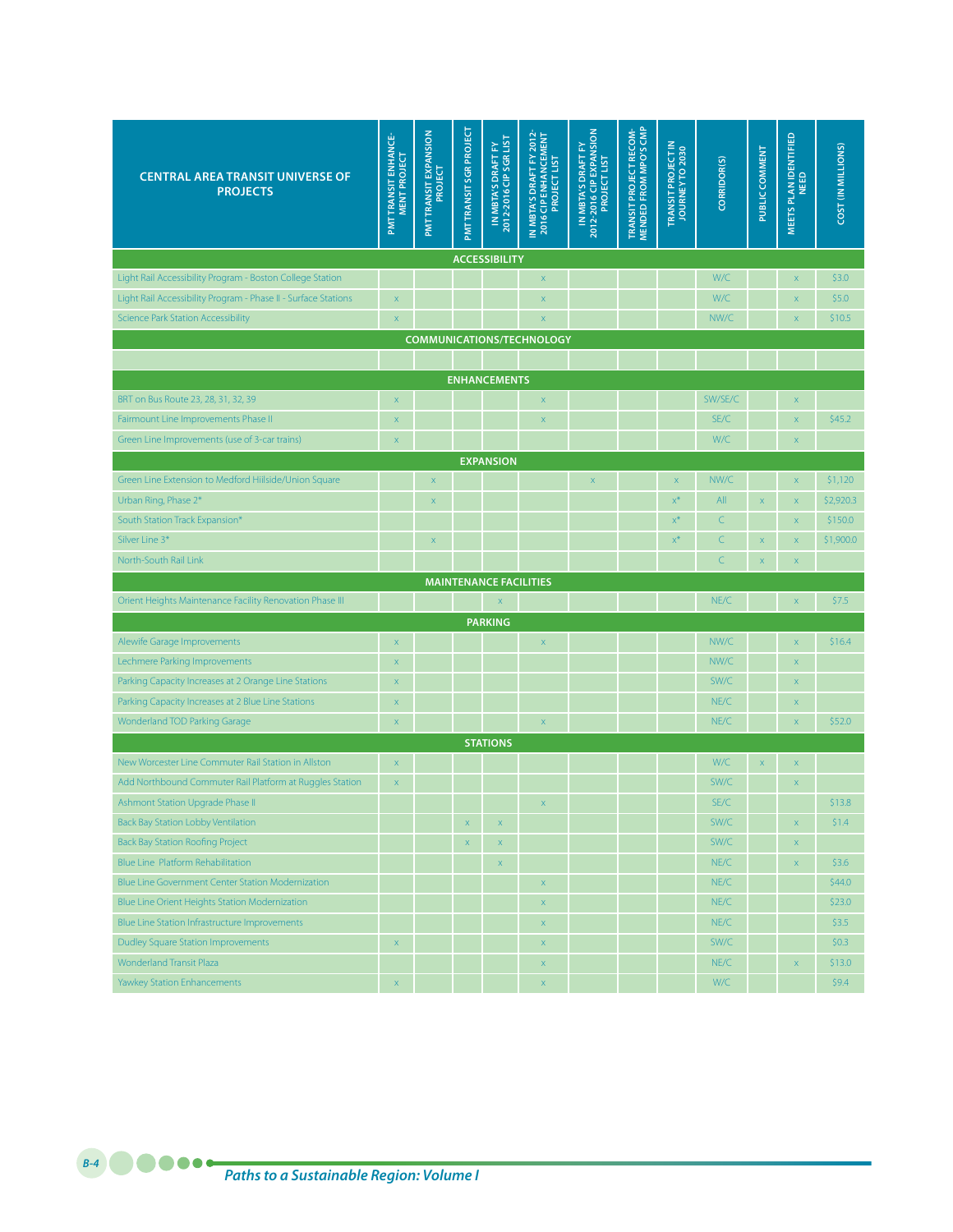| <b>CENTRAL AREA TRANSIT UNIVERSE</b><br><b>OF PROJECTS</b> | <b>PMT TRANSIT ENHANCE-</b><br>MENT PROJECT | <b>PMT TRANSIT EXPANSION</b><br>PROJECT | <b>PMTTRANSIT SGR PROJECT</b> | 2012-2016 CIP SGRLIST<br>IN MBTA'S DRAFT FY | IN MBTA'S DRAFT FY 2012<br>2016 CIP ENHANCEMENT<br>PROJECT LIST | 2012-2016 CIP EXPANSION<br>IN MBTA'S DRAFT FY<br>PROJECT LIST | MENDED FROM MPO'S CMP<br>TRANSIT PROJECT RECOM- | TRANSIT PROJECT IN<br>JOURNEY TO 2030 | CORRIDOR(S)      | PUBLIC COMMENT | MEETS PLAN IDENTIFIED<br><b>NEED</b> | COST (IN MILLIONS) |
|------------------------------------------------------------|---------------------------------------------|-----------------------------------------|-------------------------------|---------------------------------------------|-----------------------------------------------------------------|---------------------------------------------------------------|-------------------------------------------------|---------------------------------------|------------------|----------------|--------------------------------------|--------------------|
|                                                            |                                             |                                         |                               |                                             | <b>SUPPORT INFRASTRUCTURE</b>                                   |                                                               |                                                 |                                       |                  |                |                                      |                    |
| Boston Midday Commuter Rail Layover*                       |                                             |                                         |                               |                                             |                                                                 |                                                               |                                                 | X.                                    | $\subset$        |                | $\overline{\mathsf{x}}$              |                    |
| <b>Green Line Catenary Replacement</b>                     |                                             |                                         | $\overline{\mathsf{x}}$       |                                             |                                                                 |                                                               |                                                 |                                       | W/C              |                | $\overline{\mathsf{x}}$              |                    |
| Green Line Power Study                                     |                                             |                                         |                               | $\mathsf X$                                 |                                                                 |                                                               |                                                 |                                       | W/C              |                | X                                    | \$1.9              |
| Orange Line AC and DC Breaker Upgrade                      |                                             |                                         | $\overline{\mathsf{x}}$       | $\bar{\mathsf{x}}$                          |                                                                 |                                                               |                                                 |                                       | SW/C             |                | $\overline{\mathsf{x}}$              | \$40.2             |
| Orange Line Power Improvements                             |                                             |                                         | $\boldsymbol{\mathsf{x}}$     | $\mathsf{x}$                                |                                                                 |                                                               |                                                 |                                       | SW/C             |                | X                                    | \$6.5              |
| Red Line DC Cable Upgrade Phase I Andrew-Kendall           |                                             |                                         | $\mathsf X$                   | $\mathsf X$                                 |                                                                 |                                                               |                                                 |                                       | NW/SE/C          |                | X                                    | \$25.1             |
| Red Line Traction Power Upgrade                            |                                             |                                         | $\mathsf X$                   | $\mathsf{x}$                                |                                                                 |                                                               |                                                 |                                       | NW/SE/C          |                | X                                    | \$16.4             |
| <b>Trackless Trolley Catenary improvements</b>             |                                             |                                         | $\mathsf X$                   | $\mathsf X$                                 |                                                                 |                                                               |                                                 |                                       | NW/C             |                | X                                    | \$1.2              |
| <b>Trackless Trolley Overhead Replacement</b>              |                                             |                                         | $\bar{x}$                     | $\overline{\mathsf{x}}$                     |                                                                 |                                                               |                                                 |                                       | NW/C             |                | $\overline{\mathsf{x}}$              | \$35.4             |
| <b>TRACK AND SIGNALS</b>                                   |                                             |                                         |                               |                                             |                                                                 |                                                               |                                                 |                                       |                  |                |                                      |                    |
| <b>Columbia Junction Upgrades</b>                          |                                             |                                         | $\boldsymbol{\mathsf{x}}$     | $\mathsf X$                                 |                                                                 |                                                               |                                                 |                                       | SE/C             |                | X                                    | \$57.9             |
| Grand Junction Reconstruction*                             |                                             |                                         |                               |                                             |                                                                 |                                                               |                                                 | $\overline{\mathsf{x}}$               | NW/C             |                | $\overline{\mathsf{x}}$              | \$10.0             |
| Green Line Frog Replacement Program                        |                                             |                                         | $\mathsf X$                   | $\bar{\mathsf{X}}$                          |                                                                 |                                                               |                                                 |                                       | W/C              |                | $\bar{x}$                            | \$5.0              |
| <b>Green Line Grade Crossing Upgrades</b>                  |                                             |                                         | $\bar{\mathsf{X}}$            |                                             |                                                                 |                                                               |                                                 |                                       | W/C              |                | $\bar{x}$                            |                    |
| Green Line Lechmere Signals                                |                                             |                                         | $\bar{\mathsf{x}}$            | $\bar{\mathsf{x}}$                          |                                                                 |                                                               |                                                 |                                       | NW/C             |                | $\overline{\mathsf{x}}$              | \$3.7              |
| <b>Green Line Positive Train Control</b>                   | $\bar{x}$                                   |                                         |                               |                                             | $\overline{\mathsf{x}}$                                         |                                                               |                                                 |                                       | W/C              |                |                                      | \$1.1              |
| Green Line Signal Replacement                              |                                             |                                         | $\bar{x}$                     |                                             |                                                                 |                                                               |                                                 |                                       | W/C              |                | $\overline{\mathsf{x}}$              |                    |
| Green Line Tie Replacement                                 |                                             |                                         | $\bar{\mathsf{x}}$            |                                             |                                                                 |                                                               |                                                 |                                       | W/C              |                | $\overline{\mathsf{x}}$              |                    |
| Orient Heights Track Work                                  |                                             |                                         | $\bar{\mathsf{X}}$            | $\mathsf X$                                 |                                                                 |                                                               |                                                 |                                       | NE/C             |                | X                                    | \$10.8             |
| Red Line Floating Slab Work                                |                                             |                                         | $\bar{\mathsf{x}}$            | $\bar{\mathsf{x}}$                          |                                                                 |                                                               |                                                 |                                       | NW/C             |                | $\overline{\mathsf{x}}$              | \$27.5             |
| Red Line Signal Cable Replacement                          |                                             |                                         | $\bar{\mathsf{x}}$            | $\bar{\mathsf{x}}$                          |                                                                 |                                                               |                                                 |                                       | NW/SE/C          |                | $\bar{x}$                            | \$12.4             |
| Red Line Track and Switch Upgrades                         |                                             |                                         | $\overline{\mathsf{x}}$       |                                             |                                                                 |                                                               |                                                 |                                       | NW/C             |                | X                                    |                    |
|                                                            |                                             |                                         |                               | <b>VEHICLES</b>                             |                                                                 |                                                               |                                                 |                                       |                  |                |                                      |                    |
| Green Line No. 7 Overhaul                                  |                                             |                                         | $\overline{\mathsf{x}}$       | X                                           |                                                                 |                                                               |                                                 |                                       |                  |                | X                                    | \$92.2             |
| Green Line No. 8 Car Upgrades                              |                                             |                                         | $\overline{\mathsf{x}}$       | $\bar{\mathsf{x}}$                          |                                                                 |                                                               |                                                 |                                       | W/C              |                | $\overline{\mathsf{x}}$              | \$11.8             |
| New Orange and Red Line Car Design and Engineering         |                                             |                                         | $\mathsf{x}$                  | $\mathsf X$                                 |                                                                 |                                                               |                                                 |                                       | N/NW/<br>SW/SE/C |                | X                                    | \$13.7             |
| New Red and Orange Line Car Procurements                   |                                             |                                         | $\overline{\mathsf{x}}$       |                                             |                                                                 |                                                               |                                                 |                                       | N/NW/<br>SW/SE/C |                | X                                    |                    |
| Red Line No. 1 Car Reinvest.                               |                                             |                                         | $\overline{\mathsf{x}}$       | $\overline{\mathsf{x}}$                     |                                                                 |                                                               |                                                 |                                       | NW/SE/C          |                | $\overline{\mathsf{x}}$              | \$6.9              |
| Red Line No. 2 Car Overhaul                                |                                             |                                         | $\overline{\mathsf{x}}$       | $\overline{\mathsf{x}}$                     |                                                                 |                                                               |                                                 |                                       | NW/SE/C          |                | $\overline{\mathbf{x}}$              | \$10.6             |

\* Included as an Illustrative Project

*B-5*

.....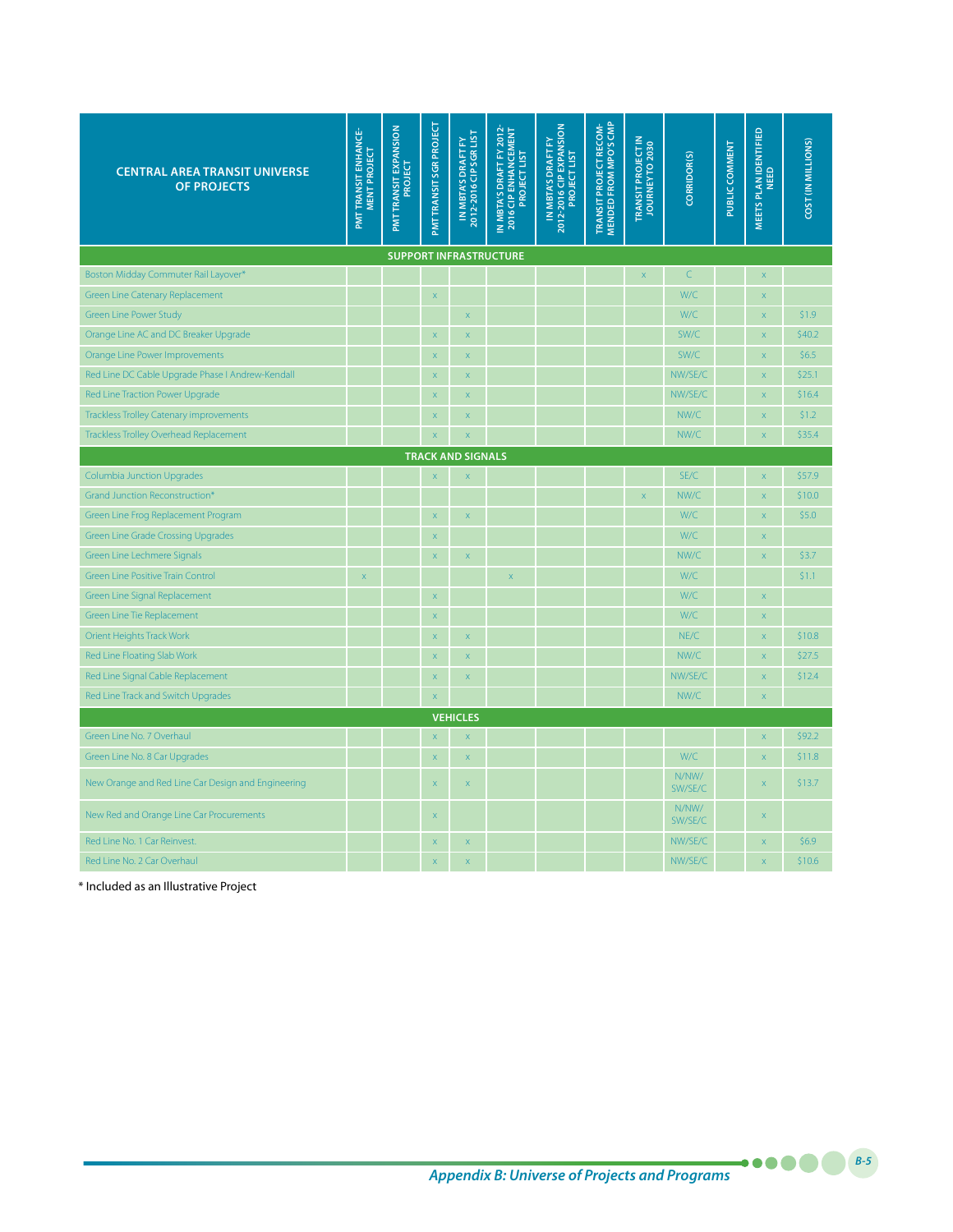| <b>CENTRAL AREA TRANSIT NEEDS EVALUATION</b>                   | <b>MODERNIZATION</b><br><b>MAINTENANCE,</b><br>AND EFFICIENCY | ECONOMIC BENEFIT<br>LIVABILITY AND | <b>MOBILITY</b>         | AND CLIMATE<br>CHANGE<br>ENVIRONMENT | <b>TRANSPORTATION</b><br>EQUITY | <b>SAFETY AND</b><br><b>SECURITY</b> |
|----------------------------------------------------------------|---------------------------------------------------------------|------------------------------------|-------------------------|--------------------------------------|---------------------------------|--------------------------------------|
| <b>ACCESSIBILITY</b>                                           |                                                               |                                    |                         |                                      |                                 |                                      |
| Light Rail Accessibility Program - Boston College Station      | $\bar{\mathsf{x}}$                                            | $\mathsf X$                        |                         |                                      |                                 | X                                    |
| Light Rail Accessibility Program - Phase II - Surface Stations | $\bar{x}$                                                     | $\bar{x}$                          |                         |                                      |                                 | X                                    |
| <b>Science Park Station Accessibility</b>                      | $\overline{\mathsf{x}}$                                       | $\overline{\mathsf{x}}$            |                         |                                      |                                 | X                                    |
| <b>COMMUNICATIONS/TECHNOLOGY</b>                               |                                                               |                                    |                         |                                      |                                 |                                      |
|                                                                |                                                               |                                    |                         |                                      |                                 |                                      |
| <b>ENHANCEMENTS</b>                                            |                                                               |                                    |                         |                                      |                                 |                                      |
| BRT on Bus Route 23, 28, 31, 32, 39                            | $\bar{\mathsf{x}}$                                            | $\overline{\mathsf{x}}$            | X                       |                                      | $\mathsf X$                     |                                      |
| Fairmount Line Improvements Phase II                           |                                                               | $\bar{x}$                          | $\bar{x}$               | $\bar{x}$                            | $\overline{\mathsf{x}}$         |                                      |
| Green Line Improvements (use of 3-car trains)                  | $\overline{\mathsf{x}}$                                       |                                    | X                       |                                      |                                 |                                      |
| <b>EXPANSION</b>                                               |                                                               |                                    |                         |                                      |                                 |                                      |
| Green Line Extension to Medford Hiilside/Union Square          |                                                               | $\overline{\mathsf{x}}$            | $\overline{\mathsf{x}}$ | $\overline{\mathsf{x}}$              | $\overline{\mathsf{x}}$         |                                      |
| Urban Ring, Phase 2*                                           |                                                               | $\overline{\mathsf{x}}$            | X                       | X                                    | $\overline{\mathsf{x}}$         |                                      |
| South Station Track Expansion*                                 |                                                               | $\bar{x}$                          | $\bar{x}$               | $\bar{\mathsf{x}}$                   |                                 |                                      |
| Silver Line 3*                                                 |                                                               | $\overline{\mathsf{x}}$            | $\overline{\mathsf{x}}$ | $\overline{\mathsf{x}}$              | $\overline{\mathsf{x}}$         |                                      |
| <b>Maintenance Facilities</b>                                  |                                                               |                                    |                         |                                      |                                 |                                      |
| Orient Heights Maintenance Facility Renovation Phase III       | $\overline{\mathsf{x}}$                                       |                                    |                         |                                      |                                 |                                      |
| <b>PARKING</b>                                                 |                                                               |                                    |                         |                                      |                                 |                                      |
| Alewife Garage Improvements                                    | X                                                             |                                    |                         |                                      |                                 |                                      |
| Lechmere Parking Improvements                                  | $\overline{\mathsf{x}}$                                       |                                    |                         |                                      |                                 |                                      |
| Parking Capacity Increases at 2 Orange Line Stations           |                                                               | $\overline{\mathsf{x}}$            | $\bar{x}$               | $\bar{x}$                            |                                 |                                      |
| Parking Capacity Increases at 2 Blue Line Stations             |                                                               | $\bar{x}$                          | $\bar{x}$               | $\bar{\mathsf{x}}$                   | $\overline{\mathsf{x}}$         |                                      |
| Wonderland TOD Parking Garage                                  |                                                               | $\overline{\mathsf{x}}$            | X                       | X                                    | $\overline{\mathsf{x}}$         |                                      |
| <b>STATIONS</b>                                                |                                                               |                                    |                         |                                      |                                 |                                      |
| New Worcester Line Commuter Rail Station in Allston            |                                                               | $\bar{x}$                          | $\overline{\mathsf{x}}$ |                                      | $\overline{\mathsf{x}}$         |                                      |
| Add Northbound Commuter Rail Platform at Ruggles Station       | $\overline{\mathsf{x}}$                                       |                                    | X                       |                                      | $\overline{\mathsf{x}}$         |                                      |
| Back Bay Station Lobby Ventilation                             | $\overline{\mathsf{x}}$                                       |                                    |                         |                                      |                                 | X                                    |
| <b>Back Bay Station Roofing Project</b>                        | $\overline{\mathsf{x}}$                                       |                                    |                         |                                      |                                 |                                      |
| Blue Line Platform Rehabilitation                              | $\mathsf{x}$                                                  |                                    |                         |                                      |                                 |                                      |
| <b>Wonderland Transit Plaza</b>                                |                                                               | $\overline{\mathsf{x}}$            |                         |                                      | $\overline{\mathsf{x}}$         |                                      |
| <b>SUPPORT INFRASTRUCTURE</b>                                  |                                                               |                                    |                         |                                      |                                 |                                      |
| Boston Midday Commuter Rail Layover*                           | X                                                             |                                    |                         |                                      |                                 |                                      |
| Green Line Catenary Replacement                                | $\mathsf X$                                                   |                                    |                         |                                      |                                 | $\mathsf X$                          |
| <b>GREEN LINE POWER STUDY</b>                                  |                                                               |                                    |                         |                                      |                                 |                                      |
| Orange Line AC and DC Breaker Upgrade                          | X                                                             |                                    |                         |                                      |                                 |                                      |
| Orange Line Power Improvements                                 | $\mathsf X$                                                   |                                    |                         |                                      |                                 |                                      |
| Red Line DC Cable Upgrade Phase I Andrew-Kendall               | $\mathsf X$                                                   |                                    |                         |                                      |                                 |                                      |
| Red Line Traction Power Upgrade                                | $\bar{\mathsf{x}}$                                            |                                    |                         |                                      |                                 |                                      |
| <b>Trackless Trolley Catenary improvements</b>                 | $\mathsf X$                                                   |                                    |                         |                                      |                                 | $\mathsf X$                          |
| <b>Trackless Trolley Overhead Replacement</b>                  | $\bar{\mathsf{x}}$                                            |                                    |                         |                                      |                                 | X                                    |
| <b>TRACK AND SIGNALS</b>                                       |                                                               |                                    |                         |                                      |                                 |                                      |
| <b>Columbia Junction Upgrades</b>                              | $\bar{\mathsf{X}}$                                            |                                    |                         |                                      |                                 | X                                    |
| Grand Junction Reconstruction*                                 | $\bar{\mathsf{X}}$                                            | $\bar{x}$                          | $\bar{\mathsf{X}}$      | X                                    |                                 |                                      |
| Green Line Frog Replacement Program                            | $\overline{\mathsf{x}}$                                       |                                    |                         |                                      |                                 | $\mathsf X$                          |
| <b>Green Line Grade Crossing Upgrades</b>                      | $\overline{\mathsf{x}}$                                       |                                    |                         |                                      |                                 | $\mathsf X$                          |
|                                                                |                                                               |                                    |                         |                                      |                                 | CONT.                                |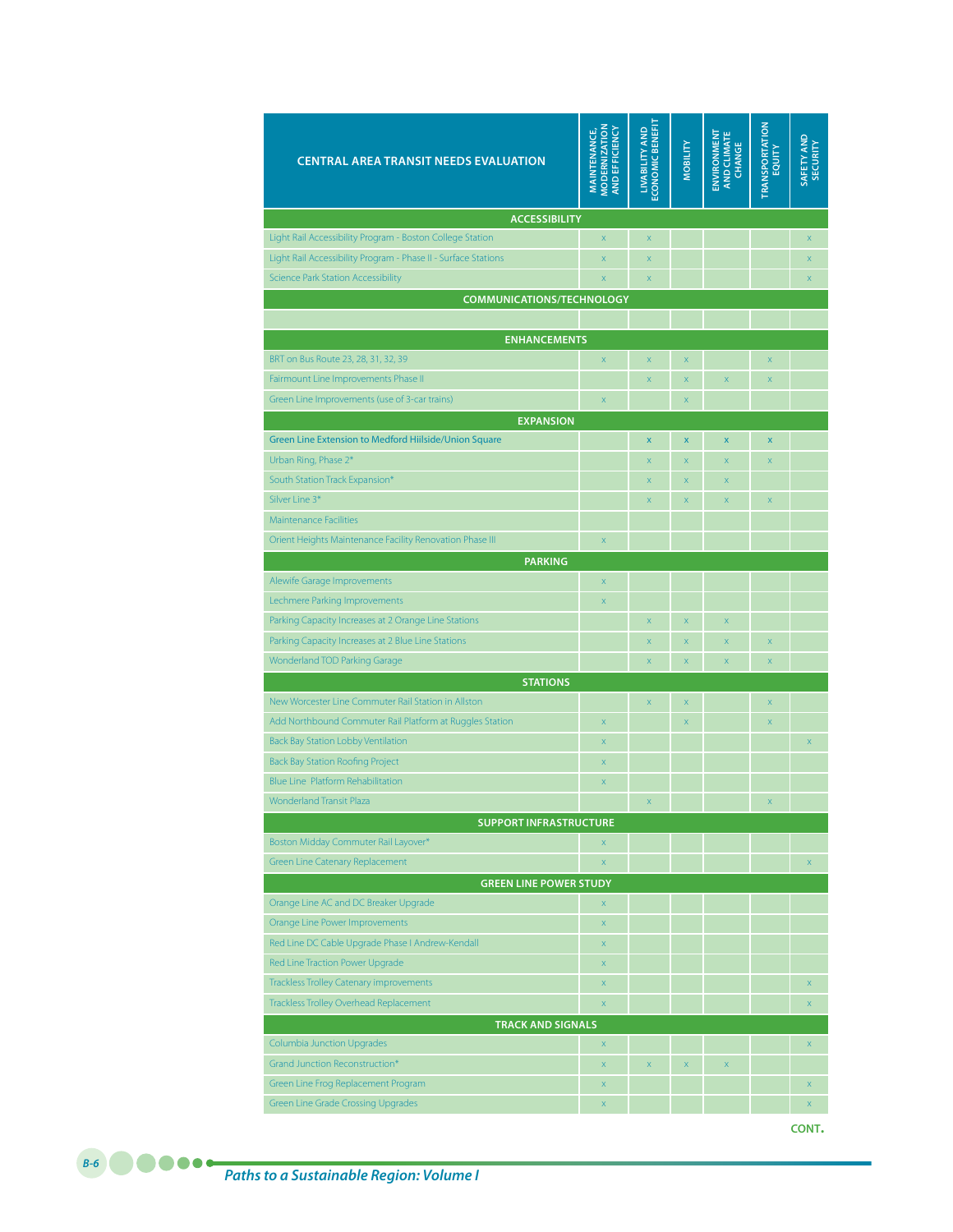| <b>CENTRAL AREA TRANSIT NEEDS EVALUATION (CONT.)</b> | <b>MODERNIZATION</b><br>AND EFFICIENCY<br><b>MAINTENANCE,</b> | ECONOMIC BENEFIT<br><b>LIVABILITY AND</b> | <b>MOBILITY</b> | ENVIRONMENT AND<br><b>CLIMATE CHANGE</b> | <b><i>TRANSPORTATION</i></b><br>EQUITY | <b>SAFETY AND</b><br><b>SECURITY</b> |  |  |  |  |  |
|------------------------------------------------------|---------------------------------------------------------------|-------------------------------------------|-----------------|------------------------------------------|----------------------------------------|--------------------------------------|--|--|--|--|--|
| <b>TRACK AND SIGNALS</b>                             |                                                               |                                           |                 |                                          |                                        |                                      |  |  |  |  |  |
| Green Line Lechmere Signals                          | $\overline{\mathsf{x}}$                                       |                                           |                 |                                          |                                        | X.                                   |  |  |  |  |  |
| Green Line Signal Replacement                        | $\mathsf{x}$                                                  |                                           |                 |                                          |                                        | X                                    |  |  |  |  |  |
| Green Line Tie Replacement                           | $\overline{\mathsf{x}}$                                       |                                           |                 |                                          |                                        | X.                                   |  |  |  |  |  |
| Orient Heights Track Work                            | $\mathsf{x}$                                                  |                                           |                 |                                          |                                        | X                                    |  |  |  |  |  |
| Red Line Floating Slab Work                          | $\mathsf{x}$                                                  |                                           |                 |                                          |                                        | X.                                   |  |  |  |  |  |
| Red Line Signal Cable Replacement                    | $\mathsf{x}$                                                  |                                           |                 |                                          |                                        |                                      |  |  |  |  |  |
| Red Line Track and Switch Upgrades                   | $\overline{\mathsf{x}}$                                       |                                           |                 |                                          |                                        | X.                                   |  |  |  |  |  |
| <b>VEHICLES</b>                                      |                                                               |                                           |                 |                                          |                                        |                                      |  |  |  |  |  |
| Green Line No. 7 Overhaul                            | $\overline{\mathsf{x}}$                                       |                                           |                 |                                          |                                        |                                      |  |  |  |  |  |
| Green Line No. 8 Car Upgrades                        | $\mathsf{x}$                                                  |                                           |                 |                                          |                                        |                                      |  |  |  |  |  |
| NEW ORANGE AND RED LINE CAR DESIGN AND ENGINEERING   |                                                               |                                           |                 |                                          |                                        |                                      |  |  |  |  |  |
| New Red and Orange Line Car Procurements             | $\overline{\mathsf{x}}$                                       |                                           |                 |                                          |                                        |                                      |  |  |  |  |  |
| Red Line No. 1 Car Reinvest.                         | $\overline{\mathsf{x}}$                                       |                                           |                 |                                          |                                        |                                      |  |  |  |  |  |
| Red Line No. 2 Car Overhaul                          | $\mathsf{x}$                                                  |                                           |                 |                                          |                                        |                                      |  |  |  |  |  |

## \* Included as an Illustrative Project

The projects included in this table are those from this corridor's Transit Universe that meet a Plan-identified regional need. An initial evaluation was performed using criteria derived from the MPO's visions and policies.

*Appendix B: Universe of Projects and Programs*

*B-7*

 $\bullet \bullet \bullet \bullet$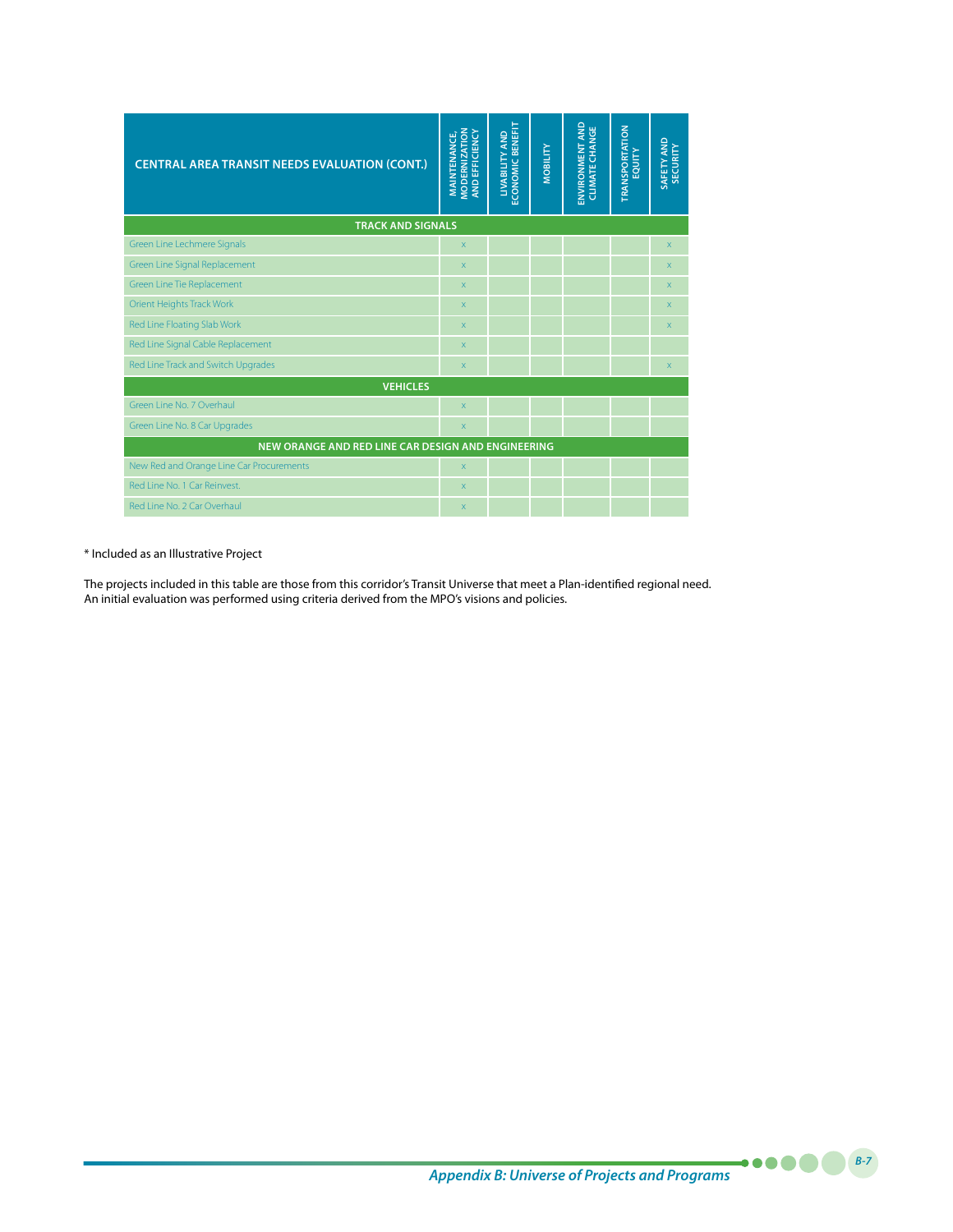| <b>NORTHEAST CORRIDOR HIGHWAY</b><br><b>UNIVERSE OF PROJECTS</b>                       | <b>CTPS CORRIDOR STUDY</b><br>RECOMMENDATION<br>AND/OR | <b>HIGHWAY PROJECT WITH</b><br><b>PRC APPROVAL</b> | PROJECT UNDER MASSDOT<br><b>ENVIRONMENTAL REVIEW</b> | MAJOR HIGHWAY PROJECT<br>PENDING, ON HOLD OR<br><b>INACTIVE</b> | PROJECT PROGRAMMED IN<br><b>JOURNEY TO 2030</b> | CONSTRUCTION FUNDS IN<br><b>FFYS 2011-14 TIP</b> | PUBLIC COMMENT          | MASSDOT CIP HIGH<br><b>PRIORITY PATH</b> | MEETS PLAN IDENTIFIED<br><b>NEED</b> | COST (IN MILLIONS) |
|----------------------------------------------------------------------------------------|--------------------------------------------------------|----------------------------------------------------|------------------------------------------------------|-----------------------------------------------------------------|-------------------------------------------------|--------------------------------------------------|-------------------------|------------------------------------------|--------------------------------------|--------------------|
| LONG RANGE TRANSPORTATION PLAN PROJECTS CURRENTLY PROGRAMMED AND/OR UNDER CONSTRUCTION |                                                        |                                                    |                                                      |                                                                 |                                                 |                                                  |                         |                                          |                                      |                    |
| Rte. 128/Rte. 35 and Rte. 62 (Danvers)                                                 |                                                        | $\overline{\mathsf{x}}$                            |                                                      |                                                                 | $\overline{\mathsf{x}}$                         | $\overline{\mathsf{x}}$                          |                         |                                          |                                      | \$27.1             |
| Consolidated Rental Car Facility Logan Airport<br>(Boston)                             |                                                        | $\overline{X}$                                     |                                                      |                                                                 | $\overline{X}$                                  |                                                  |                         |                                          |                                      | \$337.0            |
| Rte. 16/Revere Beach Pkwy. Bridges (Everett,<br>Medford, and Revere)                   |                                                        | $\mathsf X$                                        |                                                      |                                                                 | X                                               | X                                                |                         |                                          |                                      | \$41.3             |
| East Boston Haul Rd. (Boston)                                                          | $\bar{x}$                                              |                                                    |                                                      | $\overline{X}$                                                  | $\overline{X}$                                  |                                                  |                         |                                          | X                                    | \$19.5             |
| LONG RANGE TRANSPORTATION PLAN UNIVERSE OF ROADWAY PROJECTS                            |                                                        |                                                    |                                                      |                                                                 |                                                 |                                                  |                         |                                          |                                      |                    |
| Rte. 1 add-a-lane (Malden, Saugus, Revere)                                             |                                                        | $\bar{\mathsf{X}}$                                 | $\bar{\mathsf{X}}$                                   |                                                                 | $\bar{\mathsf{X}}$                              |                                                  | X                       |                                          | X                                    | \$175.2            |
| Rte. 1 Capacity Improvements (Lynnfield,<br>Peabody, Saugus)                           | $\mathsf X$                                            |                                                    |                                                      |                                                                 |                                                 |                                                  |                         |                                          | X                                    |                    |
| Rte. 1/Rte. 114 Corridor (Danvers, Peabody)                                            |                                                        |                                                    |                                                      |                                                                 |                                                 |                                                  | $\overline{\mathsf{x}}$ |                                          | X                                    | \$110.9            |
| Rte. 1/Rte. 16 Interchange (Revere)                                                    | $\bar{\mathsf{X}}$                                     |                                                    |                                                      |                                                                 |                                                 |                                                  |                         |                                          | X                                    | \$7.4              |
| Rte. 1A/Rte. 16 (Revere)                                                               | $\overline{\mathsf{x}}$                                |                                                    |                                                      |                                                                 |                                                 |                                                  |                         |                                          | X                                    | \$109.7            |
| Rte. 1A/Chelsea St. Bridge Connection<br>(Boston)                                      | $\mathsf X$                                            |                                                    |                                                      |                                                                 |                                                 |                                                  |                         |                                          | X                                    |                    |
| Rte. 1A/Boardman St. Grade Separation<br>(Boston)                                      | $\mathsf X$                                            |                                                    |                                                      | X                                                               |                                                 |                                                  |                         |                                          | X                                    | \$16.0             |
| Gloucester Rotary (Gloucester)                                                         |                                                        |                                                    |                                                      |                                                                 |                                                 |                                                  | X                       |                                          |                                      |                    |
| Rte. 128 Capacity Improvements (Beverly to<br>Peabody)                                 | $\mathsf X$                                            |                                                    |                                                      |                                                                 |                                                 |                                                  |                         |                                          | X                                    |                    |
| Rte. 16/Revere Beach Pkwy. Roadway<br>Improvements (Everett, Medford, and Revere)      |                                                        |                                                    |                                                      |                                                                 |                                                 |                                                  | X                       |                                          | X                                    | \$109.5            |
| Mahoney Circle Grade Separation (Revere)                                               |                                                        |                                                    |                                                      | $\overline{\mathsf{x}}$                                         |                                                 |                                                  |                         |                                          | $\overline{\mathsf{x}}$              | \$35.6             |
| Commercial St./Tremont St. (Salem)                                                     |                                                        |                                                    |                                                      |                                                                 |                                                 |                                                  | X                       |                                          |                                      | \$0.8              |
| Essex St. Conversion (Salem, Beverly)                                                  |                                                        |                                                    |                                                      |                                                                 |                                                 |                                                  | X                       |                                          |                                      | \$2.3              |
| Rte. 128/Brimbal Ave. Interchange (Beverly)                                            |                                                        | $\mathsf X$                                        |                                                      | X                                                               |                                                 |                                                  | X                       |                                          |                                      | \$26.0             |
| Rte. 114/l-95 Improvements (Danvers)                                                   |                                                        |                                                    |                                                      | $\overline{\mathsf{x}}$                                         |                                                 |                                                  |                         |                                          | $\overline{\mathsf{x}}$              | \$68.2             |
| Bridge St. (Salem)                                                                     | $\overline{\mathsf{x}}$                                | $\overline{\mathsf{x}}$                            | $\overline{\mathsf{x}}$                              |                                                                 | $\overline{\mathsf{x}}$                         |                                                  |                         |                                          |                                      | \$10.8             |
| LONG RANGE TRANSPORTATION PLAN UNIVERSE OF BICYCLE AND PEDESTRIAN PROJECTS             |                                                        |                                                    |                                                      |                                                                 |                                                 |                                                  |                         |                                          |                                      |                    |
| Northern Strand (Revere, Saugus, Lynn,<br>Everett, Malden)                             | $\mathsf{X}$                                           |                                                    |                                                      |                                                                 |                                                 |                                                  |                         | X                                        | X                                    |                    |
| Border to Boston Trail (Newburyport to<br>Boston)                                      | X                                                      |                                                    |                                                      |                                                                 |                                                 |                                                  |                         | X                                        | X                                    |                    |

*Paths to a Sustainable Region: Volume I*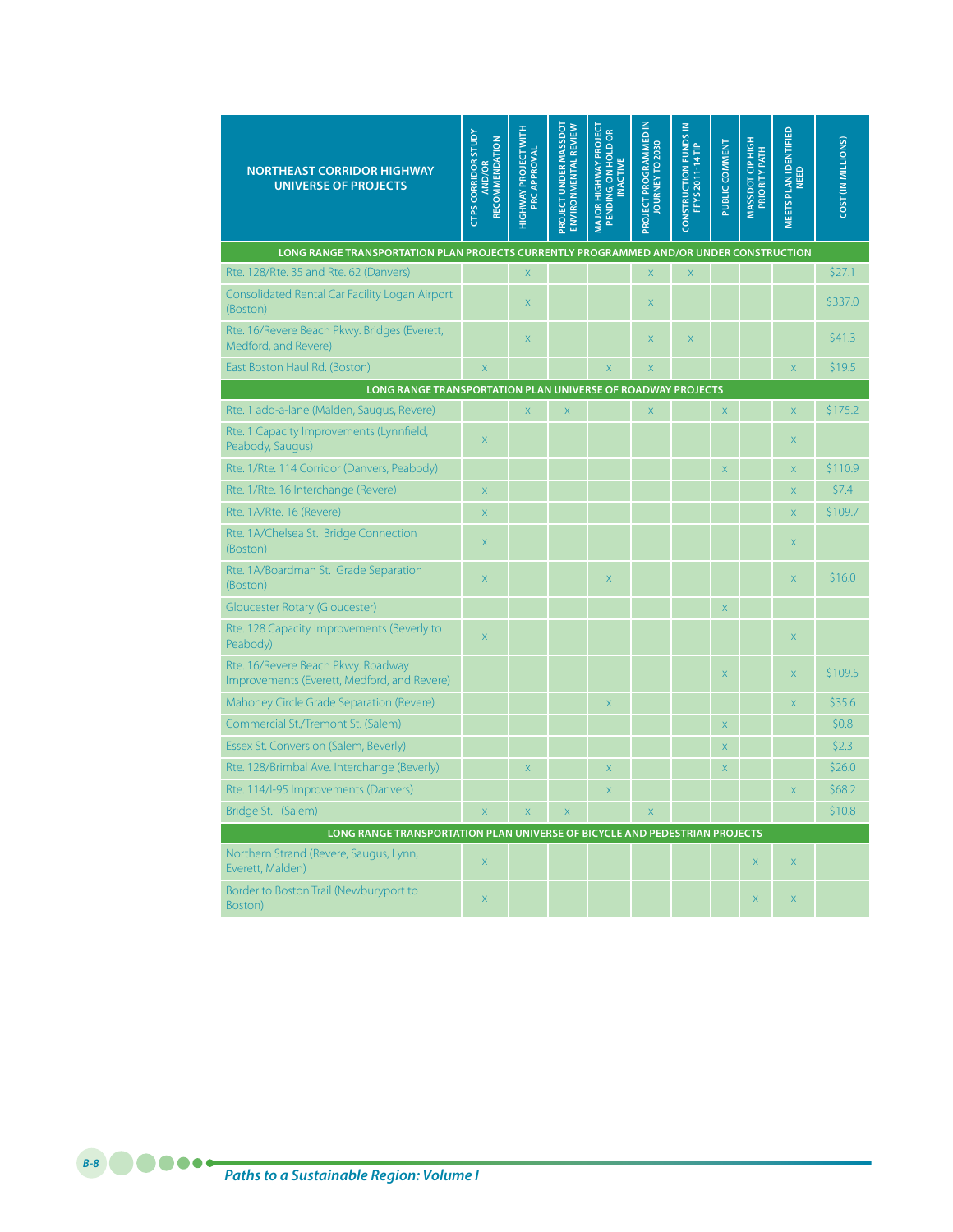| <b>NORTHEAST CORRIDOR HIGHWAY NEEDS EVALUATION</b>                                                                   | MAINTENANCE, MODERN-<br><b>IZATION AND EFFICIENCY</b> | LIVABILITY AND ECONOMIC<br>BENEFIT | <b>MOBILITY</b> | <b>ENVIRONMENT AND</b><br><b>CLIMATE CHANGE</b> | <b>TRANSPORTATION EQUITY</b> | SAFETY AND SECURITY |
|----------------------------------------------------------------------------------------------------------------------|-------------------------------------------------------|------------------------------------|-----------------|-------------------------------------------------|------------------------------|---------------------|
| LONG RANGE TRANSPORTATION PLAN PROJECTS CURRENTLY PROGRAMMED AND/OR UNDER CONSTRUCTION                               |                                                       |                                    |                 |                                                 |                              |                     |
|                                                                                                                      |                                                       |                                    |                 |                                                 |                              |                     |
| <b>LONG RANGE TRANSPORTATION PLAN UNIVERSE OF ROADWAY PROJECTS</b><br>Rte. 1 Add-a-Lane (Malden, Saugus, and Revere) | $\mathbf{x}$                                          | $\mathbf{x}$                       | $\mathbf{x}$    |                                                 | $\mathbf{x}$                 | $\mathbf{x}$        |
| Rte. 1 Capacity Improvements (Lynnfield, Peabody, Saugus)                                                            |                                                       |                                    | X.              |                                                 |                              |                     |
| Rte. 1/Rte. 114 Corridor (Danvers, Peabody)                                                                          | $\overline{\mathsf{x}}$                               |                                    | X               |                                                 | $\overline{X}$               | $\overline{X}$      |
| Rte. 1/Rte. 16 Interchange (Revere)                                                                                  | $\mathsf X$                                           |                                    | X.              |                                                 | $\mathsf{X}$                 |                     |
| Rte. 1A/Rte. 16 (Revere)                                                                                             | X                                                     |                                    | X               |                                                 | $\mathsf{X}$                 |                     |
| Rte. 1A/Chelsea St. Bridge Connection (Boston)                                                                       | $\mathsf{X}$                                          |                                    | X.              |                                                 |                              |                     |
| Rte. 1A/Boardman St. Grade Separation (Boston)                                                                       | $\mathsf X$                                           |                                    | X               |                                                 |                              |                     |
| Rte. 128 Capacity Improvements (Beverly to Peabody)                                                                  |                                                       |                                    | X.              |                                                 |                              | $\mathsf{X}$        |
| Rte. 16/Revere Beach Parkway Roadway Improvements (Everett, Medford, and<br>Revere)                                  | $\mathsf X$                                           |                                    | $\mathsf{X}$    |                                                 | $\mathsf{X}$                 | $\mathsf{X}$        |
| Mahoney Circle Grade Separation (Revere)                                                                             | $\mathsf X$                                           |                                    | X.              |                                                 | $\mathsf{X}$                 | X                   |
| Rte. 114/I-95 (128) Improvements (Peabody)                                                                           |                                                       |                                    | X.              |                                                 | $\mathsf{X}$                 | $\mathsf X$         |
| Bridge St. (Salem)                                                                                                   |                                                       | $\chi$                             | X               |                                                 |                              |                     |
| Long Range Transportation Plan Universe of Bicycle and Pedestrian Projects                                           |                                                       |                                    |                 |                                                 |                              |                     |
| Northern Strand (Revere, Saugus, Lynn, Everett, Malden)                                                              |                                                       | X                                  |                 | $\mathsf{X}$                                    |                              |                     |
| Border to Boston Trail (Newburyport to Boston)                                                                       |                                                       | $\mathsf{X}$                       |                 | $\mathsf{X}$                                    |                              |                     |

The projects included in this table are those from this corridor's Highway Universe that meet a Plan-identified regional need. An initial evaluation was performed using criteria derived from the MPO's visions and policies.

Projects that are indicated in **bold**, are projects that were included in the JOURNEY to 2030 Plan as a recommended project or illustrative project.

Projects that are indicated in italics, are projects that were included in the JOURNEY TO 2030 Plan but did not address a need identified in the Needs Assessment.

*B-9*

. . . **. .**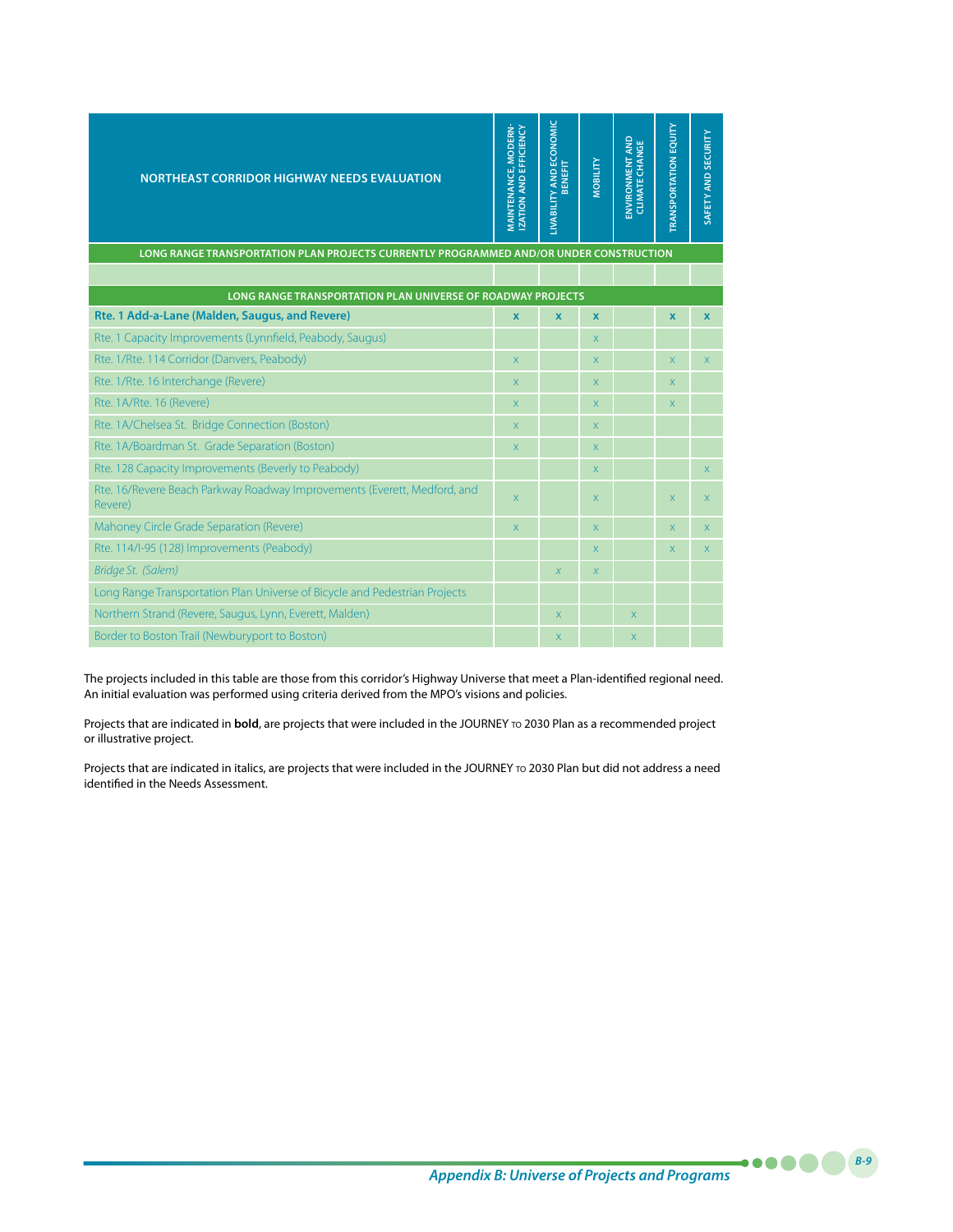| <b>NORTHEAST CORRIDOR TRANSIT</b><br><b>UNIVERSE OF PROJECTS</b>                                     | <b>ENHANCEMENT PROJECT</b><br><b>PMTTRANSIT</b> | EXPANSION PROJECT<br><b>PMTTRANSIT</b> | PMTTRANSIT SGR PROJECT | IN MBTA'S DRAFT FY 2012-<br>2016 CIP SGR LIST | IN MBTA'S DRAFT FY 2012-<br>2016 CIP ENHANCEMENT<br><b>PROJECT LIST</b> | 2012-2016 CIP EXPANSION<br>PROJECT LIST<br>IN MBTA'S DRAFT FY | <b>TRANSIT PROJECT RECOM-</b><br>MENDED FROM MPO'S CMP | TRANSIT PROJECT IN<br>JOURNEY TO 2030 | PUBLIC COMMENT          | MEETS PLAN IDENTIFIED<br>NEED | COST (IN MILLIONS) |
|------------------------------------------------------------------------------------------------------|-------------------------------------------------|----------------------------------------|------------------------|-----------------------------------------------|-------------------------------------------------------------------------|---------------------------------------------------------------|--------------------------------------------------------|---------------------------------------|-------------------------|-------------------------------|--------------------|
| <b>ACCESSIBILITY</b>                                                                                 |                                                 |                                        |                        |                                               |                                                                         |                                                               |                                                        |                                       |                         |                               |                    |
|                                                                                                      |                                                 |                                        |                        |                                               |                                                                         |                                                               |                                                        |                                       |                         |                               |                    |
|                                                                                                      | <b>COMMUNICATIONS/TECHNOLOGY</b>                |                                        |                        |                                               |                                                                         |                                                               |                                                        |                                       |                         |                               |                    |
|                                                                                                      |                                                 |                                        |                        |                                               |                                                                         |                                                               |                                                        |                                       |                         |                               |                    |
| <b>Enhancements</b>                                                                                  |                                                 |                                        |                        |                                               |                                                                         |                                                               |                                                        |                                       |                         |                               |                    |
| <b>BRT</b> on Route 111                                                                              | $\mathsf X$                                     |                                        |                        |                                               |                                                                         |                                                               |                                                        |                                       |                         | $\mathsf{x}$                  |                    |
| Extend Blue Line to Lynn                                                                             |                                                 |                                        | <b>EXPANSION</b>       |                                               |                                                                         |                                                               |                                                        | $x^*$                                 |                         |                               | \$782.5            |
| Extend Blue Line from Lynn to Salem                                                                  |                                                 | $\mathsf X$                            |                        |                                               |                                                                         |                                                               |                                                        |                                       | $\overline{\mathsf{X}}$ | $\mathsf{x}$                  |                    |
| <b>Commuter Rail Line from Salem to Danvers</b>                                                      |                                                 |                                        |                        |                                               |                                                                         |                                                               |                                                        |                                       | $\mathsf X$             |                               |                    |
| New Station at South Salem on Rockport/Newburyport                                                   |                                                 |                                        |                        |                                               |                                                                         |                                                               |                                                        |                                       |                         |                               |                    |
| Line                                                                                                 |                                                 |                                        |                        |                                               |                                                                         |                                                               |                                                        |                                       | $\mathsf{X}$            |                               |                    |
| <b>Restore East Boston Ferry</b>                                                                     |                                                 |                                        |                        |                                               |                                                                         |                                                               |                                                        |                                       | $\mathsf{X}$            |                               |                    |
| <b>Wonderland Connector (Revere)</b>                                                                 |                                                 |                                        |                        |                                               |                                                                         |                                                               |                                                        |                                       | $\mathsf{X}$            |                               |                    |
|                                                                                                      |                                                 |                                        |                        | <b>MAINTENANCE FACILITIES</b>                 |                                                                         |                                                               |                                                        |                                       |                         |                               |                    |
| Newburyport Layover Facility Ventilation Fans                                                        |                                                 |                                        | X                      |                                               |                                                                         |                                                               |                                                        |                                       |                         | X                             |                    |
| Orient Heights Maintenance Facility Renovation Phase III                                             |                                                 |                                        |                        | $\overline{\mathsf{X}}$                       |                                                                         |                                                               |                                                        |                                       |                         | $\overline{\mathsf{x}}$       | \$7.5              |
|                                                                                                      |                                                 |                                        | <b>PARKING</b>         |                                               |                                                                         |                                                               |                                                        |                                       |                         |                               |                    |
| <b>Beverly Parking Garage Improvements</b>                                                           | $\mathsf X$                                     |                                        |                        |                                               | $\mathsf X$                                                             |                                                               |                                                        |                                       |                         |                               | \$16.0             |
| Parking Capacity Increases at 4 Commuter Rail Stations                                               | $\mathsf X$                                     |                                        |                        |                                               |                                                                         |                                                               |                                                        |                                       |                         | $\mathsf{x}$                  |                    |
| Parking Capacity Increases at 2 Blue Line Stations                                                   | $\mathsf X$                                     |                                        |                        |                                               |                                                                         |                                                               |                                                        |                                       |                         | $\mathsf X$                   |                    |
| Salem Parking Garage Improvements                                                                    | $\mathsf X$                                     |                                        |                        |                                               | $\mathsf X$                                                             |                                                               |                                                        |                                       |                         |                               | \$28.0             |
| <b>Wonderland TOD Parking Garage</b>                                                                 | $\mathsf X$                                     |                                        |                        |                                               | $\mathsf X$                                                             |                                                               |                                                        | X                                     |                         | $\overline{\mathsf{x}}$       | \$52.0             |
|                                                                                                      |                                                 |                                        | <b>STATIONS</b>        |                                               |                                                                         |                                                               |                                                        |                                       |                         |                               |                    |
| <b>Blue Line Platform Rehabilitation</b><br><b>Blue Line Government Center Station Modernization</b> |                                                 |                                        |                        | $\mathsf X$                                   |                                                                         |                                                               |                                                        |                                       |                         |                               | \$3.6<br>\$44.0    |
| Blue Line Orient Heights Station Modernization                                                       |                                                 |                                        |                        |                                               | $\mathsf X$<br>$\mathsf X$                                              |                                                               |                                                        |                                       |                         |                               | \$23.0             |
| <b>Blue Line Station Infrastructure Improvements</b>                                                 |                                                 |                                        |                        |                                               | $\mathsf X$                                                             |                                                               |                                                        |                                       |                         |                               | \$3.5              |
| <b>Rockport Station Improvements</b>                                                                 | $\mathsf X$                                     |                                        |                        |                                               | $\mathsf X$                                                             |                                                               |                                                        |                                       |                         |                               | \$0.5              |
| <b>Wonderland Transit Plaza</b>                                                                      |                                                 |                                        |                        |                                               | $\mathsf X$                                                             |                                                               |                                                        |                                       |                         | $\mathsf X$                   | \$13.0             |
|                                                                                                      |                                                 |                                        |                        | <b>SUPPORT INFRASTRUCTURE</b>                 |                                                                         |                                                               |                                                        |                                       |                         |                               |                    |
| Beverly Draw Bridge Rehabilitation                                                                   |                                                 |                                        | $\mathsf X$            | $\mathsf X$                                   |                                                                         |                                                               |                                                        |                                       |                         | $\mathsf X$                   | \$6.6\$            |
| <b>Track and Signals</b>                                                                             |                                                 |                                        |                        |                                               |                                                                         |                                                               |                                                        |                                       |                         |                               |                    |
| Newburyport/Rockport Line Signal Upgrades                                                            |                                                 |                                        | $\mathsf X$            |                                               |                                                                         |                                                               |                                                        |                                       |                         |                               |                    |
| Orient Heights Track Work                                                                            |                                                 |                                        | $\bar{\mathsf{X}}$     | $\mathsf X$                                   |                                                                         |                                                               |                                                        |                                       |                         | $\mathsf X$                   | \$10.8             |
|                                                                                                      |                                                 |                                        | <b>VEHICLES</b>        |                                               |                                                                         |                                                               |                                                        |                                       |                         |                               |                    |
|                                                                                                      |                                                 |                                        |                        |                                               |                                                                         |                                                               |                                                        |                                       |                         |                               |                    |

\* Included as an Illustrative Project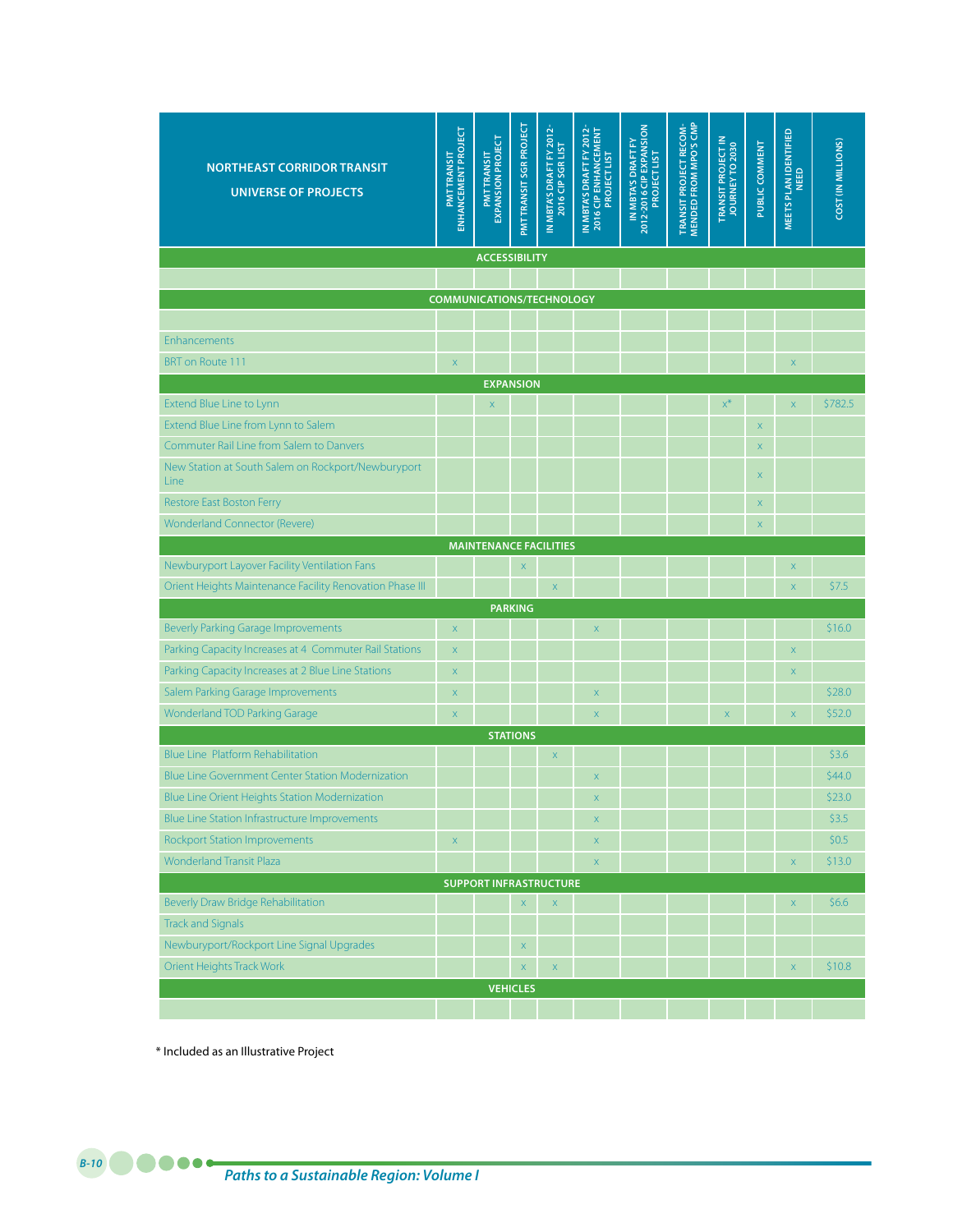| <b>NORTHEAST CORRIDOR TRANSIT NEEDS EVALUATION</b>       | <b>MODERNIZATION AND</b><br>MAINTEN ANCE,<br>EFFICIENCY | LIVABILITY AND ECONOMIC<br>BENEFIT | <b>MOBILITY</b>         | <b>ENVIRONMENT AND CLIMATE</b><br><b>CHANGE</b> | <b>TRANSPORTATION EQUITY</b> | SAFETY AND SECURITY |
|----------------------------------------------------------|---------------------------------------------------------|------------------------------------|-------------------------|-------------------------------------------------|------------------------------|---------------------|
| <b>ACCESSIBILITY</b>                                     |                                                         |                                    |                         |                                                 |                              |                     |
|                                                          |                                                         |                                    |                         |                                                 |                              |                     |
| <b>COMMUNICATIONS/TECHNOLOGY</b>                         |                                                         |                                    |                         |                                                 |                              |                     |
|                                                          |                                                         |                                    |                         |                                                 |                              |                     |
| <b>ENHANCEMENTS</b>                                      |                                                         |                                    |                         |                                                 |                              |                     |
| <b>BRT</b> on Route 111                                  | X                                                       | $\overline{\mathsf{x}}$            | $\overline{X}$          |                                                 | $\overline{X}$               |                     |
| <b>EXPANSION</b>                                         |                                                         |                                    |                         |                                                 |                              |                     |
| <b>Extend Blue Line to Lynn*</b>                         |                                                         | $\mathbf{x}$                       | $\overline{\mathbf{x}}$ | $\overline{\mathbf{x}}$                         | $\mathbf{x}$                 |                     |
| <b>MAINTENANCE FACILITIES</b>                            |                                                         |                                    |                         |                                                 |                              |                     |
| Newburyport Layover Facility Ventilation Fans            | $\overline{\mathsf{x}}$                                 |                                    |                         |                                                 |                              |                     |
| Orient Heights Maintenance Facility Renovation Phase III | X                                                       |                                    |                         |                                                 |                              |                     |
| <b>PARKING</b>                                           |                                                         |                                    |                         |                                                 |                              |                     |
| Parking Capacity Increases at 4 Commuter Rail Stations   |                                                         | $\mathsf X$                        | X                       | $\mathsf{X}$                                    |                              |                     |
| Parking Capacity Increases at 2 Blue Line Stations       |                                                         | $\overline{\mathsf{x}}$            | X                       | $\mathsf X$                                     | $\overline{\mathsf{x}}$      |                     |
| <b>Wonderland TOD Parking Garage</b>                     |                                                         | $\mathbf x$                        | $\overline{\mathbf{x}}$ | $\overline{\mathbf{x}}$                         | $\mathbf{x}$                 |                     |
| <b>STATIONS</b>                                          |                                                         |                                    |                         |                                                 |                              |                     |
| <b>Wonderland Transit Plaza</b>                          |                                                         | $\overline{\mathsf{x}}$            |                         |                                                 | $\overline{\mathsf{X}}$      |                     |
| <b>SUPPORT INFRASTRUCTURE</b>                            |                                                         |                                    |                         |                                                 |                              |                     |
| Beverly Draw Bridge Rehabilitation                       | $\overline{X}$                                          |                                    | $\overline{X}$          |                                                 |                              | X.                  |
| <b>TRACK AND SIGNALS</b>                                 |                                                         |                                    |                         |                                                 |                              |                     |
| Orient Heights Track Work                                | X                                                       |                                    |                         |                                                 |                              | $\mathsf X$         |
| <b>VEHICLES</b>                                          |                                                         |                                    |                         |                                                 |                              |                     |
|                                                          |                                                         |                                    |                         |                                                 |                              |                     |

Projects that are indicated in **bold**, are projects that were included in the JOURNEY TO 2030 Plan.

\* Included as an Illustrative Project

The projects included in this table are those from this corridor's Transit Universe that meet a Plan-identified regional need. An initial evaluation was performed using criteria derived from the MPO's visions and policies.

*B-11*

.....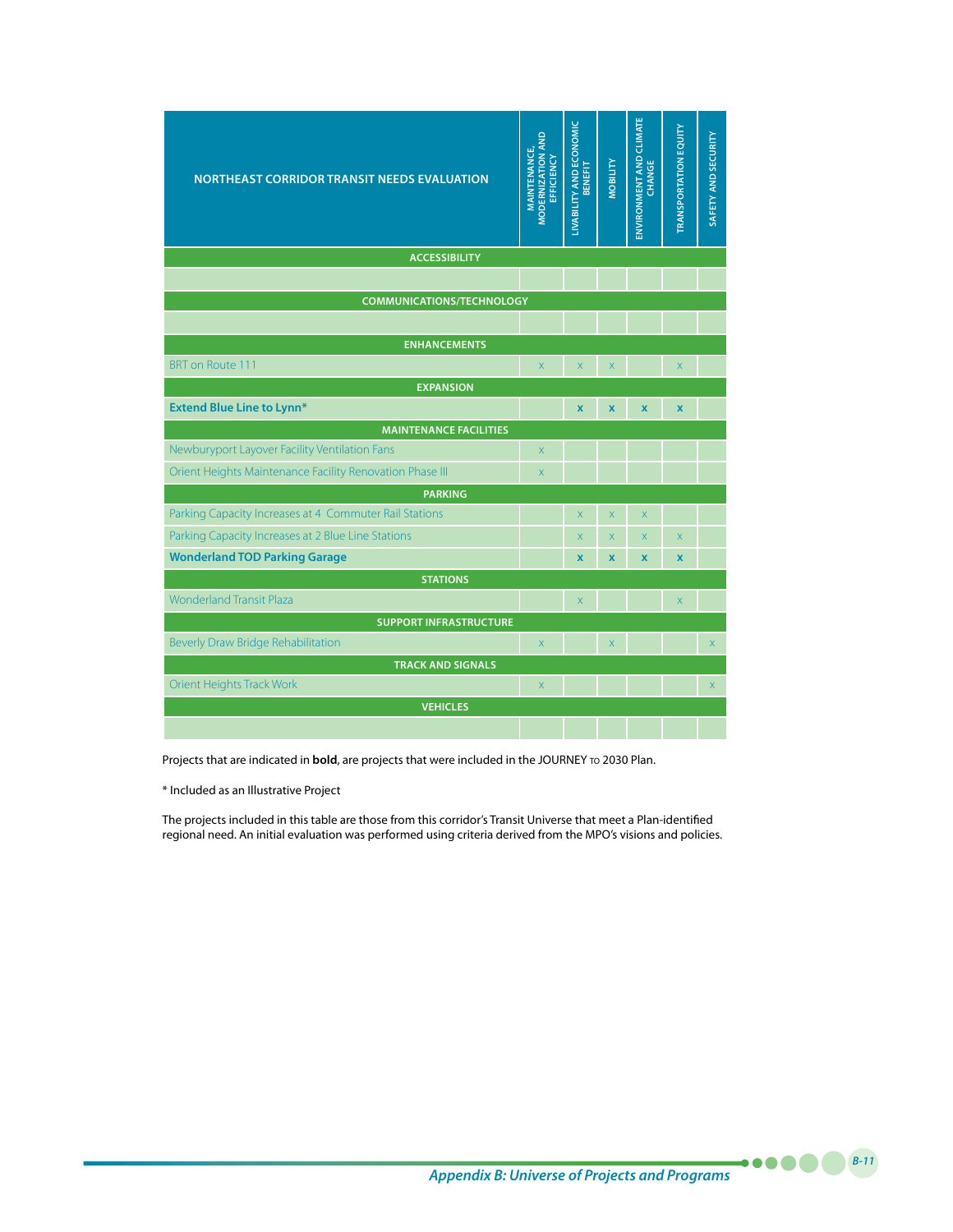| <b>NORTH CORRIDOR HIGHWAY</b><br><b>UNIVERSE OF PROJECTS</b>                           | <b>CTPS CORRIDOR STUDY AND/OR</b><br>RECOMMENDATION, OR OTHER<br><b>STUDY</b> | HWY. PROJECT WITH PRC<br>APPROVAL | PROJECT UNDER MASSDOT<br>ENVIRONMENTAL REVIEW | MAJOR HWY. PROJECT PENDING,<br>ON HOLD OR INACTIVE | PROJECT PROGRAMMED IN<br>JOURNEY TO 2030 | <b>CONSTRUCTION FUNDS<br/>IN FFYS 2011-14 TIP</b> | PUBLIC COMMENT | MASSDOT CIP HIGH PRIORITY<br>PATH | MEETS PLAN IDENTIFIED NEED | COST (IN MILLIONS) |
|----------------------------------------------------------------------------------------|-------------------------------------------------------------------------------|-----------------------------------|-----------------------------------------------|----------------------------------------------------|------------------------------------------|---------------------------------------------------|----------------|-----------------------------------|----------------------------|--------------------|
| LONG RANGE TRANSPORTATION PLAN PROJECTS CURRENTLY PROGRAMMED AND/OR UNDER CONSTRUCTION |                                                                               |                                   |                                               |                                                    |                                          |                                                   |                |                                   |                            |                    |
| Rte. 16/Revere Beach Pkwy. Bridges (Everett,<br>Medford, and Revere)                   |                                                                               | $\mathsf X$                       |                                               |                                                    | $\mathsf X$                              | $\mathsf X$                                       |                |                                   |                            | \$41.3             |
| LONG RANGE TRANSPORTATION PLAN UNIVERSE ROADWAY PROJECTS                               |                                                                               |                                   |                                               |                                                    |                                          |                                                   |                |                                   |                            |                    |
| I-93/I-95 Interchange (Woburn, Reading,<br>Stoneham, and Wakefield)                    |                                                                               | $\mathsf X$                       | X                                             |                                                    | $\mathsf X$                              |                                                   | X              |                                   | $\mathsf X$                | \$276              |
| Rte. 1 Add-a-Lane (Malden, Saugus, and Revere)                                         |                                                                               | X                                 | X                                             |                                                    | $\mathsf X$                              |                                                   | X              |                                   | $\mathsf X$                | \$175.2            |
| Middlesex Turnpike Phase III (Bedford, Burlington,<br><b>Billerica</b> )               |                                                                               | X                                 | $\mathsf X$                                   |                                                    | $\mathsf X$                              |                                                   | X              |                                   | $\overline{\mathsf{x}}$    | \$20.8             |
| I-93/Rte. 129 Interchange Improvements<br>(Wilmington and Reading)                     |                                                                               |                                   |                                               | $\overline{X}$                                     |                                          |                                                   |                |                                   |                            | \$20.5             |
| I-93 Capacity Improvements (Somerville to<br>Woburn)                                   | $\mathsf X$                                                                   |                                   |                                               |                                                    |                                          |                                                   |                |                                   | $\mathsf X$                |                    |
| Rte. 16/Revere Beach Pkwy. Roadway<br>Improvements (Everett, Medford, and Revere)      |                                                                               |                                   |                                               |                                                    |                                          |                                                   | X              |                                   | $\mathsf X$                | \$109.5            |
| I-93/Rte. 125/Ballardvale Rd. (Wilmington)                                             |                                                                               | X                                 |                                               | $\overline{\mathsf{x}}$                            |                                          |                                                   |                |                                   |                            |                    |
| Tri Town I-93/Lowell Junction Interchange<br>(Andover, Tewksbury, and Wilmington)      |                                                                               | X                                 | $\mathsf X$                                   |                                                    |                                          |                                                   | X              |                                   |                            |                    |
| New Boston Street Bridge (Woburn)                                                      |                                                                               | X.                                |                                               |                                                    | X                                        |                                                   | X              |                                   |                            | 54.9               |
| Montvale Ave. (Woburn)                                                                 |                                                                               | X                                 |                                               |                                                    | $\overline{\mathsf{X}}$                  |                                                   | X              |                                   |                            | \$3.7              |
| Telecom City Boulevard (Everett, Malden, and<br>Medford)                               |                                                                               |                                   |                                               |                                                    |                                          |                                                   | X              |                                   |                            | \$17.8             |
| Rte. 128 Capacity Improvements (Lynnfield to<br>Reading)                               | $\mathsf X$                                                                   |                                   |                                               |                                                    |                                          |                                                   |                |                                   | $\mathsf{x}$               |                    |
| Rte. 128 HOV (Wellesley to Woburn)                                                     | $\overline{\mathsf{x}}$                                                       |                                   |                                               |                                                    |                                          |                                                   |                |                                   | $\overline{\mathsf{X}}$    |                    |
| Rte. 16/I-93 Connection (Medford)                                                      |                                                                               |                                   |                                               |                                                    |                                          |                                                   | X              |                                   |                            | \$20.8             |
| Cambridge Street Improvements (Burlington,<br>Woburn, Winchester)                      | $\mathsf{X}$                                                                  |                                   |                                               |                                                    |                                          |                                                   | X              |                                   | X                          | 54.3               |
| Sullivan Sq. (Boston)                                                                  | $\mathsf X$                                                                   | X                                 |                                               |                                                    | $\mathsf X$                              |                                                   | X              |                                   | $\mathsf X$                | \$43.3             |
| Rutherford Ave. (Boston)                                                               | $\mathsf X$                                                                   | $\mathsf X$                       |                                               |                                                    | $\mathsf{X}$                             |                                                   | $\mathsf X$    |                                   |                            | \$49.2             |
| Charlestown Haul Rd. (Boston)                                                          | $\mathsf{X}^-$                                                                |                                   |                                               |                                                    |                                          |                                                   | $\mathsf X$    |                                   | $\mathsf X$                |                    |
| Rte. 60 Improvements (Malden, Medford)                                                 | $\bar{\mathsf{X}}$                                                            |                                   |                                               |                                                    |                                          |                                                   |                |                                   | $\mathsf X$                |                    |
| LONG RANGE TRANSPORTATION PLAN UNIVERSE OF BICYCLE AND PEDESTRIAN PROJECTS             |                                                                               |                                   |                                               |                                                    |                                          |                                                   |                |                                   |                            |                    |
| Northern Strand (Revere, Saugus, Lynn, Everett,<br>Malden)                             | $\bar{\mathsf{X}}$                                                            |                                   |                                               |                                                    |                                          |                                                   |                | $\mathsf X$                       | $\mathsf X$                |                    |

*Paths to a Sustainable Region: Volume I B-12*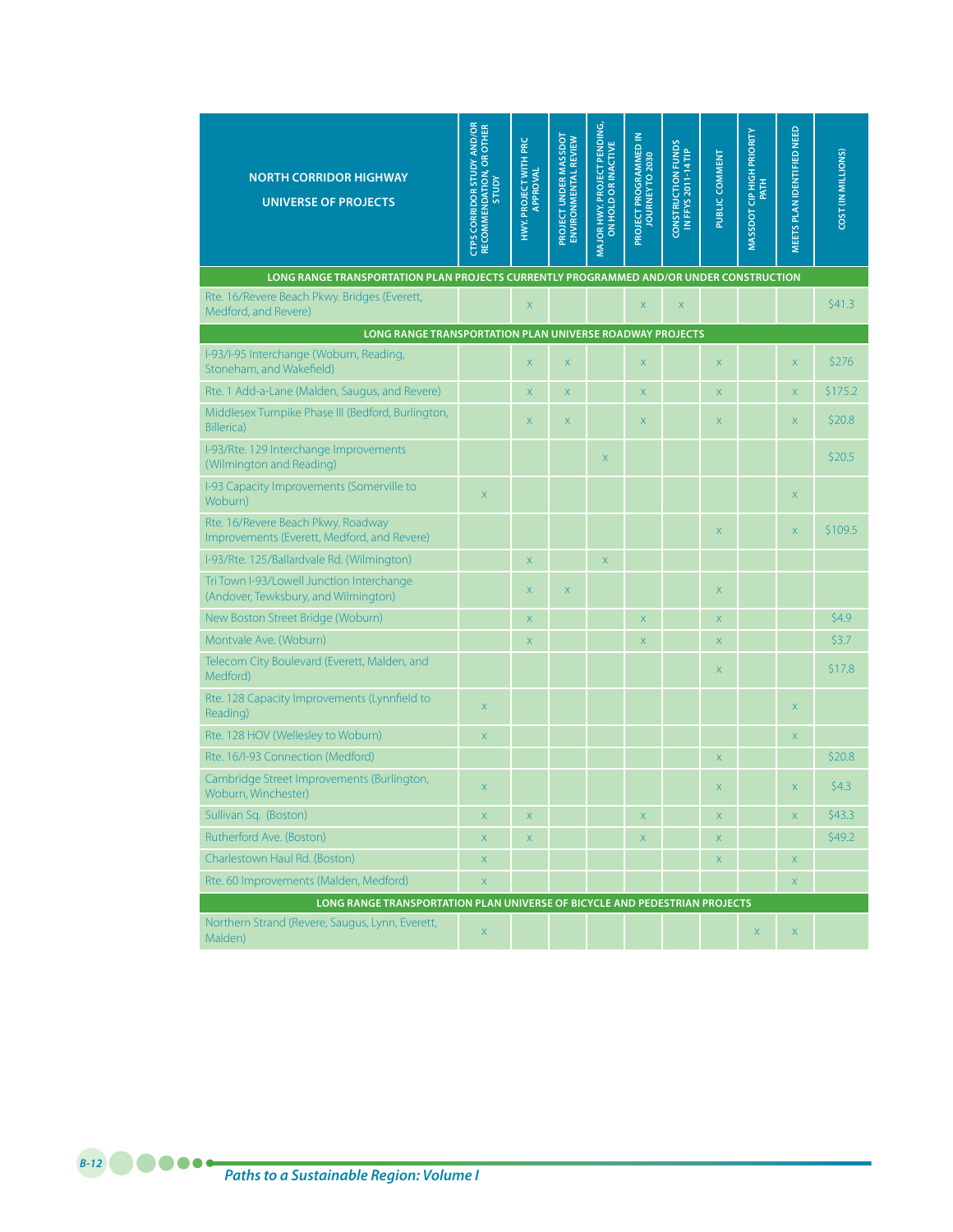| <b>NORTH CORRIDOR HIGHWAY NEEDS EVALUATION</b>                                                                                       | <b>MAINTENANCE, MODERNIZATION</b><br>AND EFFICIENCY | LIVABILITY AND ECONOMIC<br>BENEFIT | <b>MOBILITY</b>  | <b>ENVIRONMENT AND CLIMATE</b><br>CHANGE | <b>TRANSPORTATION EQUITY</b> | SAFETY AND SECURITY |
|--------------------------------------------------------------------------------------------------------------------------------------|-----------------------------------------------------|------------------------------------|------------------|------------------------------------------|------------------------------|---------------------|
| LONG RANGE TRANSPORTATION PLAN PROJECTS CURRENTLY PROGRAMMED AND/OR UNDER CONSTRUCTION                                               |                                                     |                                    |                  |                                          |                              |                     |
|                                                                                                                                      |                                                     |                                    |                  |                                          |                              |                     |
| LONG RANGE TRANSPORTATION PLAN UNIVERSE OF RD. WAY PROJECTS<br>I-93/I-95 Interchange (Woburn, Reading, Stoneham, and Wake-<br>field) | $\mathbf{x}$                                        |                                    | $\mathbf{x}$     |                                          |                              | $\mathbf{x}$        |
| Rte. 1 Add-a-Lane (Malden, Saugus, and Revere)                                                                                       | $\mathbf{x}$                                        | $\mathbf x$                        | $\mathbf x$      |                                          | $\mathbf{x}$                 | $\mathbf{x}$        |
| Middlesex Turnpike Phase III (Bedford, Burlington, Billerica)                                                                        | $\mathbf{x}$                                        | $\mathbf{x}$                       | $\mathbf{x}$     |                                          |                              | $\mathbf{x}$        |
| I-93 Capacity Improvements (Somerville to Woburn)                                                                                    |                                                     |                                    | X.               |                                          |                              | $\mathsf{X}$        |
| Rte. 16/Revere Beach Pkwy. Roadway Improvements (Everett, Medford,<br>and Revere)                                                    | $\overline{X}$                                      |                                    | X                |                                          | X                            | $\mathsf{X}$        |
| Rte. 128 Capacity Improvements (Lynnfield to Reading)                                                                                |                                                     |                                    | X.               |                                          |                              | $\overline{X}$      |
| Rte. 128 HOV (Wellesley to Woburn)                                                                                                   |                                                     |                                    | X.               | $\overline{\mathsf{x}}$                  |                              |                     |
| Cambridge Street Improvements (Burlington, Woburn, Winchester)                                                                       |                                                     |                                    | X.               |                                          |                              |                     |
| <b>Sullivan Sq. (Boston)</b>                                                                                                         | $\mathbf x$                                         | $\mathbf x$                        | $\mathbf x$      |                                          | $\mathbf x$                  | $\mathbf{x}$        |
| Rte. 60 Improvements (Malden, Medford)                                                                                               | X                                                   |                                    | $\mathsf{X}$     |                                          |                              |                     |
| Charlestown Haul Rd. (Boston)                                                                                                        | $\overline{X}$                                      | $\overline{X}$                     | X.               |                                          | $\overline{\mathsf{x}}$      |                     |
| New Boston Street Bridge (Woburn)                                                                                                    |                                                     |                                    | $\boldsymbol{X}$ |                                          |                              |                     |
| Montvale Ave. (Woburn)                                                                                                               |                                                     |                                    | $\overline{X}$   |                                          |                              |                     |
| Rutherford Ave. (Boston)                                                                                                             |                                                     | $\overline{X}$                     |                  |                                          |                              | $\chi$              |
| LONG RANGE TRANSPORTATION PLAN UNIVERSE OF BICYCLE AND PEDESTRIAN PROJECTS                                                           |                                                     |                                    |                  |                                          |                              |                     |
| Northern Strand (Revere, Saugus, Lynn, Everett, Malden)                                                                              |                                                     | $\mathsf X$                        |                  | $\mathsf X$                              |                              |                     |

The projects included in this table are those from this corridor's Highway Universe that meet a Plan-identified regional need. An initial evaluation was performed using criteria derived from the MPO's visions and policies.

Projects that are indicated in **bold**, are projects that were included in the JOURNEY to 2030 Plan as a recommended project or illustrative project.

Projects that are indicated in italics, are projects that were included in the JOURNEY TO 2030 Plan but did not address a need identified in the Needs Assessment.

*B-13*

.....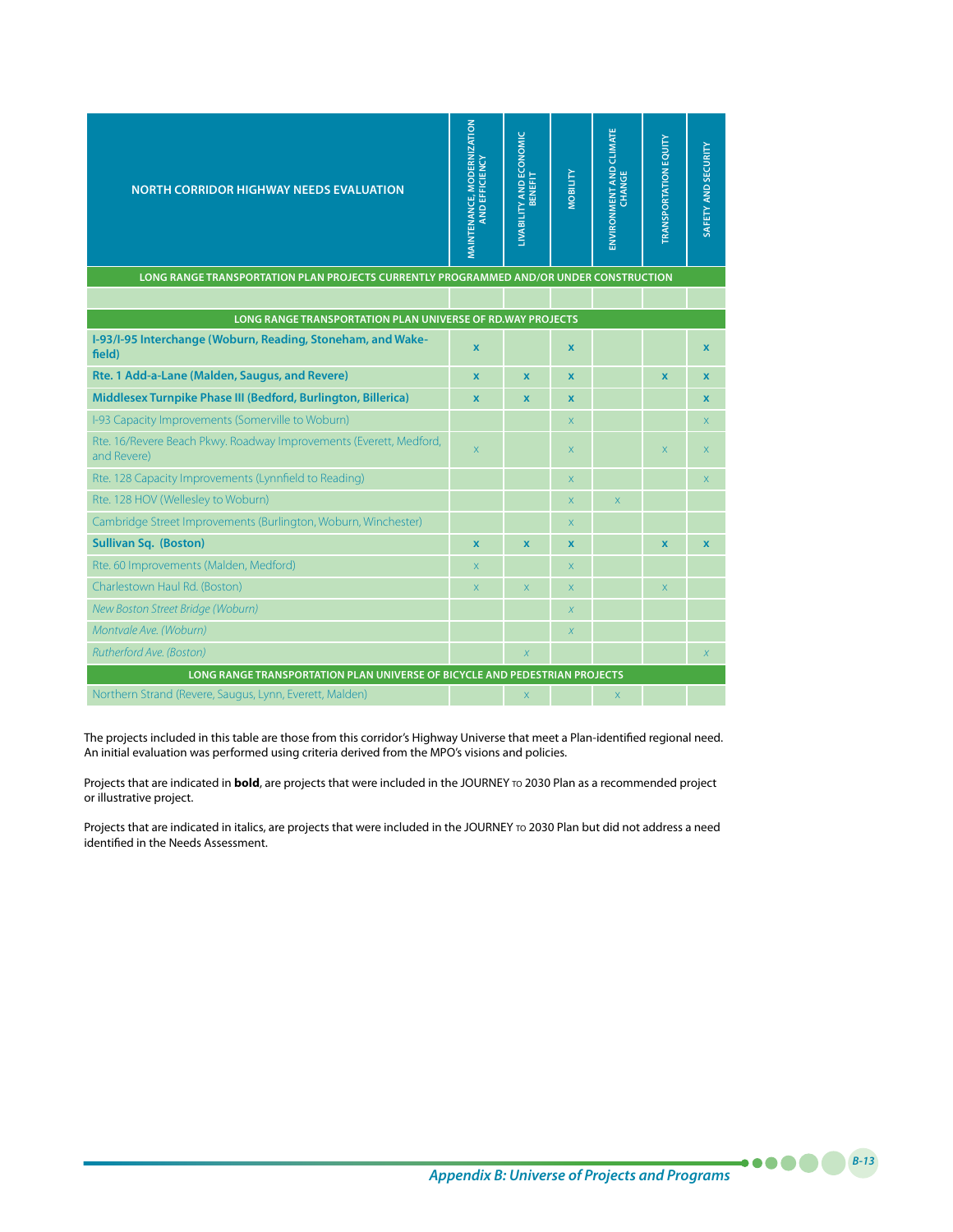| <b>NORTH CORRIDOR TRANSIT</b><br><b>UNIVERSE OF PROJECTS</b>                    | <b>PMT TRANSIT ENHANCEMENT</b> | PMT TRANSIT EXPANSION PROJECT | PMTTRANSIT SGR PROJECT | IN MBTA'S DRAFT FY 2012-2016 CIP<br>SGR LIST | IN MBTA'S DRAFT FY 2012-2016 CIP<br>ENHANCEMENT PROJECT LIST | IN MBTA'S DRAFT FY 2012-2016 CIP<br>EXPANSION PROJECT LIST | <b>TRANSIT PROJECT RECOMMENDED</b><br>FROM MPO'S CMP | <b>TRANSIT PROJECT IN JCURRENT LRTP</b> | PUBLIC COMMENT          | MEETS PLAN IDENTIFIED NEED | <b>COST (IN MILLIONS)</b> |
|---------------------------------------------------------------------------------|--------------------------------|-------------------------------|------------------------|----------------------------------------------|--------------------------------------------------------------|------------------------------------------------------------|------------------------------------------------------|-----------------------------------------|-------------------------|----------------------------|---------------------------|
|                                                                                 | <b>ACCESSIBILITY</b>           |                               |                        |                                              |                                                              |                                                            |                                                      |                                         |                         |                            |                           |
| Station Elevator/Escalator Replacement and Modernization Program                |                                |                               |                        |                                              | $\mathsf X$                                                  |                                                            |                                                      |                                         |                         | X                          | \$118.4                   |
| <b>Wedgemere Station access</b>                                                 |                                |                               |                        |                                              | $\bar{\mathsf{X}}$                                           |                                                            |                                                      |                                         |                         | $\mathsf X$                | \$1.3                     |
| <b>COMMUNICATIONS/TECHNOLOGY</b>                                                |                                |                               |                        |                                              |                                                              |                                                            |                                                      |                                         |                         |                            |                           |
| Automated Fair Collection, Phase II (CharlieCards on commuter rail)             |                                |                               |                        |                                              | $\mathsf X$                                                  |                                                            |                                                      |                                         |                         |                            | \$10.0                    |
|                                                                                 | <b>ENHANCEMENTS</b>            |                               |                        |                                              |                                                              |                                                            |                                                      |                                         |                         |                            |                           |
| Improved Bus Amenities and System Identity for Bus Routes<br>Centered on Malden | $\overline{\mathsf{x}}$        |                               |                        |                                              |                                                              |                                                            |                                                      |                                         |                         | $\mathsf{x}$               |                           |
|                                                                                 | <b>EXPANSION</b>               |                               |                        |                                              |                                                              |                                                            |                                                      |                                         |                         |                            |                           |
| Green Line Ext. College Ave to Route 16                                         |                                | $\mathsf X$                   |                        |                                              |                                                              | $\mathsf{X}$                                               |                                                      | $\mathsf{X}$                            |                         | $\mathsf X$                | \$136.6                   |
| Lowell Commuter Rail Line Ext. (Nashua/Manchester)                              |                                | $\mathsf X$                   |                        |                                              |                                                              |                                                            |                                                      |                                         |                         | $\bar{\mathsf{X}}$         |                           |
| Urban Ring, Phase 2*                                                            |                                | $\mathsf X$                   |                        |                                              |                                                              |                                                            |                                                      | $x^*$                                   | $\mathsf X$             | $\mathsf X$                | \$2,920.3                 |
| Extend Blue Line from Bowdoin to West Medford                                   |                                |                               |                        |                                              |                                                              |                                                            |                                                      |                                         | X                       |                            |                           |
| Orange Line North Ext. from Oak Grove to Reading/Route 128                      |                                |                               |                        |                                              |                                                              |                                                            |                                                      |                                         | $\overline{\mathsf{x}}$ |                            |                           |
| <b>MAINTENANCE FACILITIES</b>                                                   |                                |                               |                        |                                              |                                                              |                                                            |                                                      |                                         |                         |                            |                           |
| Move Bradford Layover Facility on Haverhill Line with Plaistow Ext.             |                                | $\boldsymbol{\mathsf{X}}$     |                        |                                              |                                                              |                                                            |                                                      |                                         |                         | X                          |                           |
| Wellington Maintenance Facility Improvements                                    |                                |                               |                        | $\mathsf X$                                  |                                                              |                                                            |                                                      |                                         |                         | $\mathsf X$                |                           |
|                                                                                 | <b>PARKING</b>                 |                               |                        |                                              |                                                              |                                                            |                                                      |                                         |                         |                            |                           |
|                                                                                 |                                |                               |                        |                                              |                                                              |                                                            |                                                      |                                         |                         |                            |                           |
|                                                                                 | <b>STATIONS</b>                |                               |                        |                                              |                                                              |                                                            |                                                      |                                         |                         |                            |                           |
| Rapid transit station midlife rehab upgrades                                    |                                |                               |                        | $\boldsymbol{\mathsf{X}}$                    |                                                              |                                                            |                                                      |                                         |                         | X                          | \$12.1                    |
| <b>Winchester Station Renovation</b>                                            |                                |                               |                        | $\mathsf{X}$                                 |                                                              |                                                            |                                                      |                                         |                         | X                          |                           |
| <b>SUPPORT INFRASTRUCTURE</b>                                                   |                                |                               |                        |                                              |                                                              |                                                            |                                                      |                                         |                         |                            |                           |
| Haverhill Line (Andover Station) - Bike Signage and Shelter                     |                                |                               |                        |                                              |                                                              |                                                            | X                                                    |                                         |                         |                            |                           |
| Haverhill Line (Bradford Station) - Bike Signage                                |                                |                               |                        |                                              |                                                              |                                                            | $\times$                                             |                                         |                         |                            |                           |
| Lowell Line (Lowell Station) - Bike Racks and Shelter                           |                                |                               |                        |                                              |                                                              |                                                            | $\overline{X}$                                       |                                         |                         |                            |                           |
| Lowell Line (Winchester Center Station) - Bike Racks                            |                                |                               |                        |                                              |                                                              |                                                            | $\mathsf X$                                          |                                         |                         |                            |                           |
| Merrimack River Bridge Rehab                                                    |                                |                               |                        | $\mathsf X$                                  |                                                              |                                                            |                                                      |                                         |                         | $\mathsf X$                | \$8.6                     |
| Orange Line (Oak Grove Station) - Bike Shelter Improvements                     |                                |                               |                        |                                              |                                                              |                                                            | $\mathsf X$                                          |                                         |                         |                            |                           |
| Orange Line Power Improvements                                                  |                                |                               |                        |                                              | $\mathsf X$                                                  |                                                            |                                                      |                                         |                         | $\mathsf X$                | \$6.5                     |
| Rehab of Three Shawsheen River Bridges                                          |                                |                               |                        | $\mathsf X$                                  |                                                              |                                                            |                                                      |                                         |                         | $\mathsf X$                | \$13.1                    |
| <b>TRACK AND SIGNALS</b><br>Haverhill Line Double Tracking                      | $\mathsf X$                    |                               |                        |                                              |                                                              |                                                            |                                                      |                                         |                         | X                          | \$17.0                    |
| Additional Haverhill Line Double Tracking                                       |                                |                               |                        |                                              | $\mathsf X$                                                  |                                                            |                                                      |                                         |                         | $\mathsf X$                | \$9.7                     |
| Orange Line North Signal System Upgrade                                         |                                |                               |                        |                                              | $\mathsf X$                                                  |                                                            |                                                      |                                         |                         | $\mathsf X$                |                           |
|                                                                                 |                                |                               |                        |                                              |                                                              |                                                            |                                                      |                                         |                         |                            |                           |
|                                                                                 | <b>VEHICLES</b>                |                               |                        |                                              |                                                              |                                                            |                                                      |                                         |                         |                            |                           |

\* Included as an Illustrative Project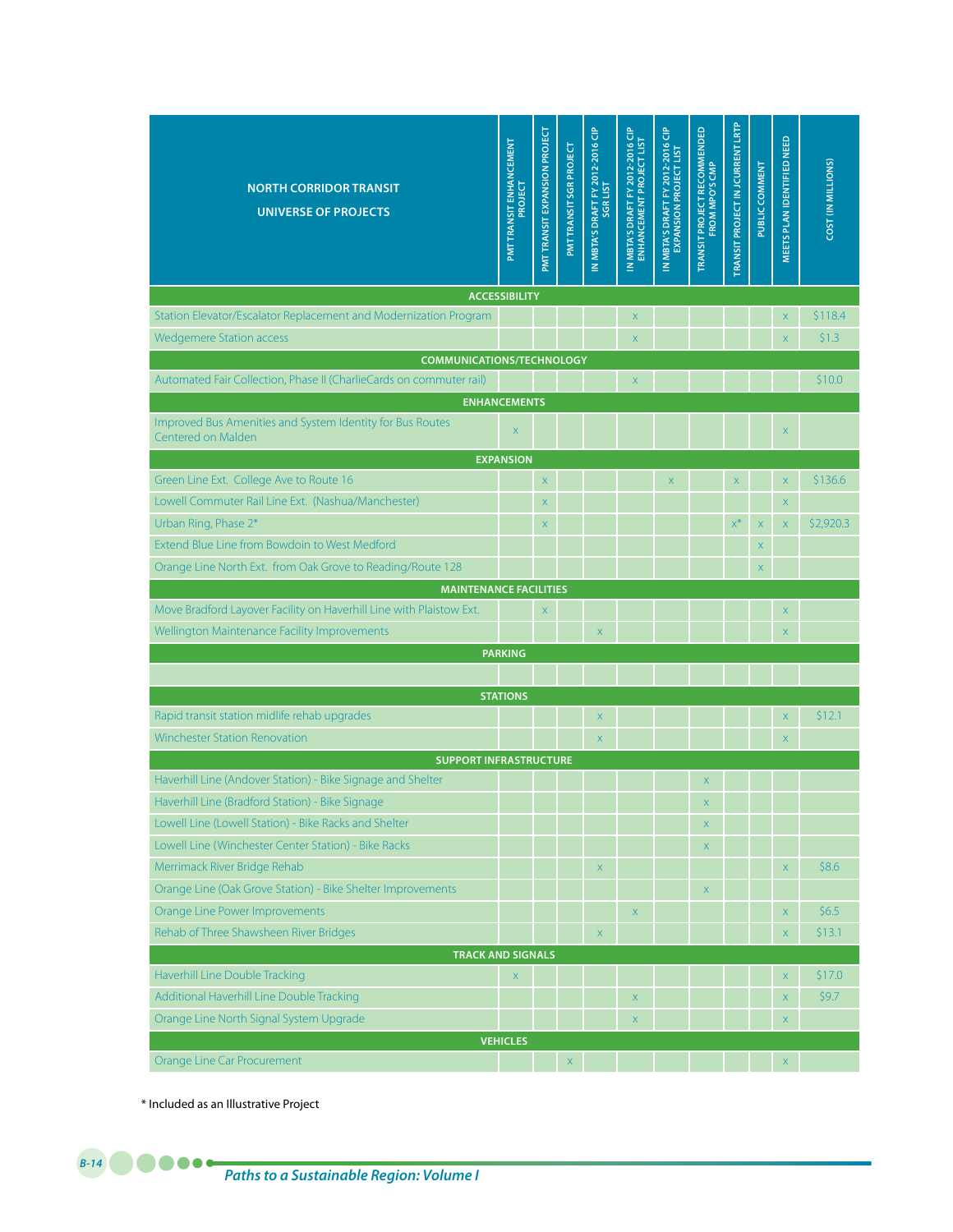| <b>NORTH CORRIDOR TRANSIT NEEDS EVALUATION</b>                                                      | <b>MAINTENANCE, MODERNIZATION</b><br>AND EFFICIENCY | <b>LIVABILITY AND ECONOMIC BENEFIT</b> | <b>VIJJIBON</b>         | ENVIRONMENT AND CLIMATE<br>CHANGE | <b>TRANSPORTATION EQUITY</b> | SAFETY AND SECURITY     |
|-----------------------------------------------------------------------------------------------------|-----------------------------------------------------|----------------------------------------|-------------------------|-----------------------------------|------------------------------|-------------------------|
| <b>ACCESSIBILITY</b>                                                                                |                                                     |                                        |                         |                                   |                              |                         |
| Station Elevator/Escalator Replacement and Modernization Program                                    | $\overline{X}$                                      |                                        |                         |                                   |                              | $\overline{X}$          |
| <b>Wedgemere Station access</b>                                                                     | $\bar{X}$                                           | $\bar{\mathsf{X}}$                     |                         |                                   |                              | $\overline{\mathsf{x}}$ |
| <b>COMMUNICATIONS/TECHNOLOGY</b>                                                                    |                                                     |                                        |                         |                                   |                              |                         |
|                                                                                                     |                                                     |                                        |                         |                                   |                              |                         |
| <b>ENHANCEMENTS</b><br>Improved Bus Amenities and System Identity for Bus Routes Centered on Malden | $\overline{\mathsf{x}}$                             | $\overline{\mathsf{x}}$                |                         |                                   |                              |                         |
| <b>EXPANSION</b>                                                                                    |                                                     |                                        |                         |                                   | $\mathsf X$                  |                         |
| <b>Green Line Ext. College Ave to Route 16</b>                                                      |                                                     | $\mathbf x$                            | $\mathbf x$             | $\mathbf x$                       | $\pmb{\mathsf{x}}$           |                         |
| Lowell Commuter Rail Line Ext. (Nashua/Manchester)                                                  |                                                     |                                        | X.                      | $\overline{\mathsf{x}}$           |                              |                         |
| Urban Ring, Phase 2*                                                                                |                                                     | $\mathbf x$                            | $\mathbf x$             | $\mathbf x$                       | $\mathbf x$                  |                         |
| <b>MAINTENANCE FACILITIES</b>                                                                       |                                                     |                                        |                         |                                   |                              |                         |
| Move Bradford Layover Facility on Haverhill Line with Plaistow Ext.                                 | $\overline{X}$                                      |                                        |                         |                                   |                              |                         |
| Wellington Maintenance Facility Improvements                                                        | $\overline{X}$                                      |                                        |                         |                                   |                              |                         |
| <b>PARKING</b>                                                                                      |                                                     |                                        |                         |                                   |                              |                         |
|                                                                                                     |                                                     |                                        |                         |                                   |                              |                         |
| <b>STATIONS</b>                                                                                     |                                                     |                                        |                         |                                   |                              |                         |
| Rapid transit station midlife rehab upgrades                                                        | $\overline{\mathsf{x}}$                             |                                        |                         |                                   |                              | $\overline{\mathsf{x}}$ |
| <b>Winchester Station Renovation</b>                                                                | X                                                   |                                        |                         |                                   |                              |                         |
| <b>SUPPORT INFRASTRUCTURE</b>                                                                       |                                                     |                                        |                         |                                   |                              |                         |
| Merrimack River Bridge Rehab                                                                        | X                                                   |                                        |                         |                                   |                              | $\overline{\mathsf{X}}$ |
| Orange Line Power Improvements                                                                      | X                                                   |                                        |                         |                                   |                              |                         |
| Rehab of Three Shawsheen River Bridges                                                              | X                                                   |                                        |                         |                                   |                              | $\bar{\mathsf{X}}$      |
| <b>TRACK AND SIGNALS</b>                                                                            |                                                     |                                        |                         |                                   |                              |                         |
| Haverhill Line Double Tracking<br>Additional Haverhill Line Double Tracking                         | X                                                   |                                        | X                       | X                                 |                              |                         |
|                                                                                                     | $\overline{X}$                                      |                                        | $\overline{\mathsf{x}}$ | $\overline{\mathsf{X}}$           |                              |                         |
| Orange Line North Signal System Upgrade<br><b>VEHICLES</b>                                          | X                                                   |                                        |                         |                                   |                              | $\bar{\mathsf{X}}$      |
| Orange Line Car Procurement                                                                         | X                                                   |                                        |                         |                                   |                              | $\bar{\mathsf{x}}$      |
|                                                                                                     |                                                     |                                        |                         |                                   |                              |                         |

Projects that are indicated in **bold**, are projects that were included in the JOURNEY TO 2030 Plan.

\* Included as an Illustrative Project

The projects included in this table are those from this corridor's Transit Universe that meet a Plan-identified regional need. An initial evaluation was performed using criteria derived from the MPO's visions and policies.

*B-15*

....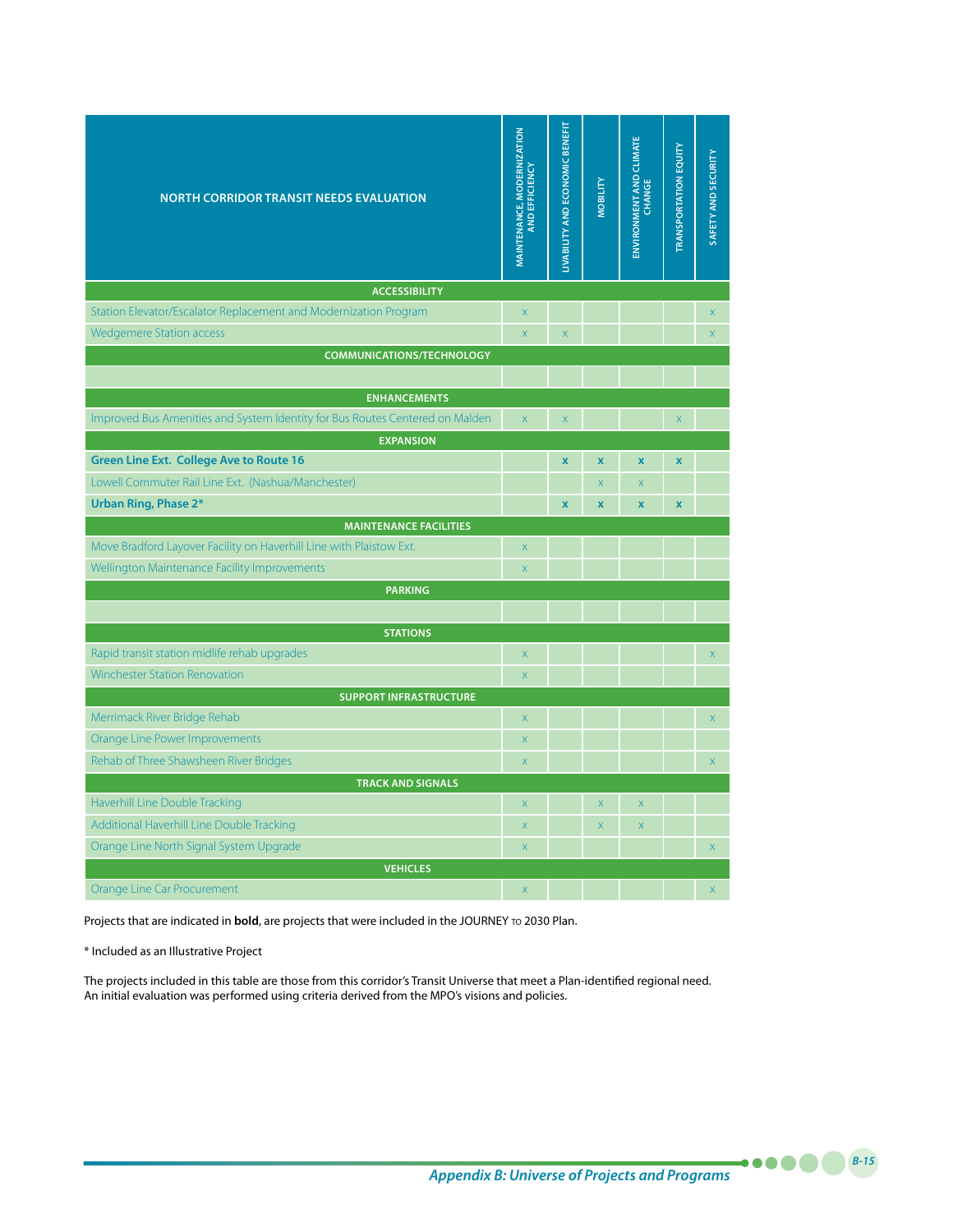| <b>NORTHWEST CORRIDOR HIGHWAY</b><br><b>UNIVERSE OF PROJECTS</b>                              | <b>AND/OR RECOMMENDATION</b><br><b>CTPS CORRIDOR STUDY</b> | <b>HIGHWAY PROJECT WITH</b><br>PRC APPROVAL | PROJECT UNDER MASSDOT<br><b>ENVIRONMENTAL REVIEW</b> | <b>MAJOR HIGHWAY PROJECT</b><br>PENDING, ON HOLD OR<br><b>INACTIVE</b> | PROJECT PROGRAMMED IN<br>JOURNEY TO 2030 | <b>CONSTRUCTION FUNDS IN</b><br><b>FFYS2011-14TIP</b> | PUBLIC COMMENT            | <b>MASSDOT CIP HIGH PRIOR-</b><br><b>ITY PATH</b> | MEETS PLAN IDENTIFIED<br><b>NEED</b> | COST (IN MILLIONS) |
|-----------------------------------------------------------------------------------------------|------------------------------------------------------------|---------------------------------------------|------------------------------------------------------|------------------------------------------------------------------------|------------------------------------------|-------------------------------------------------------|---------------------------|---------------------------------------------------|--------------------------------------|--------------------|
| FORMER LONG RANGE TRANSPORTATION PLAN PROJECTS CURRENTLY PROGRAMMED AND/OR UNDER CONSTRUCTION |                                                            |                                             |                                                      |                                                                        |                                          |                                                       |                           |                                                   |                                      |                    |
| Crosby's Corner (Concord and Lincoln)                                                         |                                                            | $\overline{X}$                              | $\overline{X}$                                       |                                                                        | X                                        | $\overline{\mathsf{X}}$                               | $\mathsf X$               |                                                   |                                      | \$65.1             |
| Assembly Square Roadway Improvments<br>(Somerville)                                           |                                                            | $\overline{X}$                              |                                                      |                                                                        | X.                                       | $\overline{X}$                                        | $\overline{\mathsf{x}}$   |                                                   |                                      | \$15.4             |
| FORMER LONG RANGE TRANSPORTATION PLAN UNIVERSE OF ROADWAY PROJECTS                            |                                                            |                                             |                                                      |                                                                        |                                          |                                                       |                           |                                                   |                                      |                    |
| Middlesex Turnpike Phase III (Bedford, Billerica,<br>Burlington)                              |                                                            | X                                           | $\bar{\mathsf{X}}$                                   |                                                                        | $\mathsf X$                              |                                                       | $\mathsf X$               |                                                   | $\overline{X}$                       | \$20.8             |
| Trapelo Road (Belmont)                                                                        |                                                            | X                                           |                                                      |                                                                        | $\bar{\mathsf{X}}$                       |                                                       | $\bar{\mathsf{X}}$        |                                                   |                                      | \$11.5             |
| McGrath Highway-Gilman St. Bridge<br>(Somerville)                                             | X                                                          |                                             |                                                      |                                                                        |                                          |                                                       | $\mathsf X$               |                                                   |                                      |                    |
| Rte. 20 (Boston, Watertown, Waltham)                                                          | X                                                          |                                             |                                                      |                                                                        |                                          |                                                       |                           |                                                   | $\overline{\mathsf{x}}$              |                    |
| Rte. 128 HOV (Wellesley to Woburn)                                                            | $\overline{X}$                                             |                                             |                                                      |                                                                        |                                          |                                                       |                           |                                                   | $\mathsf{X}$                         |                    |
| Concord Rotary/Rte. 2 (Concord)*                                                              | $\mathsf{X}$                                               | $\overline{\mathsf{x}}$                     |                                                      | $\overline{\mathsf{x}}$                                                | $x^*$                                    |                                                       | $\bar{\mathsf{X}}$        |                                                   | $\overline{\mathsf{x}}$              | \$43.3             |
| Rte. 2 Interchange (Littleton)                                                                |                                                            |                                             |                                                      |                                                                        |                                          |                                                       | $\mathsf X$               |                                                   | $\mathsf X$                          |                    |
| Rte. 2/Rte. 16 Interchange (Arlington and<br>Cambridge)                                       | $\mathsf{X}$                                               |                                             |                                                      |                                                                        |                                          |                                                       | $\mathsf{X}$              |                                                   | $\mathsf{X}$                         |                    |
| Rte. 2 Capacity Improvements (Acton to<br>Lexington)                                          | X                                                          |                                             |                                                      |                                                                        |                                          |                                                       |                           |                                                   | $\mathsf{X}$                         |                    |
| Wiggins Ave. Extension (Bedford)                                                              |                                                            |                                             |                                                      |                                                                        |                                          |                                                       | $\mathsf X$               |                                                   |                                      |                    |
| Depress I-93 (Somerville)                                                                     |                                                            |                                             |                                                      |                                                                        |                                          |                                                       | $\overline{X}$            |                                                   |                                      |                    |
| I-93/Mystic Ave. Interchange (Somerville)                                                     | $\overline{\mathsf{x}}$                                    |                                             |                                                      |                                                                        |                                          |                                                       |                           |                                                   | $\overline{X}$                       | \$138.6            |
| Longfellow Bridge (Boston, Cambridge)                                                         | $\bar{\mathsf{X}}$                                         |                                             | $\bar{\mathsf{X}}$                                   |                                                                        | $\bar{\mathsf{X}}$                       |                                                       |                           |                                                   | $\bar{\mathsf{X}}$                   | \$310.0            |
| Extend I-93 High-Occupancy Vehicle Lane into<br>the City (Somerville)                         |                                                            |                                             |                                                      |                                                                        |                                          |                                                       | $\overline{X}$            |                                                   | X                                    |                    |
| I-495 Capacity Improvements (Littleton to<br>Wrentham)                                        | $\mathsf{X}$                                               |                                             |                                                      |                                                                        |                                          |                                                       | $\mathsf X$               |                                                   |                                      |                    |
| FORMER LONG RANGE TRANSPORTATION PLAN UNIVERSE OF BICYCLE AND PEDESTRIAN PROJECTS             |                                                            |                                             |                                                      |                                                                        |                                          |                                                       |                           |                                                   |                                      |                    |
| <b>Bruce Freeman Rail Trail</b>                                                               |                                                            | $\overline{X}$                              |                                                      |                                                                        | X                                        |                                                       | $\overline{\mathsf{x}}$   | X                                                 | $\overline{\mathsf{x}}$              | \$18.7             |
| Assabet River Rail Trail                                                                      |                                                            | X                                           |                                                      |                                                                        | X                                        |                                                       | $\boldsymbol{\mathsf{X}}$ |                                                   | $\overline{\mathsf{x}}$              | \$18.1             |
| Somerville Community Path (Somerville)**                                                      |                                                            | $X$ <sup>**</sup>                           |                                                      |                                                                        |                                          | $X$ <sup>**</sup>                                     | $\overline{\mathsf{x}}$   | X                                                 | $\overline{\mathsf{x}}$              |                    |

\* Included as an Illustrative Project.

\*\* Phase I of Somerville Community Path only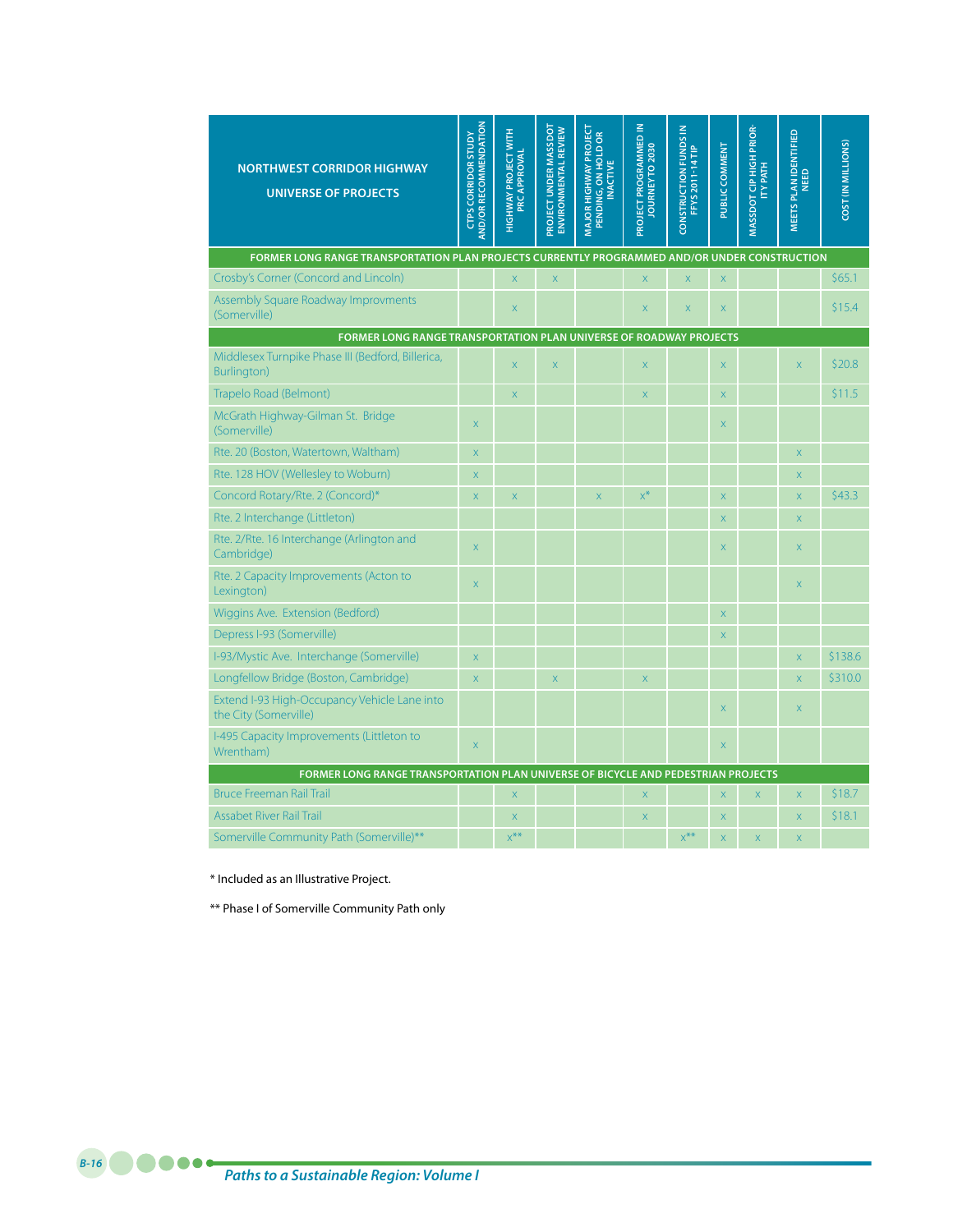| <b>NORTHWEST CORRIDOR HIGHWAY NEEDS EVALUATION</b>                                            | <b>MODERNIZATION AND<br/>EFFICIENCY</b><br>MAINTENANCE, | LIVABILITY AND ECO-<br>NOMIC BENEFIT | <b>VOBILITY</b> | ENVIRONMENT AND<br><b>CLIMATE CHANGE</b> | <b>TRANSPORTATION</b><br>EQUITY | SAFETY AND SECURITY |
|-----------------------------------------------------------------------------------------------|---------------------------------------------------------|--------------------------------------|-----------------|------------------------------------------|---------------------------------|---------------------|
| FORMER LONG RANGE TRANSPORTATION PLAN PROJECTS CURRENTLY PROGRAMMED AND/OR UNDER CONSTRUCTION |                                                         |                                      |                 |                                          |                                 |                     |
|                                                                                               |                                                         |                                      |                 |                                          |                                 |                     |
| <b>FORMER LONG RANGE TRANSPORTATION PLAN UNIVERSE OF ROADWAY PROJECTS</b>                     |                                                         |                                      |                 |                                          |                                 |                     |
| Middlesex Turnpike Phase III (Bedford, Billerica, Burlington)                                 | $\mathbf{x}$                                            | $\mathbf{x}$                         | $\mathbf x$     |                                          |                                 | $\mathbf{x}$        |
| Rte. 20 (Boston, Watertown, Waltham)                                                          | X.                                                      |                                      | X.              |                                          |                                 | X.                  |
| Rte. 128 HOV (Wellesley to Woburn)                                                            |                                                         |                                      | X               | X                                        |                                 |                     |
| Concord Rotary/Rte. 2 (Concord)*                                                              | $\mathbf{x}$                                            |                                      | $\mathbf x$     |                                          |                                 | $\mathbf{x}$        |
| Rte. 2 Interchange (Littleton)                                                                |                                                         |                                      | X.              |                                          |                                 |                     |
| Rte. 2/Rte. 16 Interchange (Arlington and Cambridge)                                          | $\overline{X}$                                          |                                      | $\mathsf X$     |                                          |                                 | X                   |
| Rte. 2 Capacity Improvements (Acton to Lexington)                                             |                                                         |                                      | X.              |                                          |                                 |                     |
| I-93/Mystic Ave. Interchange (Somerville)                                                     | $\overline{X}$                                          | $\overline{\mathsf{x}}$              | X.              |                                          | $\mathsf{X}$                    |                     |
| Extend I-93 High-Occupancy Vehicle Lane into the City (Somerville)                            |                                                         |                                      | X.              | $\overline{X}$                           |                                 |                     |
| Longfellow Bridge (Boston, Cambridge)                                                         | $\mathbf x$                                             |                                      |                 |                                          |                                 | $\mathbf x$         |
| Trapelo Road (Belmont)                                                                        | $\overline{X}$                                          | $\overline{X}$                       |                 | $\overline{X}$                           |                                 | $\chi$              |
| FORMER LONG RANGE TRANSPORTATION PLAN UNIVERSE OF BICYCLE AND PEDESTRIAN PROJECTS             |                                                         |                                      |                 |                                          |                                 |                     |
| <b>Bruce Freeman Rail Trail</b>                                                               |                                                         | $\mathbf x$                          |                 | $\mathbf x$                              |                                 |                     |
| <b>Assabet River Rail Trail</b>                                                               |                                                         | $\mathbf{x}$                         |                 | $\overline{\mathbf{x}}$                  |                                 |                     |
| Somerville Community Path (Somerville)                                                        |                                                         | X                                    |                 | X                                        | X                               |                     |

\* Included as an Illustrative Project in JOURNEY to 2030.

The projects included in this table are those from this corridor's Highway Universe that meet a Plan-identified regional need. An initial evaluation was performed using criteria derived from the MPO's visions and policies.

Projects that are indicated in **bold**, are projects that were included in the JOURNEY to 2030 Plan as a recommended project or illustrative project.

Projects that are indicated in *italics*, are projects that were included in the JOURNEY to 2030 Plan but did not address a need identified in the Needs Assessment.

*B-17*

. . **. . .**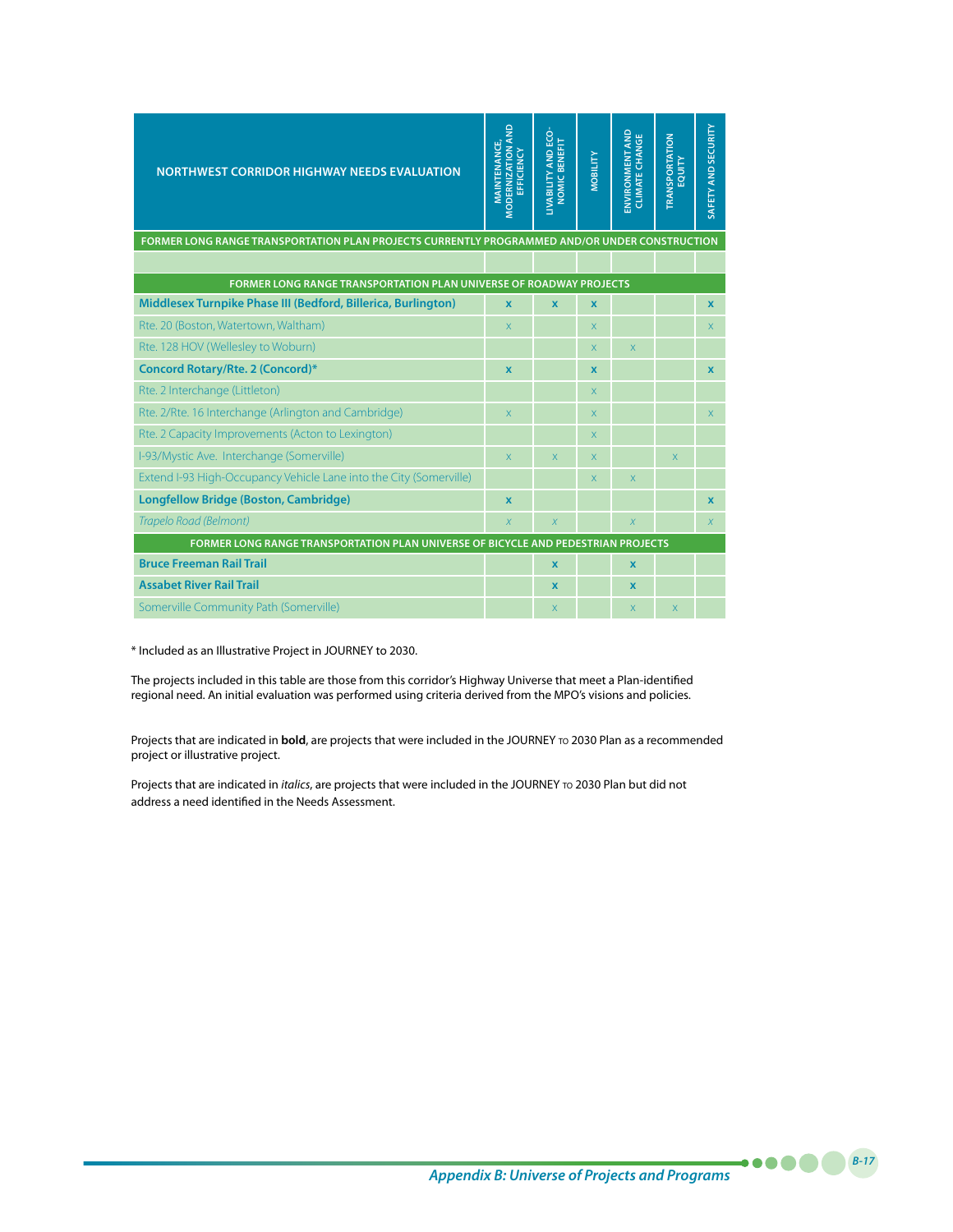| <b>NORTHWEST CORRIDOR TRANSIT</b><br><b>UNIVERSE OF PROJECTS</b> | ENHANCEMENT PROJECT<br>PMTTRANSIT | <b>PMTTRANSIT EXPANSION</b><br>PROJECT | PMTTRANSITSGR<br>PROJECT         | IN MBTA'S DRAFT FY 2012-<br>2016 CIP SGR LIST | N MBTA'S DRAFT FY 2012-<br>2016 CIP ENHANCEMENT<br><b>PROJECT LIST</b> | 2012-2016 CIP EXPANSION<br>IN MBTA'S DRAFT FY<br>PROJECT LIST | RECOMMENDED FROM<br><b>TRANSIT PROJECT</b><br>MPO'S CMP | TRANSIT PROJECT IN<br>JOURNEY TO 2030 | PUBLIC COMMENT          | MEETS PLAN IDENTIFIED<br><b>NEED</b> | COST (IN MILLIONS) |
|------------------------------------------------------------------|-----------------------------------|----------------------------------------|----------------------------------|-----------------------------------------------|------------------------------------------------------------------------|---------------------------------------------------------------|---------------------------------------------------------|---------------------------------------|-------------------------|--------------------------------------|--------------------|
|                                                                  |                                   | <b>ACCESSIBILITY</b>                   |                                  |                                               |                                                                        |                                                               |                                                         |                                       |                         |                                      |                    |
| <b>Science Park Station Accessibility</b>                        | $\bar{\mathsf{x}}$                |                                        |                                  |                                               | $\bar{\mathsf{x}}$                                                     |                                                               |                                                         |                                       |                         | $\overline{\mathsf{x}}$              | \$10.5             |
|                                                                  |                                   |                                        | <b>COMMUNICATIONS/TECHNOLOGY</b> |                                               |                                                                        |                                                               |                                                         |                                       |                         |                                      |                    |
|                                                                  |                                   |                                        |                                  |                                               |                                                                        |                                                               |                                                         |                                       |                         |                                      |                    |
|                                                                  |                                   | <b>ENHANCEMENTS</b>                    |                                  |                                               |                                                                        |                                                               |                                                         |                                       |                         |                                      |                    |
| Fitchburg Line Improvements                                      | $\bar{\mathsf{X}}$                |                                        |                                  |                                               | $\mathsf X$                                                            |                                                               |                                                         |                                       |                         |                                      | \$90.1             |
| BRT on Routes 1,71,73,77                                         |                                   |                                        |                                  |                                               |                                                                        |                                                               |                                                         |                                       |                         | $\bar{\mathsf{x}}$                   |                    |
| Green Line Extension to Medford Hillside/Union Square            |                                   | <b>EXPANSION</b>                       |                                  |                                               |                                                                        |                                                               |                                                         | $\overline{\mathsf{x}}$               |                         | $\mathsf X$                          | \$949.8            |
| New Orange Line Station at Assembly Square                       | $\mathsf X$                       | $\mathsf X$                            |                                  |                                               |                                                                        | $\bar{\mathsf{X}}$                                            |                                                         | $\overline{\mathsf{x}}$               |                         | $\bar{\mathsf{X}}$                   | \$53.0             |
| Red Line Extension to Arlington/Lexington                        |                                   | $\mathsf X$                            |                                  |                                               |                                                                        |                                                               |                                                         |                                       |                         |                                      |                    |
| Fitchburg Line Extension to Gardner                              |                                   | $\mathsf X$                            |                                  |                                               |                                                                        |                                                               |                                                         |                                       | $\bar{\mathsf{X}}$      |                                      |                    |
| Build New Busways to Alewife Station (Cambridge)                 |                                   |                                        |                                  |                                               |                                                                        |                                                               |                                                         |                                       | $\mathsf X$             |                                      |                    |
| Connect Fitchburg Commuter Rail with Red Line at Alewife         |                                   |                                        |                                  |                                               |                                                                        |                                                               |                                                         |                                       | $\bar{\mathsf{X}}$      |                                      |                    |
| Extend Trackless Trolley #71 from Watertown to Newton Corner     |                                   |                                        |                                  |                                               |                                                                        |                                                               |                                                         |                                       | $\overline{\mathsf{x}}$ |                                      |                    |
|                                                                  |                                   |                                        | <b>MAINTENANCE FACILITIES</b>    |                                               |                                                                        |                                                               |                                                         |                                       |                         |                                      |                    |
|                                                                  |                                   |                                        |                                  |                                               |                                                                        |                                                               |                                                         |                                       |                         |                                      |                    |
|                                                                  |                                   | <b>PARKING</b>                         |                                  |                                               |                                                                        |                                                               |                                                         |                                       |                         |                                      |                    |
| Alewife Garage Improvements                                      | $\mathsf X$                       |                                        |                                  |                                               | $\mathsf X$                                                            |                                                               |                                                         |                                       |                         | $\bar{\mathsf{X}}$                   | \$16.4             |
| Lechmere Parking Improvements                                    | $\mathsf X$                       |                                        |                                  |                                               |                                                                        |                                                               |                                                         |                                       |                         | $\mathsf X$                          |                    |
| Parking Improvements at 11 Commuter Rail Stations                | $\bar{\mathsf{X}}$                |                                        |                                  |                                               |                                                                        |                                                               |                                                         |                                       |                         | $\overline{\mathsf{x}}$              |                    |
|                                                                  |                                   | <b>STATIONS</b>                        |                                  |                                               |                                                                        |                                                               |                                                         |                                       |                         |                                      |                    |
|                                                                  |                                   |                                        |                                  |                                               |                                                                        |                                                               |                                                         |                                       |                         |                                      |                    |
|                                                                  |                                   |                                        | <b>SUPPORT INFRASTRUCTURE</b>    |                                               |                                                                        |                                                               |                                                         |                                       |                         |                                      |                    |
| Red Line Traction Power Upgrade                                  |                                   |                                        | $\overline{\mathsf{x}}$          | $\bar{\mathsf{X}}$                            |                                                                        |                                                               |                                                         |                                       |                         | $\bar{\mathsf{X}}$                   | \$16.4             |
| Red Line DC Cable Upgrade Phase I, Andrew-Kendall                |                                   |                                        | X                                | $\mathsf X$                                   |                                                                        |                                                               |                                                         |                                       |                         | $\bar{\mathsf{X}}$                   | \$25.1             |
| <b>Trackless Trolley Overhead Replacement</b>                    |                                   |                                        | X                                | $\mathsf X$                                   |                                                                        |                                                               |                                                         |                                       |                         | $\mathsf X$                          | \$35.4             |
| <b>Trackless Trolley Catenary Improvements</b>                   |                                   |                                        | $\overline{\mathsf{x}}$          | X                                             |                                                                        |                                                               |                                                         |                                       |                         | $\overline{\mathsf{x}}$              | \$1.2              |
| Fitchburg Line Main Street Bridge Repair in Concord              |                                   |                                        | X                                | $\bar{\mathsf{X}}$                            |                                                                        |                                                               |                                                         |                                       |                         | $\mathsf X$                          | \$6.2              |
| Fitchburg Line Red Bridge Replacement                            |                                   |                                        | $\mathsf X$                      | $\mathsf X$                                   |                                                                        |                                                               |                                                         |                                       |                         | $\mathsf X$                          | \$10.0             |
| Fitchburg Line Layover Facility Upgrades                         |                                   |                                        | X                                |                                               |                                                                        |                                                               |                                                         |                                       |                         | $\mathsf X$                          |                    |
|                                                                  |                                   |                                        | <b>TRACK AND SIGNALS</b>         |                                               |                                                                        |                                                               |                                                         |                                       |                         |                                      |                    |
| Grand Junction Reconstruction*                                   |                                   |                                        |                                  |                                               |                                                                        |                                                               |                                                         | $\mathsf X$                           |                         |                                      | \$10               |
| Red Line Signal Cable Replacement                                |                                   |                                        | $\mathsf X$                      | $\mathsf X$                                   |                                                                        |                                                               |                                                         |                                       |                         | $\bar{\mathsf{x}}$                   | \$12.4             |
| Red Line Track and Switch Upgrades                               |                                   |                                        | X                                |                                               |                                                                        |                                                               |                                                         |                                       |                         | $\mathsf X$                          |                    |
| Green Line Lechmere Signals                                      |                                   |                                        | X                                | $\bar{\mathsf{X}}$                            |                                                                        |                                                               |                                                         |                                       |                         | $\bar{\mathsf{x}}$                   | \$3.7              |
| Fitchburg Line Interlocking Project                              | $\mathsf X$                       |                                        |                                  |                                               | $\bar{\mathsf{X}}$                                                     |                                                               |                                                         |                                       |                         |                                      | \$2.3              |
| <b>Fitchburg Line Double Tracking</b>                            |                                   | $\mathsf X$                            |                                  |                                               | $\mathsf X$                                                            |                                                               |                                                         |                                       |                         | $\mathsf X$                          | \$15.9             |
| Red Line Floating Slab Work                                      |                                   |                                        | X                                | $\mathsf X$                                   |                                                                        |                                                               |                                                         |                                       |                         | $\mathsf X$                          | \$27.5             |
|                                                                  |                                   | <b>VEHICLES</b>                        |                                  |                                               |                                                                        |                                                               |                                                         |                                       |                         |                                      |                    |
| Red Line No. 1 Car Reinvestment                                  |                                   |                                        | $\mathsf X$                      | $\mathsf X$                                   |                                                                        |                                                               |                                                         |                                       |                         | $\mathsf X$                          | \$6.9              |
| Red Line No. 2 Car Overhaul                                      |                                   |                                        | $\mathsf X$                      | $\mathsf X$                                   |                                                                        |                                                               |                                                         |                                       |                         | $\mathsf X$                          | \$10.6             |
| New Red Line Car Design and Engineering                          |                                   |                                        | $\bar{\mathsf{X}}$               | $\bar{\mathsf{X}}$                            |                                                                        |                                                               |                                                         |                                       |                         | $\mathsf X$                          | \$13.7             |
| New Red Line Car Procurement                                     |                                   |                                        | X                                |                                               |                                                                        |                                                               |                                                         |                                       |                         | $\mathsf X$                          |                    |

\*Included an an Illustrative Project in JOURNEY to 2030

*B-18*

œ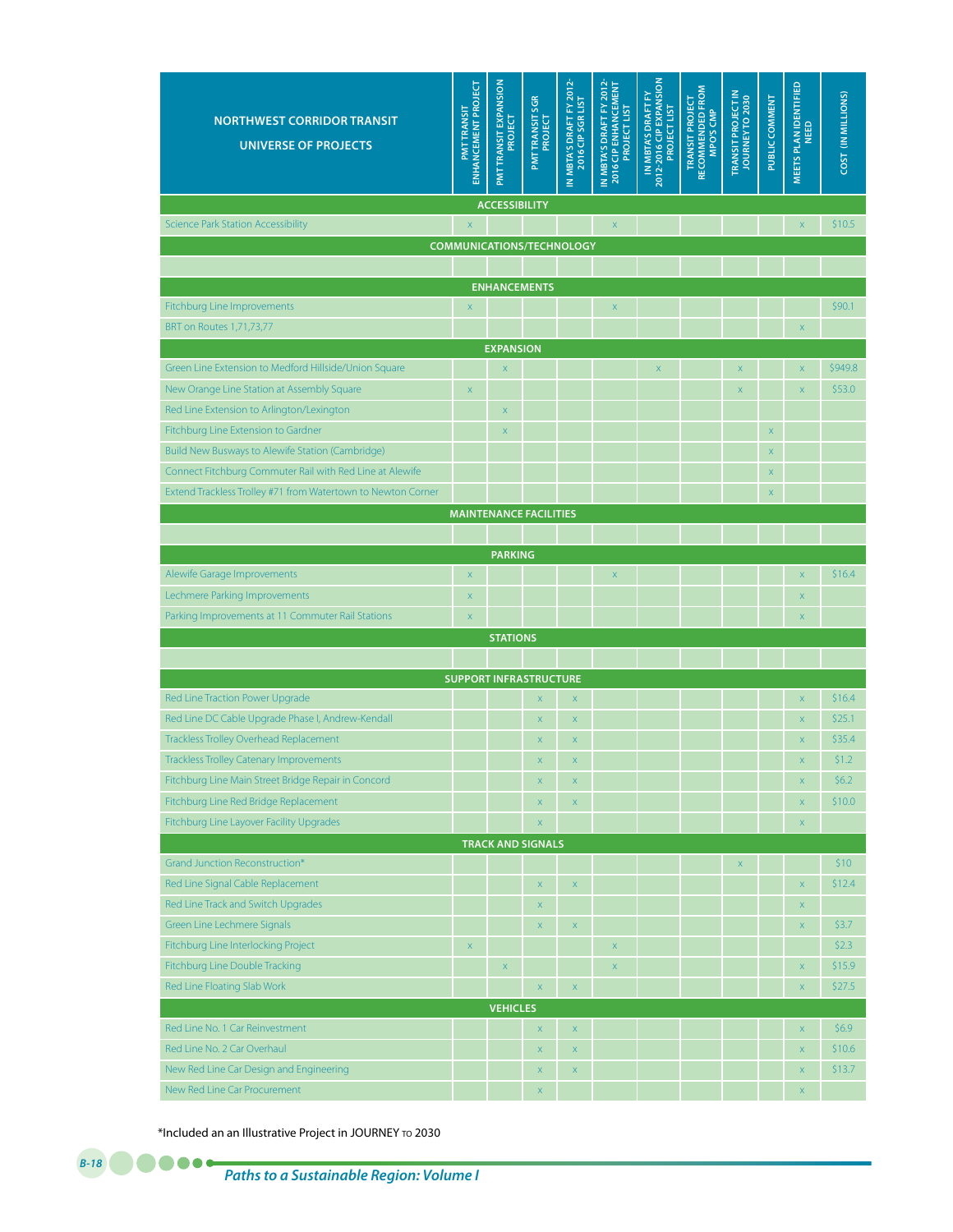| <b>NORTHWEST CORRIDOR TRANSIT NEEDS EVALUATION</b>                                 | <b>MODERNIZATION</b><br>AND EFFICIENCY<br><b>MAINTENANCE,</b> | <b>CONOMIC BENEFIT</b><br><b>LIVABILITY AND</b> | <b>MOBILITY</b>         | <b>ENVIRONMENT AND</b><br><b>CLIMATE CHANGE</b> | <b>TRANSPORTATION</b><br>EQUITY | SAFETY AND<br><b>SECURITY</b> |
|------------------------------------------------------------------------------------|---------------------------------------------------------------|-------------------------------------------------|-------------------------|-------------------------------------------------|---------------------------------|-------------------------------|
| <b>ACCESSIBILITY</b>                                                               |                                                               |                                                 |                         |                                                 |                                 |                               |
| <b>Science Park Station Accessibility</b>                                          | $\overline{X}$                                                | $\overline{X}$                                  |                         |                                                 |                                 | X                             |
| <b>COMMUNICATIONS/TECHNOLOGY</b>                                                   |                                                               |                                                 |                         |                                                 |                                 |                               |
|                                                                                    |                                                               |                                                 |                         |                                                 |                                 |                               |
| <b>ENHANCEMENTS</b>                                                                |                                                               |                                                 |                         |                                                 |                                 |                               |
| <b>BRT</b> on Routes 1,71,73,77                                                    | $\mathsf{X}$                                                  | $\boldsymbol{\mathsf{X}}$                       | $\mathsf X$             |                                                 | $\mathsf{x}$                    |                               |
| <b>EXPANSION</b><br><b>Green Line Extension to Medford Hillside/Union Square</b>   |                                                               |                                                 |                         |                                                 |                                 |                               |
|                                                                                    |                                                               | $\mathbf{x}$                                    | $\mathbf x$             | $\mathbf x$                                     | $\mathbf x$                     |                               |
| <b>New Orange Line Station at Assembly Square</b><br><b>MAINTENANCE FACILITIES</b> |                                                               | $\mathbf x$                                     | $\mathbf x$             | $\mathbf x$                                     | $\mathbf x$                     |                               |
|                                                                                    |                                                               |                                                 |                         |                                                 |                                 |                               |
| <b>PARKING</b>                                                                     |                                                               |                                                 |                         |                                                 |                                 |                               |
| Alewife Garage Improvements                                                        | $\overline{\mathsf{x}}$                                       |                                                 |                         |                                                 |                                 |                               |
| Lechmere Parking Improvements                                                      | $\mathsf{X}$                                                  |                                                 |                         |                                                 |                                 |                               |
| Parking Expansion at 11 Commuter Rail Stations                                     | X                                                             |                                                 | $\overline{\mathsf{x}}$ |                                                 |                                 |                               |
| <b>STATIONS</b>                                                                    |                                                               |                                                 |                         |                                                 |                                 |                               |
|                                                                                    |                                                               |                                                 |                         |                                                 |                                 |                               |
| <b>SUPPORT INFRASTRUCTURE</b>                                                      |                                                               |                                                 |                         |                                                 |                                 |                               |
| Grand Junction Reconstruction*                                                     | $\mathsf{X}$                                                  | $\overline{X}$                                  | $\overline{X}$          | $\overline{\mathsf{x}}$                         |                                 |                               |
| Red Line Traction Power Upgrade                                                    | $\mathsf{X}$                                                  |                                                 |                         |                                                 |                                 |                               |
| Red Line DC Cable Upgrade Phase I, Andrew-Kendall                                  | X                                                             |                                                 |                         |                                                 |                                 |                               |
| Trackless Trolley Overhead Replacement                                             | $\mathsf{X}$                                                  |                                                 |                         |                                                 |                                 | X                             |
| <b>Trackless Trolley Catenary Improvements</b>                                     | $\boldsymbol{\mathsf{X}}$                                     |                                                 |                         |                                                 |                                 | $\mathsf{x}$                  |
| Fitchburg Line Main Street Bridge Repair in Concord                                | $\mathsf{X}$                                                  |                                                 |                         |                                                 |                                 | X                             |
| Fitchburg Line Red Bridge Replacement                                              | $\mathsf{X}$                                                  |                                                 |                         |                                                 |                                 | X                             |
| Fitchburg Line Layover Facility Upgrades                                           | $\mathsf{X}$                                                  |                                                 |                         |                                                 |                                 |                               |
| <b>TRACK AND SIGNALS</b>                                                           |                                                               |                                                 |                         |                                                 |                                 |                               |
| Red Line Signal Cable Replacement                                                  | $\mathsf{X}$                                                  |                                                 |                         |                                                 |                                 |                               |
| Red Line Track and Switch Upgrades                                                 | $\mathsf X$                                                   |                                                 |                         |                                                 |                                 | X                             |
| Green Line Lechmere Signals                                                        | $\mathsf X$                                                   |                                                 |                         |                                                 |                                 | X                             |
| Fitchburg Line Double Tracking                                                     | $\boldsymbol{\mathsf{X}}$                                     |                                                 | $X^-$                   | $\mathsf X$                                     |                                 |                               |
| Red Line Floating Slab Work                                                        | $\mathsf{X}$                                                  |                                                 |                         |                                                 |                                 | X                             |
| <b>VEHICLES</b>                                                                    |                                                               |                                                 |                         |                                                 |                                 |                               |
| Red Line No. 1 Car Reinvestment<br>Red Line No. 2 Car Overhaul                     | $\mathsf X$                                                   |                                                 |                         |                                                 |                                 |                               |
|                                                                                    | $\mathsf X$                                                   |                                                 |                         |                                                 |                                 |                               |
| New Red Line Car Design and Engineering                                            |                                                               |                                                 |                         |                                                 |                                 |                               |

\* Included as an Illustrative Project in JOURNEY to 2030

The projects included in this table are those from this corridor's Transit Universe that meet a Plan-identified regional need. An initial evaluation was performed using criteria derived from the MPO's visions and policies.

Projects that are indicated in **bold**, are projects that were included in the JOURNEY TO 2030 Plan.

*Appendix B: Universe of Projects and Programs*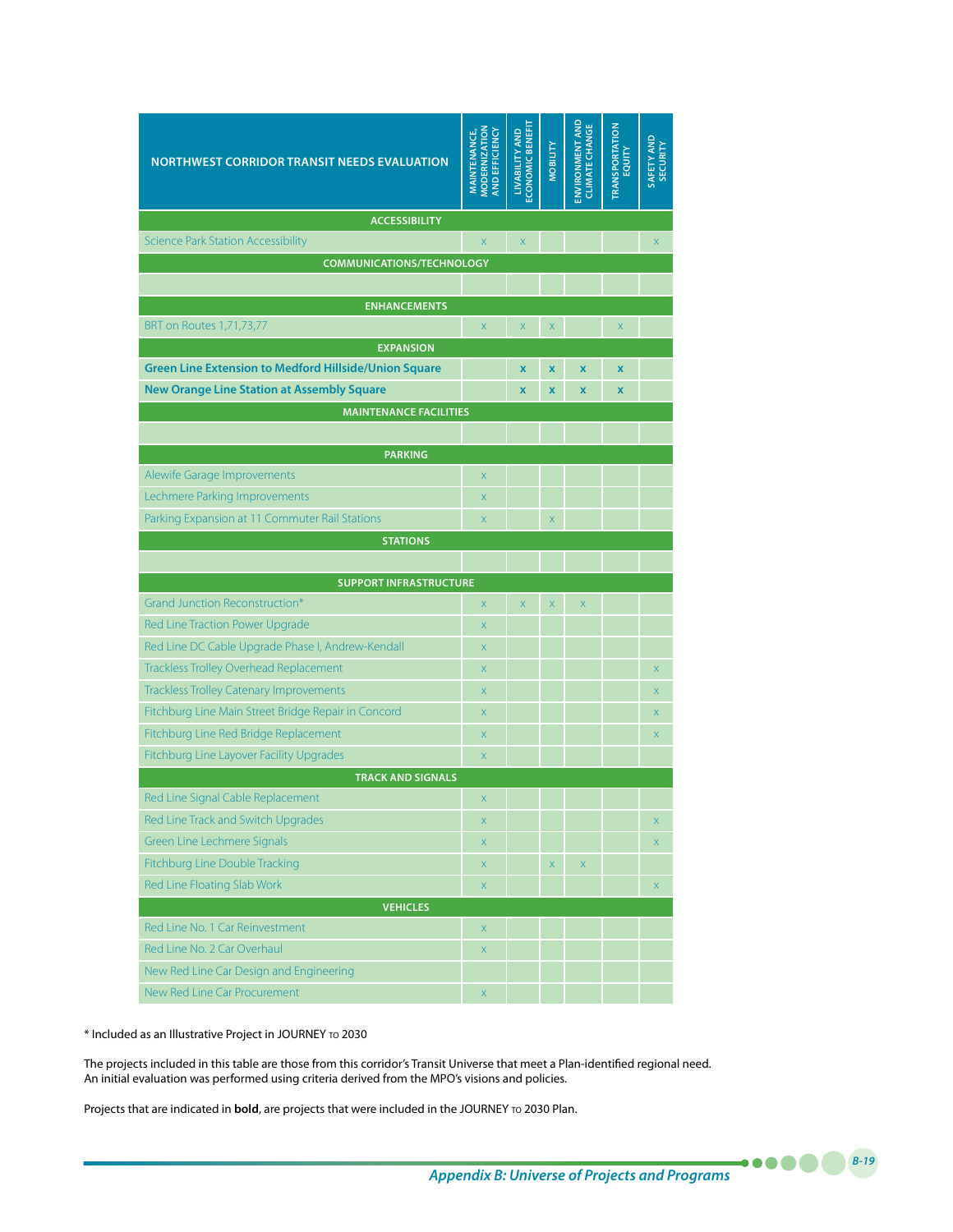| <b>WEST CORRIDOR HIGHWAY</b><br><b>UNIVERSE OF PROJECTS</b>                                   | <b>CTPS CORRIDOR STUDY AND/</b><br>OR RECOMMENDATION | HIGHWAY PROJECT WITH PRC<br>APPROVAL | <b>PROJECT UNDER MASSDOT</b><br><b>ENVIRONMENTAL REVIEW</b> | <b>MAJOR HIGHWAY PROJECT</b><br>PENDING, ON HOLD OR<br><b>INACTIVE</b> | PROJECT PROGRAMMED IN<br>JOURNEY TO 2030 | <b>CONSTRUCTION FUNDS IN</b><br><b>FFYS 2011-14 TIP</b> | PUBLIC COMMENT            | <b>MASSDOT CIP HIGH PRIORITY</b><br>PATH | <b>MEETS PLAN IDENTIFIED</b><br><b>NEED</b> | <b>COST (IN MILLIONS)</b> |
|-----------------------------------------------------------------------------------------------|------------------------------------------------------|--------------------------------------|-------------------------------------------------------------|------------------------------------------------------------------------|------------------------------------------|---------------------------------------------------------|---------------------------|------------------------------------------|---------------------------------------------|---------------------------|
| FORMER LONG RANGE TRANSPORTATION PLAN PROJECTS CURRENTLY PROGRAMMED AND/OR UNDER CONSTRUCTION |                                                      |                                      |                                                             |                                                                        |                                          |                                                         |                           |                                          |                                             |                           |
| Rte. 128 Additional Lanes (Randolph to Wellesley)                                             |                                                      | $\overline{\mathsf{x}}$              |                                                             |                                                                        | $\overline{\mathsf{x}}$                  | $\mathsf X$                                             |                           |                                          |                                             | \$16.7                    |
| Rte. 85 (Washington St.) Upgrade (Hudson)                                                     |                                                      | X                                    |                                                             |                                                                        | $\overline{\mathsf{X}}$                  | $\mathsf X$                                             | $\bar{\mathsf{X}}$        |                                          |                                             | \$10.7                    |
| Resurfacing and related work on Rte. 9 (Framingham and Natick)                                |                                                      | X                                    |                                                             |                                                                        | $\overline{\mathsf{x}}$                  |                                                         |                           |                                          |                                             | \$12.0                    |
| FORMER LONG RANGE TRANSPORTATION PLAN UNIVERSE OF ROADWAY PROJECTS                            |                                                      |                                      |                                                             |                                                                        |                                          |                                                         |                           |                                          |                                             |                           |
| Rte. 126/Rte. 135 Grade Separation (Framingham)                                               |                                                      |                                      | $\overline{\mathsf{x}}$                                     |                                                                        | $\overline{\mathsf{X}}$                  |                                                         | $\overline{\mathsf{x}}$   |                                          | $\overline{\mathsf{x}}$                     | \$58.5                    |
| Needham St. /Highland Ave. (Newton)                                                           |                                                      | X                                    |                                                             |                                                                        | $\overline{\mathsf{x}}$                  |                                                         | $\overline{\mathsf{x}}$   |                                          | $\overline{X}$                              | \$18.4                    |
| Rte. 126 (Bellingham to Framingham)                                                           | $\overline{\mathsf{x}}$                              |                                      |                                                             |                                                                        |                                          |                                                         |                           |                                          | $\bar{\mathsf{X}}$                          |                           |
| Rte. 9/Rte. 126 Interchange (Framingham)                                                      |                                                      |                                      |                                                             |                                                                        |                                          |                                                         | $\overline{\mathsf{x}}$   |                                          | $\overline{\mathsf{x}}$                     |                           |
| I-495/I-290/Rte. 85 Interchange (Marlborough, Hudson)*                                        |                                                      | $\overline{\mathsf{x}}$              |                                                             | $\overline{\mathsf{x}}$                                                | $x^*$                                    |                                                         | $\bar{\mathsf{X}}$        |                                          | $\bar{\mathsf{X}}$                          | \$37.4                    |
| Boundary St./Goddard St. (Marlborough, Northborough)                                          |                                                      | X                                    |                                                             |                                                                        |                                          |                                                         | $\boldsymbol{\mathsf{X}}$ |                                          |                                             | \$3.5                     |
| Rte. 128 HOV (Wellesley to Woburn)                                                            | $\mathsf{X}$                                         |                                      |                                                             |                                                                        |                                          |                                                         |                           |                                          | $\bar{\mathsf{X}}$                          |                           |
| Rte. 135 Grade Separation (Ashland)                                                           |                                                      |                                      |                                                             |                                                                        |                                          |                                                         |                           |                                          | X                                           |                           |
| Rte. 9/Temple St. (Framingham)                                                                |                                                      |                                      |                                                             |                                                                        |                                          |                                                         |                           |                                          | $\mathsf{X}$                                |                           |
| I-495/South St. New Interchange (Hopkinton)                                                   |                                                      |                                      |                                                             |                                                                        |                                          |                                                         | $\mathsf X$               |                                          |                                             |                           |
| New Rte. 128 Ramp to Riverside Station (Newton)                                               |                                                      |                                      |                                                             |                                                                        |                                          |                                                         | $\bar{\mathsf{X}}$        |                                          |                                             |                           |
| Rte. 16/27 (Sherborn)                                                                         |                                                      | X                                    |                                                             |                                                                        |                                          |                                                         | $\boldsymbol{\mathsf{X}}$ |                                          |                                             |                           |
| Rte. 9/I-495 Interchange (Westborough)                                                        |                                                      |                                      |                                                             |                                                                        |                                          |                                                         | $\overline{\mathsf{x}}$   |                                          |                                             |                           |
| I-495 Capacity Improvements (Littleton to Wrentham)                                           | $\overline{X}$                                       |                                      |                                                             |                                                                        |                                          |                                                         | $\mathsf X$               |                                          |                                             |                           |
| I-90/Interchange 17 (Newton)                                                                  | X                                                    |                                      |                                                             |                                                                        |                                          |                                                         |                           |                                          |                                             |                           |
| I-95/Kendrick St. Interchange (Needham)                                                       |                                                      |                                      |                                                             |                                                                        |                                          |                                                         |                           |                                          |                                             |                           |
| Rte. 30/I-90 Interchange (Weston)                                                             |                                                      |                                      |                                                             |                                                                        |                                          |                                                         | $\bar{\mathsf{X}}$        |                                          |                                             |                           |
| Rte. 9/Rte. 27 (Natick)                                                                       |                                                      | X                                    |                                                             |                                                                        |                                          |                                                         | $\boldsymbol{\mathsf{X}}$ |                                          | $\mathsf X$                                 | \$20.7                    |
| Rte. 9 Capacity Improvements (Brookline, Newton)                                              | $\mathsf{X}$                                         |                                      |                                                             |                                                                        |                                          |                                                         | $\overline{\mathsf{x}}$   |                                          | $\overline{\mathsf{x}}$                     |                           |
| Fenway Park Improvements (Boston)                                                             |                                                      |                                      |                                                             |                                                                        |                                          |                                                         | $\mathsf X$               |                                          |                                             | \$35.1                    |
| I-90 Bridge Deck Reconstruction - Boston Viaduct*                                             |                                                      |                                      |                                                             |                                                                        | $\times$                                 |                                                         |                           |                                          |                                             | \$65.0                    |
| I-90 Bridge Deck Widening/Reconstruction over I-95 and Charles River*                         |                                                      |                                      |                                                             |                                                                        | $\overline{\mathsf{x}}$                  |                                                         |                           |                                          |                                             | \$45.0                    |
| FORMER LONG RANGE TRANSPORTATION PLAN UNIVERSE OF BICYCLE AND PEDESTRIAN PROJECTS             |                                                      |                                      |                                                             |                                                                        |                                          |                                                         |                           |                                          |                                             |                           |
| Assabet River Rail Trail (Hudson to Acton)                                                    |                                                      | X                                    |                                                             |                                                                        | $\boldsymbol{\mathsf{X}}$                |                                                         | $\mathsf X$               |                                          | $\overline{\mathsf{X}}$                     | \$18.1                    |
| Cordaville Road/Rte. 85 Rehabilitation (Southborough)                                         |                                                      |                                      |                                                             |                                                                        |                                          |                                                         |                           |                                          |                                             |                           |

\* Included as an Illustrative Project in JOURNEY to 2030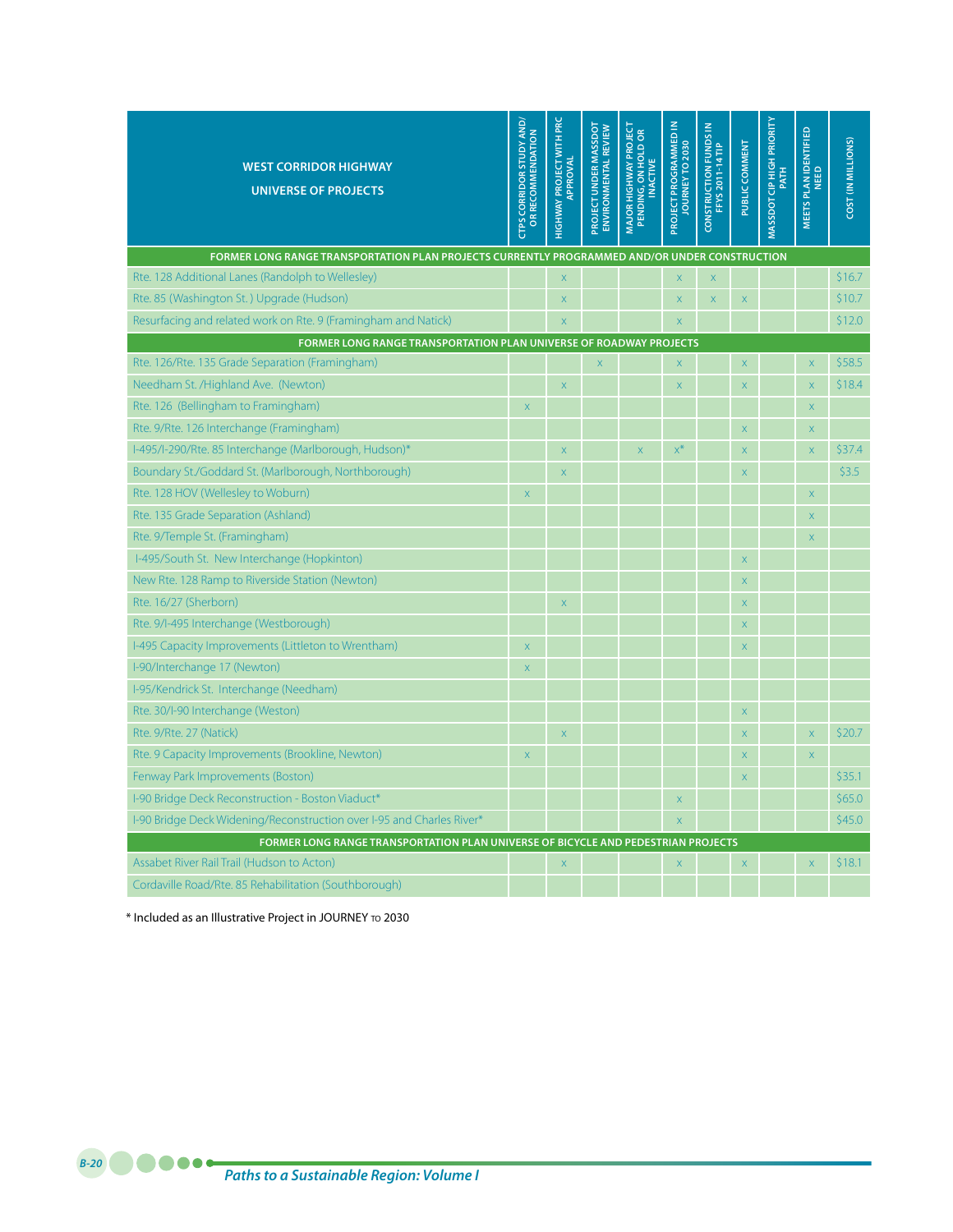| <b>WEST CORRIDOR HIGHWAY NEEDS EVALUATION</b>                                                 | <b>MODERNIZATION AND</b><br><b>MAINTENANCE,</b><br><b>FICIENCY</b><br>岳 | LIVABILITY AND<br>ECONOMIC BENEFIT | <b>VIOBILITY</b> | ENVIRONMENT AND<br><b>CLIMATE CHANGE</b> | <b>TRANSPORTATION</b><br>EQUITY | SAFETY AND<br>SECURITY |
|-----------------------------------------------------------------------------------------------|-------------------------------------------------------------------------|------------------------------------|------------------|------------------------------------------|---------------------------------|------------------------|
| FORMER LONG RANGE TRANSPORTATION PLAN PROJECTS CURRENTLY PROGRAMMED AND/OR UNDER CONSTRUCTION |                                                                         |                                    |                  |                                          |                                 |                        |
|                                                                                               |                                                                         |                                    |                  |                                          |                                 |                        |
| <b>FORMER LONG RANGE TRANSPORTATION PLAN UNIVERSE OF ROADWAY PROJECTS</b>                     |                                                                         |                                    |                  |                                          |                                 |                        |
| Rte. 126/Rte. 135 Grade Separation (Framingham)                                               | $\mathbf{x}$                                                            | $\mathbf{x}$                       | $\mathbf{x}$     | $\mathbf{x}$                             | $\mathbf{x}$                    | $\mathbf{x}$           |
| <b>Needham St. /Highland Ave. (Newton)</b>                                                    | $\mathbf{x}$                                                            | $\mathbf x$                        | $\mathbf x$      |                                          |                                 |                        |
| Rte. 126 (Bellingham to Framingham)                                                           | $\mathsf{X}$                                                            | X.                                 | $\mathsf{x}$     |                                          |                                 |                        |
| Rte. 9/Rte. 126 Interchange (Framingham)                                                      | $\mathsf{X}$                                                            |                                    | X                |                                          |                                 |                        |
| I-495/I-290/Rte. 85 Interchange (Marlborough, Hudson)*                                        | $\mathbf x$                                                             |                                    | X                |                                          |                                 | $\mathbf x$            |
| Rte. 128 HOV (Wellesley to Woburn)                                                            |                                                                         |                                    | X                | $\overline{X}$                           |                                 |                        |
| Rte. 135 Grade Separations (Ashland)                                                          | $\overline{\mathsf{x}}$                                                 |                                    | X                |                                          |                                 | $\mathsf{X}$           |
| Rte. 9/Temple St. (Framingham)                                                                | $\overline{\mathsf{x}}$                                                 |                                    | X                |                                          |                                 |                        |
| Rte. 9/Rte. 27 (Natick)                                                                       | $\overline{\mathsf{x}}$                                                 |                                    | X                |                                          |                                 | $\mathsf{X}$           |
| Rte. 9 Capacity Improvements (Brookline, Newton)                                              | $\mathsf{X}$                                                            | X                                  | X                |                                          |                                 |                        |
| I-90 Bridge Deck Reconstruction - Boston Viaduct*                                             | $\overline{\mathsf{x}}$                                                 |                                    | X                |                                          |                                 | $\mathsf{X}$           |
| I-90 Bridge Deck Widening/Reconstruction over I-95 and Charles River*                         | $\overline{\mathsf{x}}$                                                 |                                    |                  |                                          |                                 | X                      |
| FORMER LONG RANGE TRANSPORTATION PLAN UNIVERSE OF BICYCLE AND PEDESTRIAN PROJECTS             |                                                                         |                                    |                  |                                          |                                 |                        |
| <b>Assabet River Rail Trail (Hudson to Acton)</b>                                             |                                                                         | $\mathbf x$                        |                  | $\mathbf x$                              |                                 |                        |

\* Included as an Illustrative Project in JOURNEY to 2030.

The projects included in this table are those from this corridor's Highway Universe that meet a Plan-identified regional need. An initial evaluation was performed using criteria derived from the MPO's visions and policies.

Projects that are indicated in **bold**, are projects that were included in the JOURNEY to 2030 Plan as a recommended project or illustrative project.

*Appendix B: Universe of Projects and Programs*

*B-21*

.....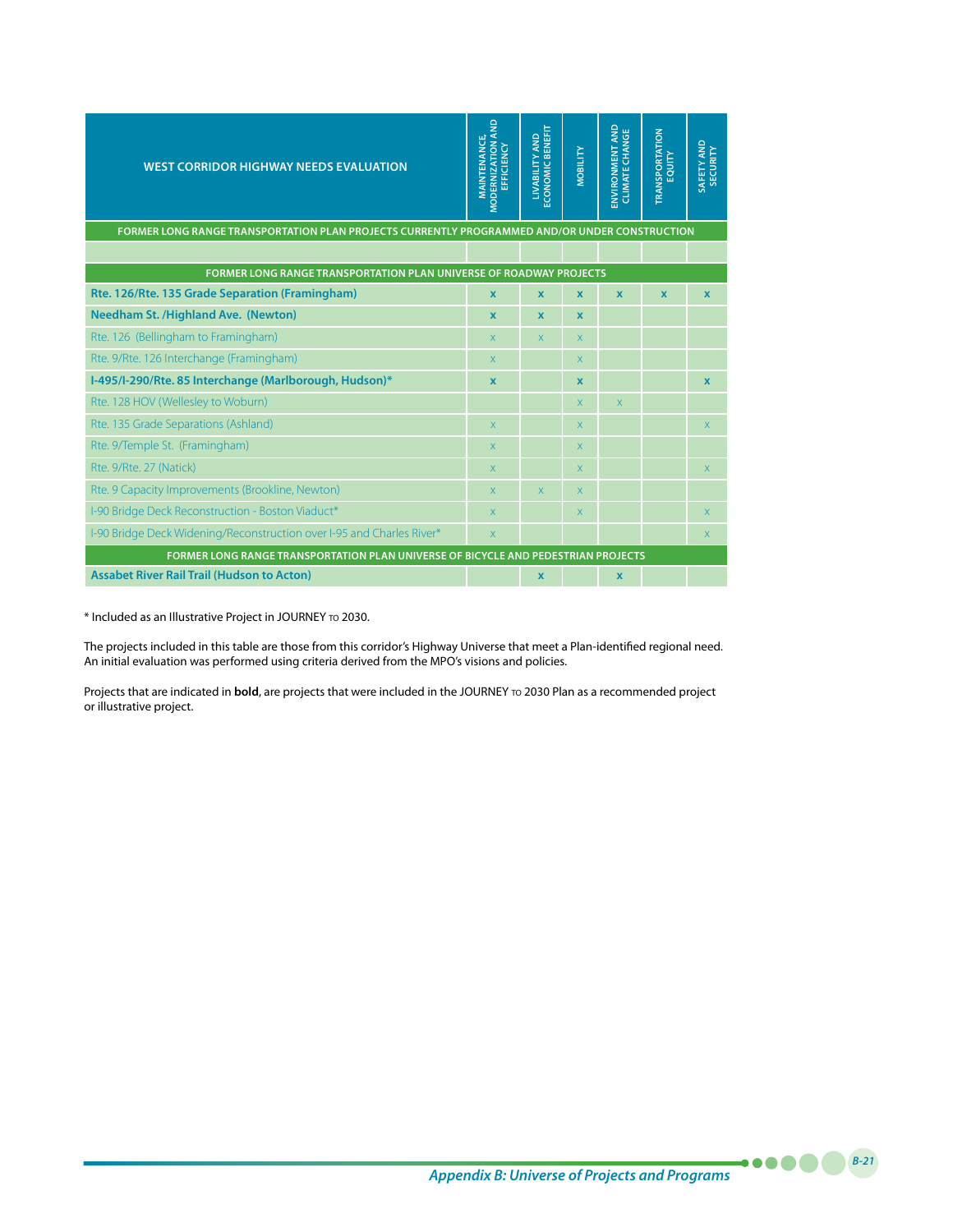| <b>WEST CORRIDOR TRANSIT</b><br><b>UNIVERSE OF PROJECTS</b>                              | <b>PMT TRANSIT ENHANCEMENT</b><br>PROJECT | <b>PMTTRANSIT EXPANSION</b><br>PROJECT | PMT TRANSIT SGR PROJECT | N MBTA'S DRAFT FY 2012-2016<br>CIP SGR LIST | IN MBTA'S DRAFT FY 2012-2016<br>CIP ENHANCEMENT PROJECT<br><b>LIST</b> | N MBTA'S DRAFT FY 2012-2016<br><b>CIP EXPANSION PROJECT LIST</b> | <b>MENDED FROM MPO'S CMP</b><br>TRANSIT PROJECT RECOM- | <b>TRANSIT PROJECT IN JOURNEY</b><br>TO 2030 | PUBLIC COMMENT            | MEETS PLAN IDENTIFIED NEED | COST (IN MILLIONS) |
|------------------------------------------------------------------------------------------|-------------------------------------------|----------------------------------------|-------------------------|---------------------------------------------|------------------------------------------------------------------------|------------------------------------------------------------------|--------------------------------------------------------|----------------------------------------------|---------------------------|----------------------------|--------------------|
|                                                                                          |                                           | <b>ACCESSIBILITY</b>                   |                         |                                             |                                                                        |                                                                  |                                                        |                                              |                           |                            |                    |
| Light Rail Accessibility Program - Boston College Station                                |                                           |                                        |                         |                                             | X                                                                      |                                                                  |                                                        |                                              |                           | X                          | \$3.0              |
| Light Rail Accessibility Program - Phase II - Surface Stations                           | $\bar{\mathsf{X}}$                        |                                        |                         |                                             | X                                                                      |                                                                  |                                                        |                                              |                           | X                          | \$5.0              |
|                                                                                          |                                           | <b>ENHANCEMENTS</b>                    |                         |                                             |                                                                        |                                                                  |                                                        |                                              |                           |                            |                    |
| Green Line Improvements (use of 3-car trains)                                            | X                                         |                                        |                         |                                             |                                                                        |                                                                  |                                                        |                                              |                           | X                          |                    |
| <b>BRT</b> on Route 57                                                                   | X                                         |                                        |                         |                                             |                                                                        |                                                                  |                                                        |                                              |                           | X                          |                    |
| Worcester Commuter Rail Improvements                                                     | $\overline{\mathsf{X}}$                   |                                        |                         |                                             |                                                                        |                                                                  |                                                        |                                              |                           | $\overline{\mathsf{x}}$    |                    |
| Green Line D Branch Extension to Needham Junction<br><b>Commuter Rail Station</b>        |                                           | <b>EXPANSION</b><br>$\mathsf X$        |                         |                                             |                                                                        |                                                                  |                                                        |                                              | $\overline{\mathsf{X}}$   |                            |                    |
| New Worcester Line Commuter Rail Station in Allston                                      | X                                         |                                        |                         |                                             |                                                                        |                                                                  |                                                        |                                              | $\mathsf X$               | X                          |                    |
| Silver Line West Extension to Allston and Longwood<br>Medical Area (Boston)              |                                           |                                        |                         |                                             |                                                                        |                                                                  |                                                        |                                              | $\mathsf{X}$              |                            |                    |
| Commuter Rail Station on I-495 in MetroWest Area<br>(Westborough)                        |                                           |                                        |                         |                                             |                                                                        |                                                                  |                                                        |                                              | $\mathsf X$               |                            |                    |
| Commuter Rail from Framingham to Leominster                                              |                                           |                                        |                         |                                             |                                                                        |                                                                  |                                                        |                                              | X                         |                            |                    |
| Orange Line Extension from Forest Hills to Needham                                       |                                           |                                        |                         |                                             |                                                                        |                                                                  |                                                        |                                              | X                         | $\mathsf X$                |                    |
| Operate High Frequency Service from Riverside to South<br><b>Station and JFK Station</b> |                                           |                                        |                         |                                             |                                                                        |                                                                  |                                                        |                                              | $\boldsymbol{\mathsf{X}}$ |                            |                    |
|                                                                                          |                                           | <b>MAINTENANCE FACILITIES</b>          |                         |                                             |                                                                        |                                                                  |                                                        |                                              |                           |                            |                    |
| Riverside Car House Improvements                                                         |                                           |                                        |                         | $\mathsf X$                                 |                                                                        |                                                                  |                                                        |                                              |                           | $\overline{\mathsf{x}}$    | \$4.3              |
|                                                                                          |                                           | <b>PARKING</b>                         |                         |                                             |                                                                        |                                                                  |                                                        |                                              |                           |                            |                    |
| Parking improvements at 13 Commuter Rail Stations                                        | $\mathsf X$                               |                                        |                         |                                             |                                                                        |                                                                  |                                                        |                                              |                           | X                          |                    |
| Parking improvements at 3 Green Line Stations                                            | $\mathsf X$                               |                                        |                         |                                             |                                                                        |                                                                  |                                                        |                                              |                           | $\overline{\mathsf{x}}$    |                    |
|                                                                                          |                                           | <b>STATIONS</b>                        |                         |                                             |                                                                        |                                                                  |                                                        |                                              |                           |                            | \$9.4              |
| <b>Yawkey Station Enhancements</b>                                                       | $\times$                                  |                                        |                         |                                             | $\mathsf X$                                                            |                                                                  |                                                        |                                              |                           |                            |                    |
| Support Infrastructure<br><b>Green Line Catenary Replacement</b>                         |                                           |                                        |                         |                                             |                                                                        |                                                                  |                                                        |                                              |                           |                            |                    |
| <b>Green Line Power Study</b>                                                            |                                           |                                        | $\mathsf X$             | $\mathsf X$                                 |                                                                        |                                                                  |                                                        |                                              |                           | X<br>$\overline{X}$        | \$1.9              |
|                                                                                          |                                           | <b>TRACK AND SIGNALS</b>               |                         |                                             |                                                                        |                                                                  |                                                        |                                              |                           |                            |                    |
| Green Line Frog Replacement Program                                                      |                                           |                                        | $\mathsf X$             | $\mathsf X$                                 |                                                                        |                                                                  |                                                        |                                              |                           | $\mathsf X$                | \$5.0              |
| <b>Green Line Grade Crossing Upgrades</b>                                                |                                           |                                        | $\mathsf X$             |                                             |                                                                        |                                                                  |                                                        |                                              |                           | $\mathsf X$                |                    |
| <b>Green Line Positive Train Control</b>                                                 | $\mathsf X$                               |                                        |                         |                                             | $\mathsf X$                                                            |                                                                  |                                                        |                                              |                           |                            | \$1.1              |
| Green Line Signal Replacement                                                            |                                           |                                        | $\mathsf X$             |                                             |                                                                        |                                                                  |                                                        |                                              |                           | $\mathsf X$                |                    |
| Green Line Tie Replacement                                                               |                                           |                                        | $\mathsf X$             |                                             |                                                                        |                                                                  |                                                        |                                              |                           | $\mathsf X$                |                    |
| Worcester Commuter Rail Signal Improvements                                              | $\mathsf X$                               |                                        |                         |                                             |                                                                        |                                                                  |                                                        |                                              |                           | $\bar{\mathsf{X}}$         |                    |
|                                                                                          |                                           | <b>VEHICLES</b>                        |                         |                                             |                                                                        |                                                                  |                                                        |                                              |                           |                            |                    |
| Green Line No. 7 Car Overhaul                                                            |                                           |                                        | $\mathsf X$             | $\mathsf X$                                 |                                                                        |                                                                  |                                                        |                                              |                           | X                          | \$92.2             |
| Green Line No. 8 Car Upgrades                                                            |                                           |                                        | $\mathsf X$             | $\mathsf X$                                 |                                                                        |                                                                  |                                                        |                                              |                           | $\overline{X}$             | \$11.8             |

## *Paths to a Sustainable Region: Volume I B-22*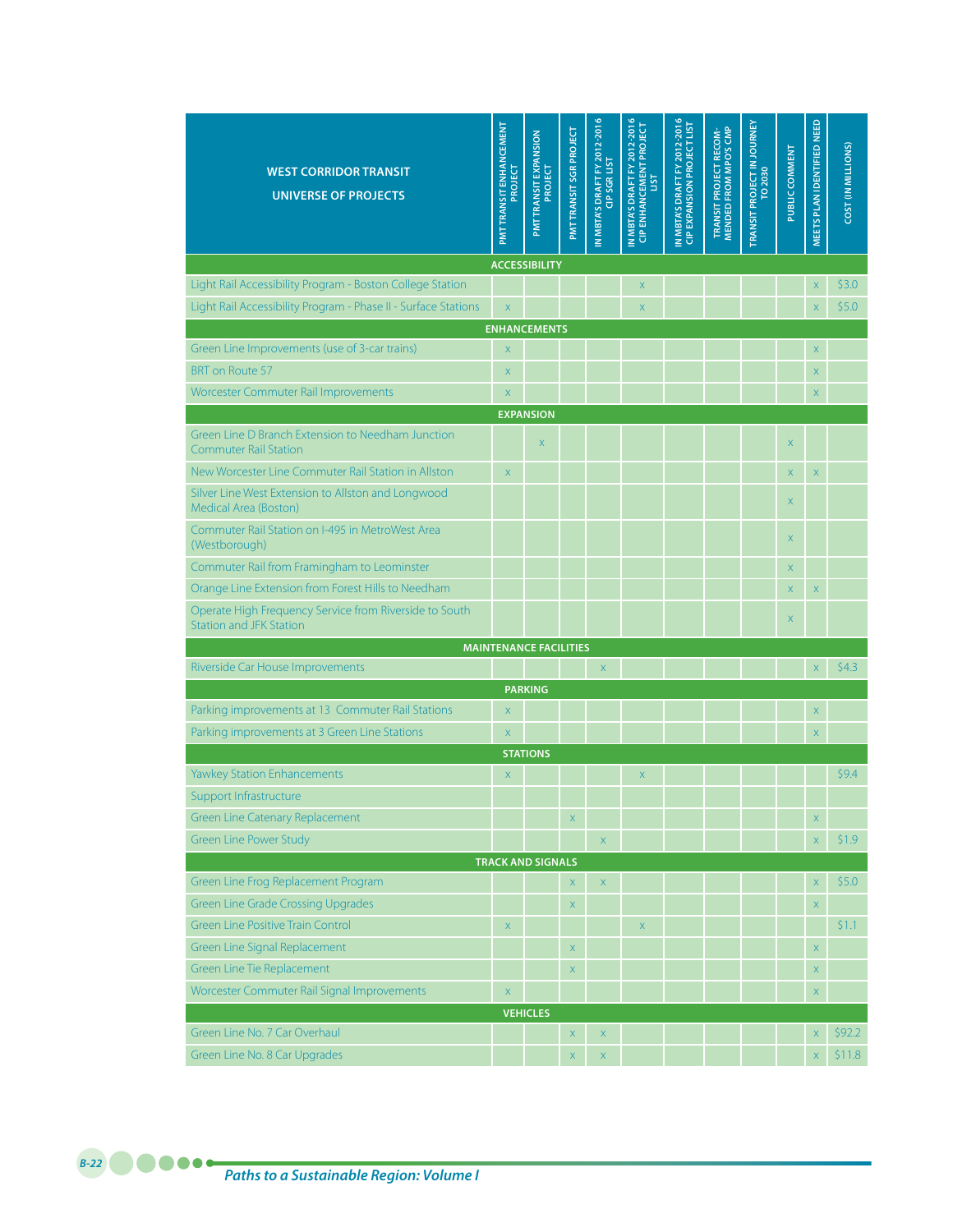| <b>WEST CORRIDOR TRANSIT NEEDS EVALUATION</b>                  | <b>MODERNIZATION AND</b><br>MAINTENANCE,<br>EFFICIENCY | <b>ECONOMIC BENEFIT</b><br><b>LIVABILITY AND</b> | <b>VIOBILITY</b>        | ENVIRONMENT AND<br><b>CLIMATE CHANGE</b> | <b>TRANSPORTATION</b><br>EQUITY | SAFETY AND SECURITY     |
|----------------------------------------------------------------|--------------------------------------------------------|--------------------------------------------------|-------------------------|------------------------------------------|---------------------------------|-------------------------|
| <b>ACCESSIBILITY</b>                                           |                                                        |                                                  |                         |                                          |                                 |                         |
| Light Rail Accessibility Program - Boston College Station      | $\overline{\mathsf{x}}$                                | $\overline{\mathsf{x}}$                          |                         |                                          |                                 | $\overline{X}$          |
| Light Rail Accessibility Program - Phase II - Surface Stations | $\overline{\mathsf{x}}$                                | $\overline{X}$                                   |                         |                                          |                                 | X                       |
| <b>ENHANCEMENTS</b>                                            |                                                        |                                                  |                         |                                          |                                 |                         |
| Green Line Improvements (use of 3-car trains)                  | $\overline{\mathsf{x}}$                                |                                                  | $\overline{\mathsf{x}}$ |                                          |                                 |                         |
| <b>BRT</b> on Route 57                                         | $\overline{\mathsf{x}}$                                | $\bar{\mathsf{X}}$                               | $\overline{X}$          |                                          | $\bar{\mathsf{X}}$              |                         |
| Worcester Commuter Rail Improvements                           | $\overline{\mathsf{x}}$                                |                                                  | $\overline{\mathsf{x}}$ | $\overline{\mathsf{X}}$                  |                                 |                         |
| <b>EXPANSION</b>                                               |                                                        |                                                  |                         |                                          |                                 |                         |
| New Worcester Line Commuter Rail Station in Allston            |                                                        | X                                                | $\overline{\mathsf{X}}$ |                                          | $\mathsf X$                     |                         |
| Orange Line Extension from Forest Hills to Needham             |                                                        |                                                  | $\overline{\mathsf{x}}$ |                                          |                                 |                         |
| <b>MAINTENANCE FACILITIES</b>                                  |                                                        |                                                  |                         |                                          |                                 |                         |
| Riverside Car House Improvements                               | $\overline{\mathsf{X}}$                                |                                                  |                         |                                          |                                 |                         |
| <b>PARKING</b>                                                 |                                                        |                                                  |                         |                                          |                                 |                         |
| Parking improvements at 13 Commuter Rail Stations              | $\overline{\mathsf{x}}$                                |                                                  | $\overline{\mathsf{x}}$ |                                          |                                 |                         |
| Parking improvements at 3 Green Line Stations                  | $\bar{x}$                                              |                                                  | $\overline{\mathsf{x}}$ |                                          |                                 |                         |
| <b>STATIONS</b>                                                |                                                        |                                                  |                         |                                          |                                 |                         |
|                                                                |                                                        |                                                  |                         |                                          |                                 |                         |
| <b>SUPPORT INFRASTRUCTURE</b>                                  |                                                        |                                                  |                         |                                          |                                 |                         |
| <b>Green Line Catenary Replacement</b>                         | $\overline{\mathsf{x}}$                                |                                                  |                         |                                          |                                 | $\overline{X}$          |
| <b>Green Line Power Study</b>                                  |                                                        |                                                  |                         |                                          |                                 |                         |
| <b>TRACK AND SIGNALS</b>                                       |                                                        |                                                  |                         |                                          |                                 |                         |
| Green Line Frog Replacement Program                            | $\overline{\mathsf{X}}$                                |                                                  |                         |                                          |                                 | $\mathsf X$             |
| <b>Green Line Grade Crossing Upgrades</b>                      | $\overline{X}$                                         |                                                  |                         |                                          |                                 | X                       |
| <b>Green Line Signal Replacement</b>                           | $\overline{X}$                                         |                                                  |                         |                                          |                                 | $\overline{X}$          |
| Green Line Tie Replacement                                     | $\overline{\mathsf{x}}$                                |                                                  |                         |                                          |                                 | $\overline{\mathsf{x}}$ |
| Worcester Commuter Rail Signal Improvements                    | $\overline{\mathsf{x}}$                                |                                                  |                         |                                          |                                 | $\mathsf{X}$            |
| <b>VEHICLES</b><br>Green Line No. 7 Car Overhaul               |                                                        |                                                  |                         |                                          |                                 |                         |
|                                                                | $\mathsf{X}$                                           |                                                  |                         |                                          |                                 |                         |
| Green Line No. 8 Car Upgrades                                  | $\overline{\mathsf{x}}$                                |                                                  |                         |                                          |                                 |                         |

The projects included in this table are those from this corridor's Transit Universe that meet a Plan-identified regional need. An initial evaluation was performed using criteria derived from the MPO's visions and policies.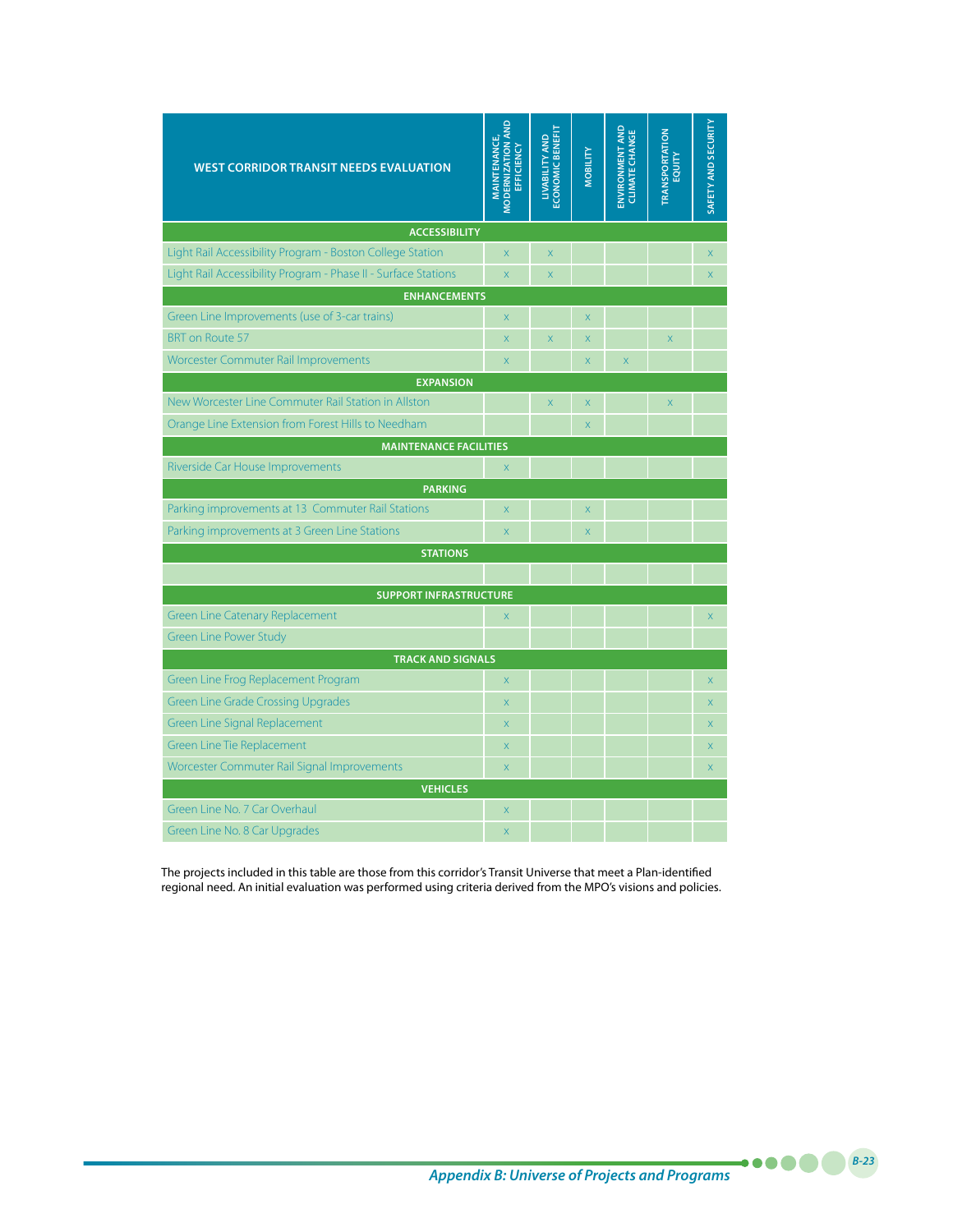| <b>SOUTHWEST CORRIDOR HIGHWAY</b><br><b>UNIVERSE OF PROJECTS</b>                               | <b>CTPS CORRIDOR STUDY AND/OR</b><br>RECOMMENDATION | <b>HIGHWAY PROJECT WITH PRC</b><br>APPROVAL | $ENVI-$<br>PROJECT UNDER MASSDOT<br>RONMENTAL REVIEW | MAJOR HIGHWAY PROJECT PEND-<br>ING, ON HOLD OR INACTIVE | PROJECT PROGRAMMED IN JOUR-<br><b>NEYTO 2030</b> | <b>EFYS</b><br>CONSTRUCTION FUNDS IN<br>2011-14 TIP | PUBLIC COMMENT | MASSDOT CIP HIGH PRIORITY PATH | MEETS PLAN IDENTIFIED NEED | <b>LSO</b> |
|------------------------------------------------------------------------------------------------|-----------------------------------------------------|---------------------------------------------|------------------------------------------------------|---------------------------------------------------------|--------------------------------------------------|-----------------------------------------------------|----------------|--------------------------------|----------------------------|------------|
| FORMER LONG RANGE TRANSPORTATION PLAN PROJECTS CURRENTLY PROGRAMMED AND/OR UNDER CONSTRUCTION  |                                                     |                                             |                                                      |                                                         |                                                  |                                                     |                |                                |                            |            |
| Rte. 128 Additional Lanes (Randolph to Wellesley)                                              |                                                     | $\overline{\mathsf{x}}$                     |                                                      |                                                         | X                                                | $\overline{\mathsf{X}}$                             |                |                                |                            | \$167.7    |
| Pulaski Blvd (Bellingham)                                                                      |                                                     | $\overline{\mathsf{x}}$                     |                                                      |                                                         | X                                                |                                                     |                |                                |                            | \$9.5      |
| FORMER LONG RANGE TRANSPORTATION PLAN UNIVERSE OF ROADWAY PROJECTS                             |                                                     |                                             |                                                      |                                                         |                                                  |                                                     |                |                                |                            |            |
| I-95/I-93 Interchange (Canton)                                                                 | $\overline{\mathsf{x}}$                             | $\overline{X}$                              | $\mathsf X$                                          |                                                         | X                                                |                                                     | X              |                                | $\mathsf X$                | \$235.5    |
| I-95 Northbound/Dedham St. Ramp/Dedham St.<br>Corridor (Dedham)                                | $\overline{\mathsf{x}}$                             | $\overline{\mathsf{x}}$                     |                                                      |                                                         | $\overline{X}$                                   |                                                     | X              |                                | $\overline{\mathsf{x}}$    | \$35       |
| Rte. 126 (Corridorwide) (meets need in Bellingham)                                             |                                                     |                                             |                                                      |                                                         |                                                  |                                                     | X              |                                | $\mathsf X$                |            |
| Rte. 27 (Corridorwide) (meets need in Sharon)                                                  |                                                     |                                             |                                                      |                                                         |                                                  |                                                     | X              |                                | $\overline{\mathsf{x}}$    |            |
| Rte. 1 Intersection Signalization (Corridorwide)                                               | $\overline{\mathsf{x}}$                             |                                             |                                                      |                                                         |                                                  |                                                     | X              |                                | $\mathsf{X}$               |            |
| Rte. 138 (Canton, Milton, Stoughton)                                                           | $\mathsf X$                                         |                                             |                                                      |                                                         |                                                  |                                                     |                |                                | X                          |            |
| Rte. 1 South (Dedham, Norwood, Westwood, West<br>Roxbury)                                      | $\mathsf{X}$                                        |                                             |                                                      |                                                         |                                                  |                                                     |                |                                | X                          |            |
| I-95 Capacity Improvements (Canton to Foxborough)                                              | $\mathsf X$                                         |                                             |                                                      |                                                         |                                                  |                                                     |                |                                | X                          |            |
| I-495 Capacity Improvements (Littleton to Wrentham)                                            | $\mathsf X$                                         |                                             |                                                      |                                                         |                                                  |                                                     | X              |                                |                            |            |
| Rte. 24/I-93 Interchange (Randolph)                                                            | $\times$                                            |                                             |                                                      |                                                         |                                                  |                                                     | X              |                                | X                          |            |
| Veteran's Memorial Dr. Ext./Rte. 16 Bypass (Milford)                                           |                                                     |                                             |                                                      |                                                         |                                                  |                                                     | $\overline{X}$ |                                | $\overline{\mathsf{x}}$    | \$5.0      |
| Rte. 109 (Medway)                                                                              |                                                     | X                                           |                                                      |                                                         |                                                  |                                                     | X              |                                |                            | \$10.9     |
| East-West Connector Road (Canton)                                                              |                                                     |                                             |                                                      |                                                         |                                                  |                                                     | $\overline{X}$ |                                |                            | \$8.0      |
| FORMER LONG RANGE TRANSPORTATION PLAN UNIVERSE OF BICYCLE AND PEDESTRIAN PROJECTS              |                                                     |                                             |                                                      |                                                         |                                                  |                                                     |                |                                |                            |            |
| Bicycle and Pedestrian Improvements in the vicinity of<br>Forest Hills Station (Jamaica Plain) | $\overline{\mathsf{X}}$                             |                                             |                                                      |                                                         |                                                  |                                                     |                |                                |                            |            |
| Bicycle and Pedestrian Improvements in the vicinity of<br>Norfolk Commuter Rail (Norfolk)      | $\overline{\mathsf{x}}$                             |                                             |                                                      |                                                         |                                                  |                                                     |                |                                |                            |            |
| Bicycle and Pedestrian Improvements in downtown<br>Franklin (Franklin)                         | $\overline{\mathsf{x}}$                             |                                             |                                                      |                                                         |                                                  |                                                     |                |                                |                            |            |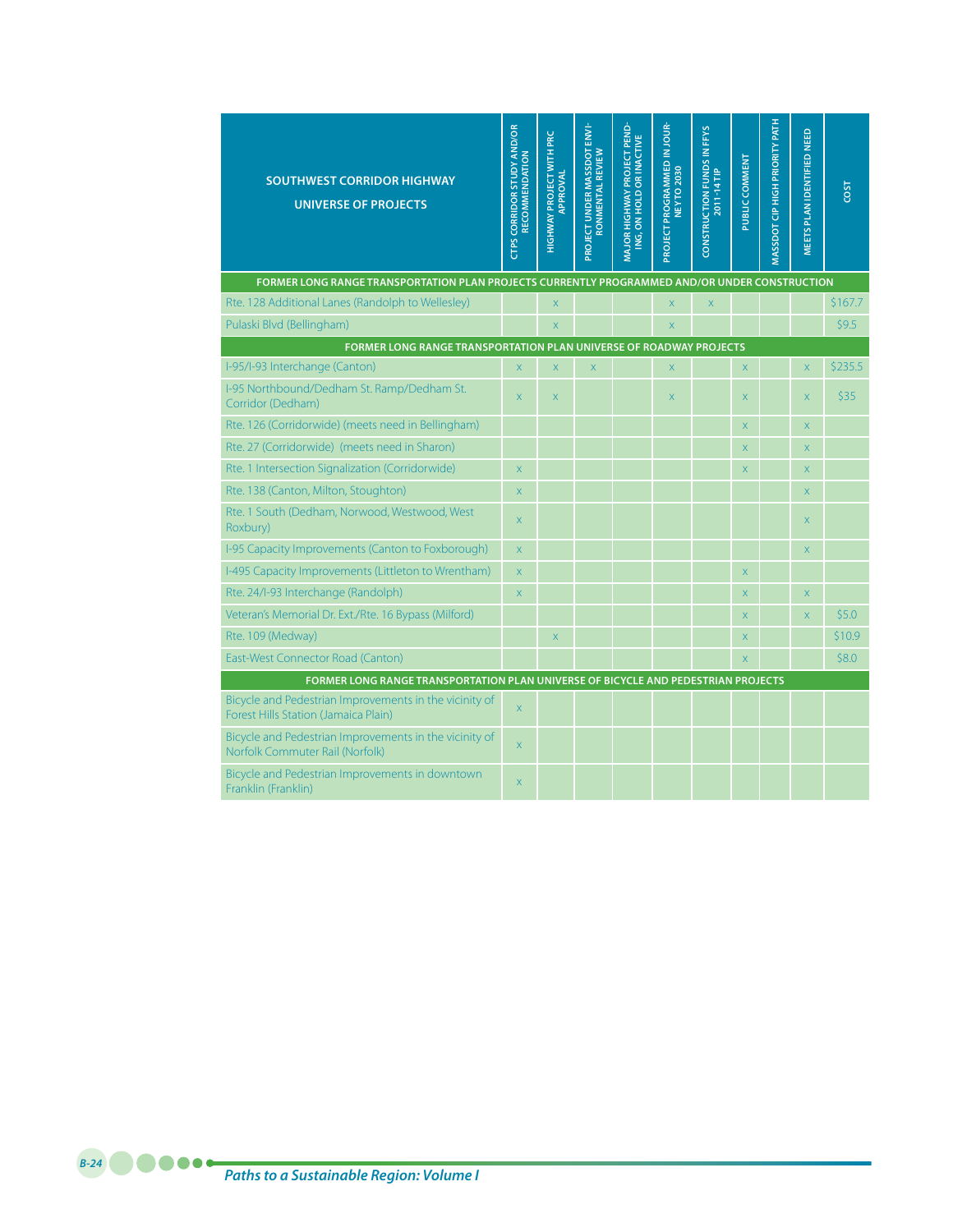| SOUTHWEST CORRIDOR HIGHWAY NEEDS ASSESSMENT                                                   | <b>MODERNIZATION AND<br/>EFFICIENCY</b><br><b>MAINTENANCE,</b> | <b>LIVABILITY AND ECO</b><br><b>NOMIC BENEFIT</b> | <b>NOBILITY</b>         | ENVIRONMENT AND<br><b>CLIMATE CHANGE</b> | <b>TRANSPORTATION</b><br>EQUITY | SAFETY AND SECURITY |
|-----------------------------------------------------------------------------------------------|----------------------------------------------------------------|---------------------------------------------------|-------------------------|------------------------------------------|---------------------------------|---------------------|
| FORMER LONG RANGE TRANSPORTATION PLAN PROJECTS CURRENTLY PROGRAMMED AND/OR UNDER CONSTRUCTION |                                                                |                                                   |                         |                                          |                                 |                     |
| Rte. 128 Additional Lanes (Randolph to Wellesley)                                             |                                                                |                                                   |                         |                                          |                                 |                     |
| Pulaski Blvd (Bellingham)                                                                     |                                                                |                                                   |                         |                                          |                                 |                     |
| <b>FORMER LONG RANGE TRANSPORTATION PLAN UNIVERSE OF ROADWAY PROJECTS</b>                     |                                                                |                                                   |                         |                                          |                                 |                     |
| I-95/I-93 Interchange (Canton)                                                                | $\mathbf x$                                                    | $\mathbf{x}$                                      | $\mathbf{x}$            |                                          |                                 | $\mathbf x$         |
| I-95 Northbound/Dedham St. Ramp/Dedham St. Corridor<br>(Dedham)                               |                                                                | $\mathbf x$                                       | $\mathbf x$             |                                          |                                 |                     |
| Rte. 126 (Corridorwide)                                                                       | $\overline{\mathsf{x}}$                                        | X                                                 | $\overline{\mathsf{x}}$ |                                          |                                 |                     |
| Rte. 27 (Corridorwide)                                                                        | $\overline{\mathsf{x}}$                                        |                                                   | X                       |                                          |                                 |                     |
| Rte. 1 Intersection Signalization (Corridorwide)                                              | $\overline{\mathsf{x}}$                                        |                                                   | $\overline{\mathsf{x}}$ |                                          |                                 |                     |
| Rte. 138 (Canton, Milton, Stoughton)                                                          | $\overline{\mathsf{x}}$                                        | X                                                 | $\overline{X}$          |                                          |                                 |                     |
| Rte. 1 South (Dedham, Norwood, Westwood, West Roxbury)                                        | $\overline{\mathsf{x}}$                                        | X.                                                | $\overline{\mathsf{x}}$ |                                          |                                 |                     |
| I-95 Capacity Improvements (Canton to Foxborough)                                             |                                                                |                                                   | X                       |                                          |                                 |                     |
| Rte. 24/I-93 Interchange (Randolph)                                                           | $\overline{X}$                                                 |                                                   | $\overline{\mathsf{x}}$ |                                          |                                 | X.                  |
| Veteran's Memorial Dr. Ext./Rte. 16 Bypass (Milford)                                          |                                                                |                                                   | $\overline{\mathsf{x}}$ |                                          |                                 |                     |
| FORMER LONG RANGE TRANSPORTATION PLAN UNIVERSE OF BICYCLE AND PEDESTRIAN PROJECTS             |                                                                |                                                   |                         |                                          |                                 |                     |
|                                                                                               |                                                                |                                                   |                         |                                          |                                 |                     |

The projects included in this table are those from this corridor's Highway Universe that meet a Plan-identified regional need. An initial evaluation was performed using criteria derived from the MPO's visions and policies.

Projects that are indicated in **bold**, are projects that were included in the JOURNEY to 2030 Plan as a recommended project or illustrative project.

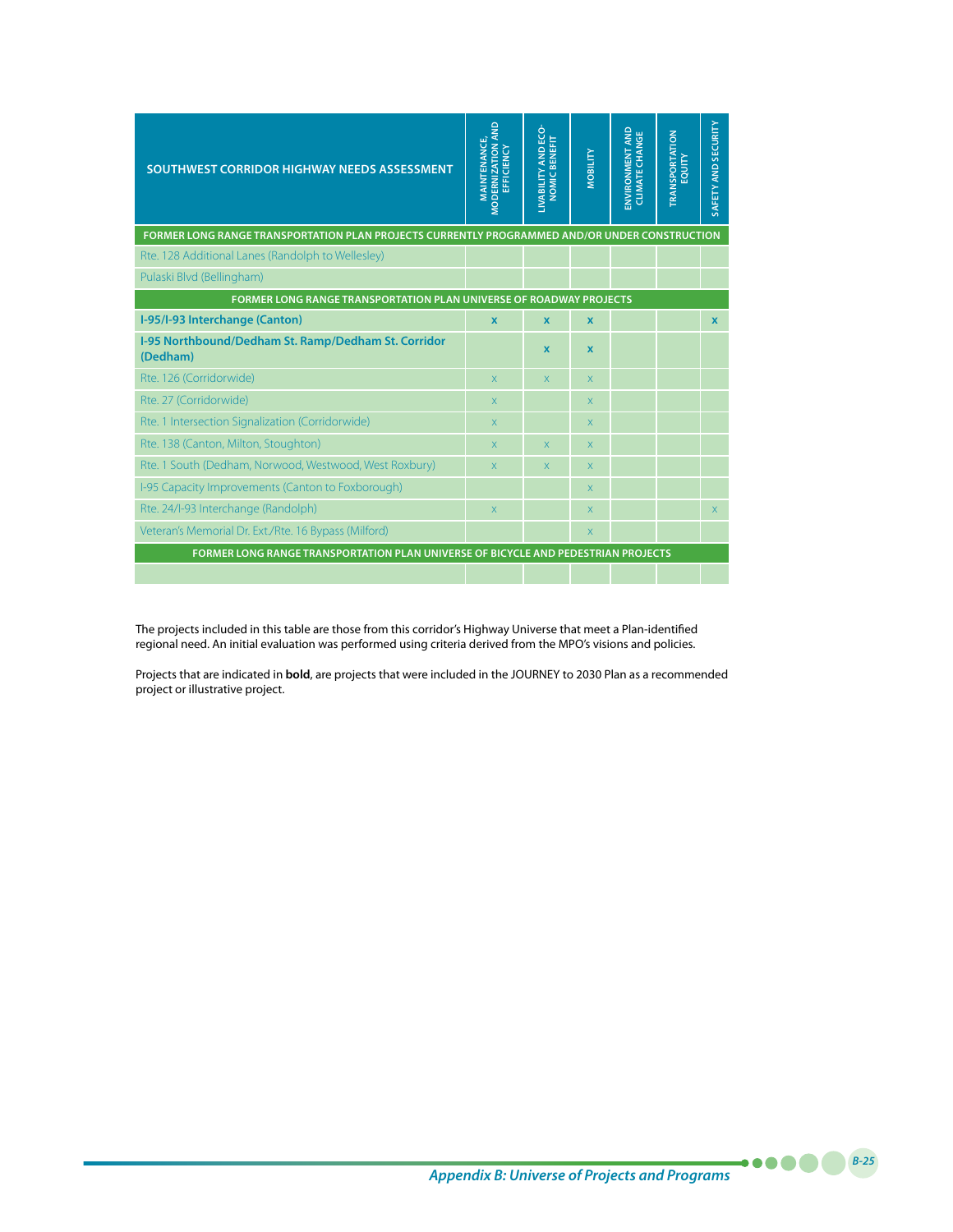| <b>SOUTHWEST CORRIDOR TRANSIT</b><br><b>UNIVERSE OF PROJECTS</b>                             | <b>PMTTRANSIT ENHANCEMENT</b><br>PROJECT | <b>PMT TRANSIT EXPANSION<br/>PROJECT</b> | PMT TRANSIT SGR PROJECT | IN MBTA'S DRAFT FY 2012-2016<br><b>CIP SGR LIST</b> | IN MBTA'S DRAFT FY 2012-2016<br>CIP ENHANCEMENT PROJECT LIST | IN MBTA'S DRAFT FY 2012-2016<br>CIP EXPANSION PROJECT LIST | TRANSIT PROJECT RECOMMEND-<br>ED FROM MPO'S CMP | TRANSIT PROJECT IN JOURNEY<br>TO 2030 | PUBLIC COMMENT | <b>VIEETS PLAN IDENTIFIED NEED</b> | COST (IN MILLIONS) |
|----------------------------------------------------------------------------------------------|------------------------------------------|------------------------------------------|-------------------------|-----------------------------------------------------|--------------------------------------------------------------|------------------------------------------------------------|-------------------------------------------------|---------------------------------------|----------------|------------------------------------|--------------------|
| <b>ACCESSIBILITY</b>                                                                         |                                          |                                          |                         |                                                     |                                                              |                                                            |                                                 |                                       |                |                                    |                    |
| <b>ENHANCEMENTS</b>                                                                          |                                          |                                          |                         |                                                     |                                                              |                                                            |                                                 |                                       |                |                                    |                    |
| BRT on Bus Routes 23, 28, 31, 32, 39                                                         |                                          |                                          |                         |                                                     |                                                              |                                                            |                                                 |                                       |                |                                    |                    |
|                                                                                              | X<br><b>EXPANSION</b>                    |                                          |                         |                                                     | $\mathsf{X}$                                                 |                                                            |                                                 |                                       |                | $\mathsf X$                        |                    |
| Attleboro Third Track*                                                                       |                                          |                                          |                         |                                                     |                                                              |                                                            |                                                 | $\times$                              |                |                                    | \$96.0             |
| Extend Fairmount Commuter Rail Line to Route 128                                             |                                          | $\mathsf X$                              |                         |                                                     |                                                              |                                                            |                                                 |                                       |                |                                    |                    |
| Extend Franklin Commuter Rail Line to Milford                                                |                                          | $\times$                                 |                         |                                                     |                                                              |                                                            |                                                 |                                       |                | $\mathsf X$                        |                    |
| Operate Weekday Commuter Rail Service to Foxboro                                             |                                          | $\mathsf X$                              |                         |                                                     |                                                              |                                                            |                                                 |                                       |                | $\mathsf X$                        |                    |
| Replace 3 Insufficient Freight Bridges on New Bedford/Fall<br><b>River Freight Line</b>      |                                          | $\mathsf X$                              |                         |                                                     |                                                              | $\boldsymbol{\mathsf{X}}$                                  |                                                 |                                       |                | $\mathsf X$                        | \$19.6             |
| South Coast Rail Design and Engineering                                                      |                                          | $\times$                                 |                         |                                                     |                                                              | $\mathsf X$                                                |                                                 |                                       |                | $\mathsf X$                        |                    |
| Orange Line Extension from Forest Hills to Needham                                           |                                          |                                          |                         |                                                     |                                                              |                                                            |                                                 |                                       | $\overline{X}$ |                                    |                    |
| Commuter Rail Line fom Needham Junction to Millis                                            |                                          |                                          |                         |                                                     |                                                              |                                                            |                                                 |                                       | $\times$       |                                    |                    |
| <b>MAINTENANCE FACILITIES</b>                                                                |                                          |                                          |                         |                                                     |                                                              |                                                            |                                                 |                                       |                |                                    |                    |
| Commuter Rail Readville Facility Remediation                                                 |                                          |                                          |                         | $\overline{\mathsf{x}}$                             |                                                              |                                                            |                                                 |                                       |                | $\mathsf X$                        | \$4.8              |
|                                                                                              | <b>PARKING</b>                           |                                          |                         |                                                     |                                                              |                                                            |                                                 |                                       |                |                                    |                    |
| Parking Capacity Increases at 15 Commuter Rail Stations                                      | $\mathsf X$                              |                                          |                         |                                                     |                                                              |                                                            |                                                 |                                       |                | $\mathsf X$                        |                    |
| Parking Capacity Increases at 2 Orange Line Stations                                         | X                                        |                                          |                         |                                                     |                                                              |                                                            |                                                 |                                       |                | $\mathsf X$                        |                    |
|                                                                                              |                                          |                                          |                         |                                                     |                                                              |                                                            |                                                 |                                       |                |                                    |                    |
|                                                                                              | <b>STATIONS</b>                          |                                          |                         |                                                     |                                                              |                                                            |                                                 |                                       |                |                                    |                    |
| Add Northbound Commuter Rail Platform at Ruggles Station                                     | $\mathsf X$                              |                                          |                         |                                                     |                                                              |                                                            |                                                 |                                       |                | $\mathsf X$                        |                    |
| <b>Back Bay Station Lobby Ventilation</b>                                                    |                                          |                                          | X                       | $\mathsf{X}$                                        |                                                              |                                                            |                                                 |                                       |                | $\overline{\mathsf{X}}$            | \$1.4              |
| <b>Dudley Square Station Improvements</b>                                                    | X                                        |                                          |                         |                                                     | $\overline{\mathsf{X}}$                                      |                                                            |                                                 |                                       |                |                                    | \$0.3              |
| <b>Back Bay Station Roofing Project</b>                                                      |                                          |                                          | X                       | $\boldsymbol{\mathsf{X}}$                           |                                                              |                                                            |                                                 |                                       |                | $\boldsymbol{\mathsf{X}}$          |                    |
| <b>SUPPORT INFRASTRUCTURE</b>                                                                |                                          |                                          |                         |                                                     |                                                              |                                                            |                                                 |                                       |                |                                    |                    |
| Orange Line AC & DC Breaker Upgrade                                                          |                                          |                                          | X                       | $\mathsf X$                                         |                                                              |                                                            |                                                 |                                       |                | $\mathsf X$                        | \$40.2             |
| Orange Line Power Improvements                                                               |                                          |                                          | X.                      | $\mathsf X$                                         |                                                              |                                                            |                                                 |                                       |                | $\mathsf X$                        | \$6.5              |
| Rehabilitate 2 Neponset River Bridges                                                        |                                          |                                          | $\mathsf{X}$            | $\mathsf X$                                         |                                                              |                                                            |                                                 |                                       |                | $\bar{\mathsf{X}}$                 | \$17.5             |
| Shoreline Bridge Rehabilitation (Providence Line)                                            |                                          |                                          | $\mathsf X$             | $\mathsf X$                                         |                                                              |                                                            |                                                 |                                       |                | $\mathsf X$                        | \$1.0              |
| Add Second Track to Single-Track Commuter Rail Segments on                                   | X                                        | <b>TRACK AND SIGNALS</b>                 |                         |                                                     |                                                              |                                                            |                                                 |                                       |                | X                                  |                    |
| Franklin and Stoughton Lines<br>Timber Tie Replacement at Interlocking on the Attleboro Line |                                          |                                          |                         | $\boldsymbol{\mathsf{X}}$                           |                                                              |                                                            |                                                 |                                       |                | $\mathsf X$                        | \$0.6\$            |
|                                                                                              | <b>VEHICLES</b>                          |                                          |                         |                                                     |                                                              |                                                            |                                                 |                                       |                |                                    |                    |
| New Orange Car Design and Engineering                                                        |                                          |                                          | $\mathsf X$             | $\mathsf X$                                         |                                                              |                                                            |                                                 |                                       |                | $\mathsf X$                        | \$13.7             |

\*Included as an Illustrative Project in JOURNEY to 2030

## *Paths to a Sustainable Region: Volume I B-26*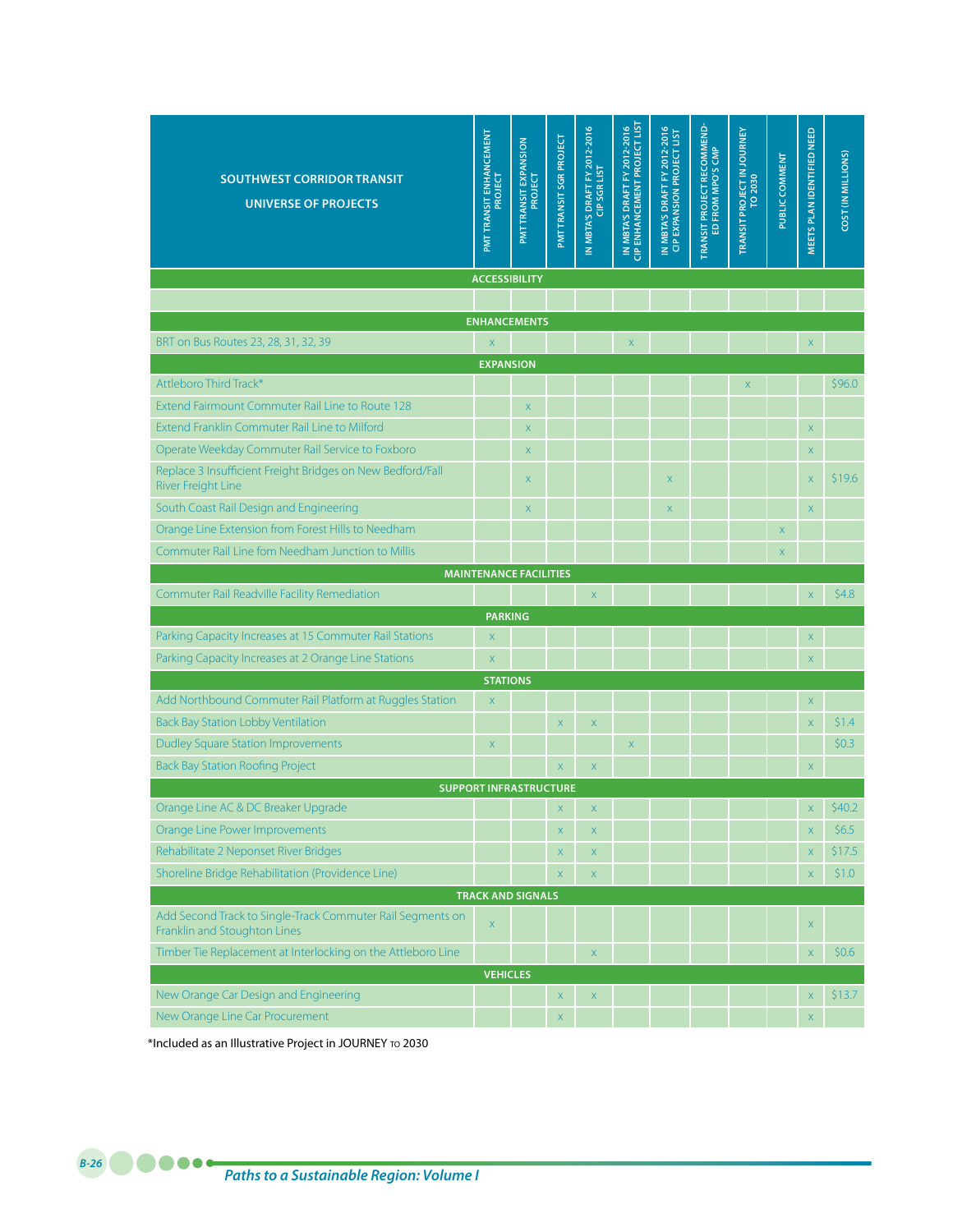| SOUTHWEST CORRIDOR TRANSIT NEEDS EVALUATION                                                | MODERNIZATION AND<br>MAINTENANCE,<br>EFFICIENCY | <b>ECONOMIC BENEFIT</b><br>LIVABILITY AND | <b>MOBILITY</b>         | <b>ENVIRONMENT AND</b><br><b>CLIMATE CHANGE</b> | <b>TRANSPORTATION</b><br>EQUITY | SAFETY AND SECURITY |
|--------------------------------------------------------------------------------------------|-------------------------------------------------|-------------------------------------------|-------------------------|-------------------------------------------------|---------------------------------|---------------------|
| <b>ACCESSIBILITY</b>                                                                       |                                                 |                                           |                         |                                                 |                                 |                     |
|                                                                                            |                                                 |                                           |                         |                                                 |                                 |                     |
| <b>ENHANCEMENTS</b>                                                                        |                                                 |                                           |                         |                                                 |                                 |                     |
| BRT on Bus Routes 23, 28, 31, 32, 39                                                       | $\overline{\mathsf{x}}$                         | X                                         | $\overline{X}$          |                                                 | X                               |                     |
| <b>EXPANSION</b>                                                                           |                                                 |                                           |                         |                                                 |                                 |                     |
| Extend Franklin Commuter Rail Line to Milford                                              |                                                 |                                           | $\overline{\mathsf{x}}$ |                                                 |                                 |                     |
| Operate Weekday Commuter Rail Service to Foxboro                                           |                                                 | $\bar{\mathsf{x}}$                        | $\overline{\mathsf{X}}$ |                                                 |                                 |                     |
| Replace 3 Insufficient Freight Bridges on New Bedford/Fall River<br><b>Freight Line</b>    | $\overline{X}$                                  |                                           | $\times$                |                                                 |                                 | X                   |
| South Coast Rail Design and Engineering                                                    |                                                 |                                           |                         |                                                 |                                 |                     |
| <b>MAINTENANCE FACILITIES</b>                                                              |                                                 |                                           |                         |                                                 |                                 |                     |
| Commuter Rail Readville Facility Remediation                                               | $\overline{\mathsf{x}}$                         |                                           |                         |                                                 |                                 |                     |
| <b>PARKING</b>                                                                             |                                                 |                                           |                         |                                                 |                                 |                     |
| Parking Capacity Increases at 15 Commuter Rail Stations                                    |                                                 | $\bar{\mathsf{X}}$                        | $\overline{\mathsf{X}}$ | $\overline{\mathsf{X}}$                         |                                 |                     |
| Parking Capacity Increases at 2 Orange Line Stations                                       |                                                 | $\overline{\mathsf{x}}$                   | $\overline{X}$          | $\overline{\mathsf{x}}$                         |                                 |                     |
| <b>STATIONS</b>                                                                            |                                                 |                                           |                         |                                                 |                                 |                     |
| Add Northbound Commuter Rail Platform at Ruggles Station                                   | $\overline{\mathsf{x}}$                         |                                           | $\overline{\mathsf{x}}$ |                                                 | $\overline{X}$                  |                     |
| <b>Back Bay Station Lobby Ventilation</b>                                                  | X                                               |                                           |                         |                                                 |                                 | X                   |
| <b>Back Bay Station Roofing Project</b>                                                    | $\overline{\mathsf{x}}$                         |                                           |                         |                                                 |                                 |                     |
| <b>SUPPORT INFRASTRUCTURE</b>                                                              |                                                 |                                           |                         |                                                 |                                 |                     |
| Orange Line AC & DC Breaker Upgrade                                                        | $\mathsf X$                                     |                                           |                         |                                                 |                                 |                     |
| Orange Line Power Improvements                                                             | $\overline{X}$                                  |                                           |                         |                                                 |                                 |                     |
| Rehabilitate 2 Neponset River Bridges                                                      | $\overline{X}$                                  |                                           |                         |                                                 |                                 | X                   |
| Shoreline Bridge Rehabilitation (Providence Line)                                          | $\overline{\mathsf{x}}$                         |                                           |                         |                                                 |                                 | $\bar{X}$           |
| <b>TRACK AND SIGNALS</b>                                                                   |                                                 |                                           |                         |                                                 |                                 |                     |
| Add Second Track to Single-Track Commuter Rail Segments on<br>Franklin and Stoughton Lines | $\overline{X}$                                  |                                           | $\overline{X}$          |                                                 | X                               |                     |
| Timber Tie Replacement at Interlocking on the Attleboro Line                               | $\overline{X}$                                  |                                           |                         |                                                 |                                 | $\overline{X}$      |
| <b>VEHICLES</b>                                                                            |                                                 |                                           |                         |                                                 |                                 |                     |
| New Orange Car Design and Engineering                                                      |                                                 |                                           |                         |                                                 |                                 |                     |
| New Orange Line Car Procurement                                                            | $\overline{\mathsf{x}}$                         |                                           |                         |                                                 |                                 |                     |

The projects included in this table are those from this corridor's Transit Universe that meet a Plan-identified regional need. An initial evaluation was performed using criteria derived from the MPO's visions and policies.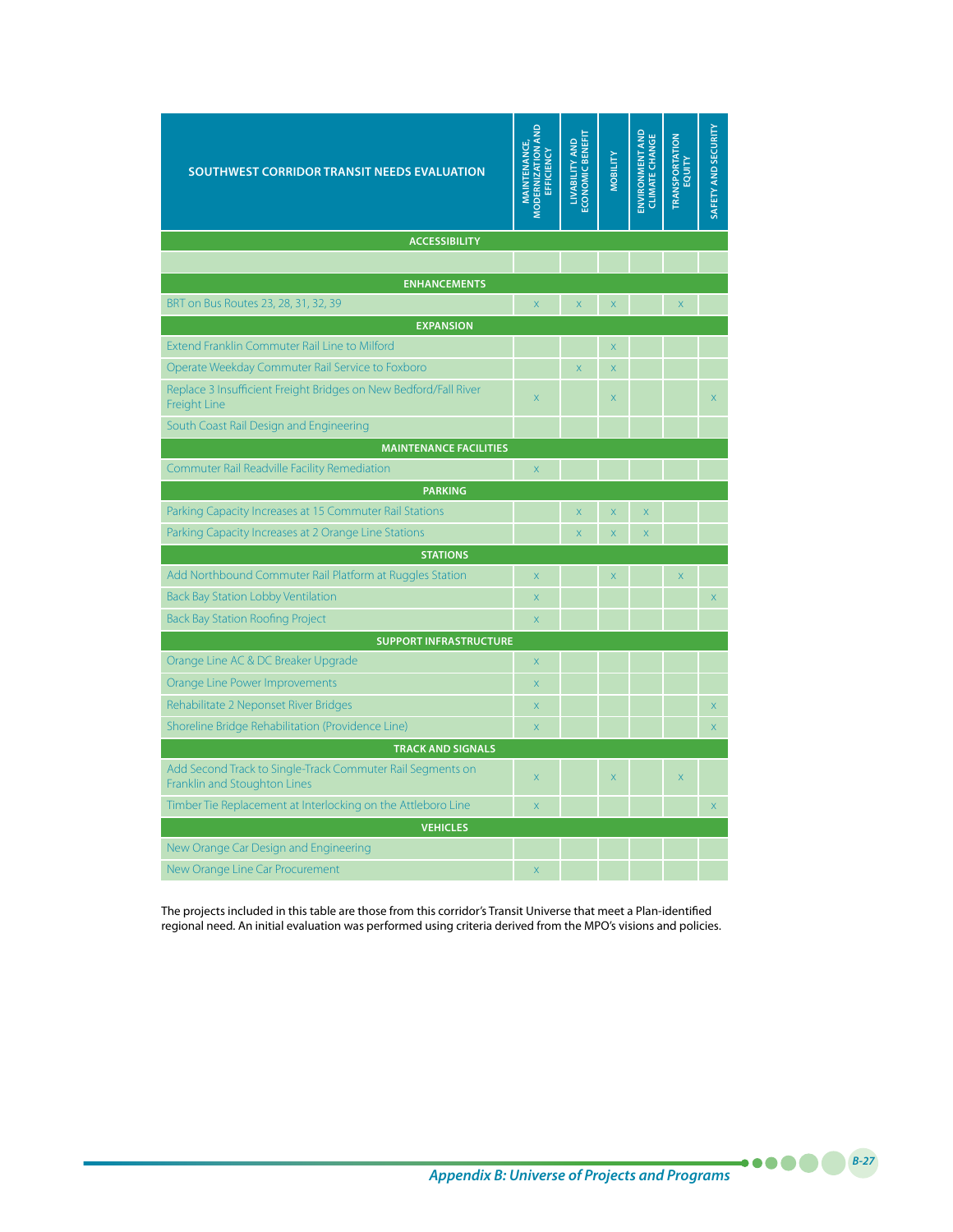| <b>SOUTHEAST CORRIDOR HIGHWAY</b><br><b>UNIVERSE OF PROJECTS</b>                                              | <b>CTPS CORRIDOR STUDY AND/OR</b><br>RECOMMENDATION | <b>HIGHWAY PROJECT WITH PRC</b><br>APPROVAL | PROJECT UNDER MASSDOT ENVI-<br>RONMENTAL REVIEW | MAJOR HIGHWAY PROJECT PEND-<br>ING, ON HOLD OR INACTIVE | <b>PROJECT PROGRAMMED IN JOUR-</b><br><b>NEY TO 2030</b> | CONSTRUCTION FUNDS IN FFYS<br>2011-14 TIP | PUBLIC COMMENT | <b>MASSDOT CIP HIGH PRIORITY PATH</b> | MEETS PLAN IDENTIFIED NEED | COST (IN MILLIONS) |  |
|---------------------------------------------------------------------------------------------------------------|-----------------------------------------------------|---------------------------------------------|-------------------------------------------------|---------------------------------------------------------|----------------------------------------------------------|-------------------------------------------|----------------|---------------------------------------|----------------------------|--------------------|--|
| FORMER LONG RANGE TRANSPORTATION PLAN PROJECTS CURRENTLY PROGRAMMED AND/OR UNDER CONSTRUCTION                 |                                                     |                                             |                                                 |                                                         |                                                          |                                           |                |                                       |                            |                    |  |
| Rte. 18 (Weymouth)                                                                                            |                                                     | $\overline{X}$                              | $\overline{\mathsf{x}}$                         |                                                         | $\overline{\mathsf{x}}$                                  | $\overline{\mathsf{x}}$                   |                |                                       |                            | \$31.3             |  |
| Rte. 139 (Marshfield)                                                                                         |                                                     | $\overline{\mathsf{x}}$                     |                                                 |                                                         | $\overline{X}$                                           | $\overline{X}$                            |                |                                       |                            | \$5.7              |  |
| East-West Connector Road (Weymouth)                                                                           |                                                     | X                                           | X                                               |                                                         | X                                                        | X                                         |                |                                       |                            | \$15.0             |  |
| Fore River Bridge (Quincy and Braintree)                                                                      |                                                     | $\overline{\mathsf{x}}$                     | $\overline{\mathsf{x}}$                         |                                                         | $\overline{\mathsf{X}}$                                  | X                                         |                |                                       |                            | \$255.0            |  |
| FORMER LONG RANGE TRANSPORTATION PLAN UNIVERSE OF ROADWAY PROJECTS                                            |                                                     |                                             |                                                 |                                                         |                                                          |                                           |                |                                       |                            |                    |  |
| Rte. 3 Add-A-Lane (Weymouth to Duxbury)*                                                                      |                                                     |                                             |                                                 | $\overline{\mathsf{x}}$                                 | $x^*$                                                    |                                           | $\mathsf{X}$   |                                       | $\mathsf X$                | \$227.8            |  |
| I-93/Rte. 3 Interchange (Braintree Split)                                                                     | X                                                   |                                             |                                                 |                                                         | $\times$                                                 |                                           | X              |                                       | $\mathsf X$                | \$36.0             |  |
| Rte. 53 Final Phase (Hanover)                                                                                 |                                                     | $\overline{X}$                              |                                                 |                                                         | $\overline{\mathsf{X}}$                                  |                                           | X              |                                       | $\bar{\mathsf{X}}$         | \$1.0              |  |
| Completion of the S. Weymouth Naval Air Station -<br>Widening Reservoir Park Drive and Hingham St. (Rockland) | X                                                   |                                             |                                                 |                                                         |                                                          |                                           |                |                                       | $\mathsf{X}$               |                    |  |
| I-93/Rte. 24 Interchange (Randolph)                                                                           | X                                                   |                                             |                                                 |                                                         |                                                          |                                           | $\overline{X}$ |                                       | $\bar{\mathsf{X}}$         |                    |  |
| Rte. 3/Union St. (Braintree)                                                                                  |                                                     |                                             |                                                 |                                                         |                                                          |                                           | X              |                                       | $\overline{X}$             |                    |  |
| Rte. 24 Capacity Improvements (Raynham to Randolph)                                                           | X                                                   |                                             |                                                 |                                                         |                                                          |                                           |                |                                       | $\overline{X}$             |                    |  |
| I-93 Capacity Improvements (Boston to Braintree)                                                              | $\overline{\mathsf{x}}$                             |                                             |                                                 |                                                         |                                                          |                                           |                |                                       | $\overline{X}$             |                    |  |
| Rte. 138 Corridor (Canton, Milton, Stoughton)                                                                 | X                                                   |                                             |                                                 |                                                         |                                                          |                                           |                |                                       | $\overline{X}$             |                    |  |
| Rte. 53 (Quincy, Braintree, Weymouth, Hingham, Norwell,<br>Hanover, Pembroke, Duxbury, Kingston)              | X                                                   |                                             |                                                 |                                                         |                                                          |                                           |                |                                       | X                          |                    |  |
| South Boston Roadway Improvements (State Freight Plan)                                                        | X                                                   |                                             |                                                 |                                                         |                                                          |                                           |                |                                       | X                          | \$40.0             |  |
| Conley Rail Service (South Boston) (Massport Study)                                                           | X                                                   |                                             |                                                 |                                                         |                                                          |                                           |                |                                       | X                          |                    |  |
| T Under D (South Boston) (Massport Study)                                                                     | X                                                   |                                             |                                                 |                                                         |                                                          |                                           |                |                                       | X                          |                    |  |
| Clivendon Extension Bridge (Quincy)                                                                           |                                                     |                                             |                                                 |                                                         |                                                          |                                           | X              |                                       |                            |                    |  |
| Track 61 Rail Improvement (Boston) (State Freight Plan)                                                       |                                                     |                                             |                                                 |                                                         |                                                          |                                           | X              |                                       | $\overline{\mathsf{x}}$    | \$9.5              |  |
| Port of Boston Improvement Dredging Project (Boston,<br>Everett, Chelsea) (State Freight Plan)                |                                                     |                                             |                                                 |                                                         |                                                          |                                           |                |                                       | $\overline{X}$             | \$308.0            |  |
| FORMER LONG RANGE TRANSPORTATION PLAN UNIVERSE OF BICYCLE AND PEDESTRIAN PROJECTS                             |                                                     |                                             |                                                 |                                                         |                                                          |                                           |                |                                       |                            |                    |  |
| Bicycle and Pedestrian Improvements in Duxbury Village<br>(Duxbury)                                           | X                                                   |                                             |                                                 |                                                         |                                                          |                                           |                |                                       |                            |                    |  |
| Bicycle and Pedestrian Improvements in Holbrook Town<br>Center (Holbrook)                                     | X                                                   |                                             |                                                 |                                                         |                                                          |                                           |                |                                       |                            |                    |  |
| Bicycle and Pedestrian Improvements in Jackson Square<br>(Weymouth)                                           | X                                                   |                                             |                                                 |                                                         |                                                          |                                           |                |                                       |                            |                    |  |

\* Included as an Illustrative Project in JOURNEY to 2030

*Paths to a Sustainable Region: Volume I B-28*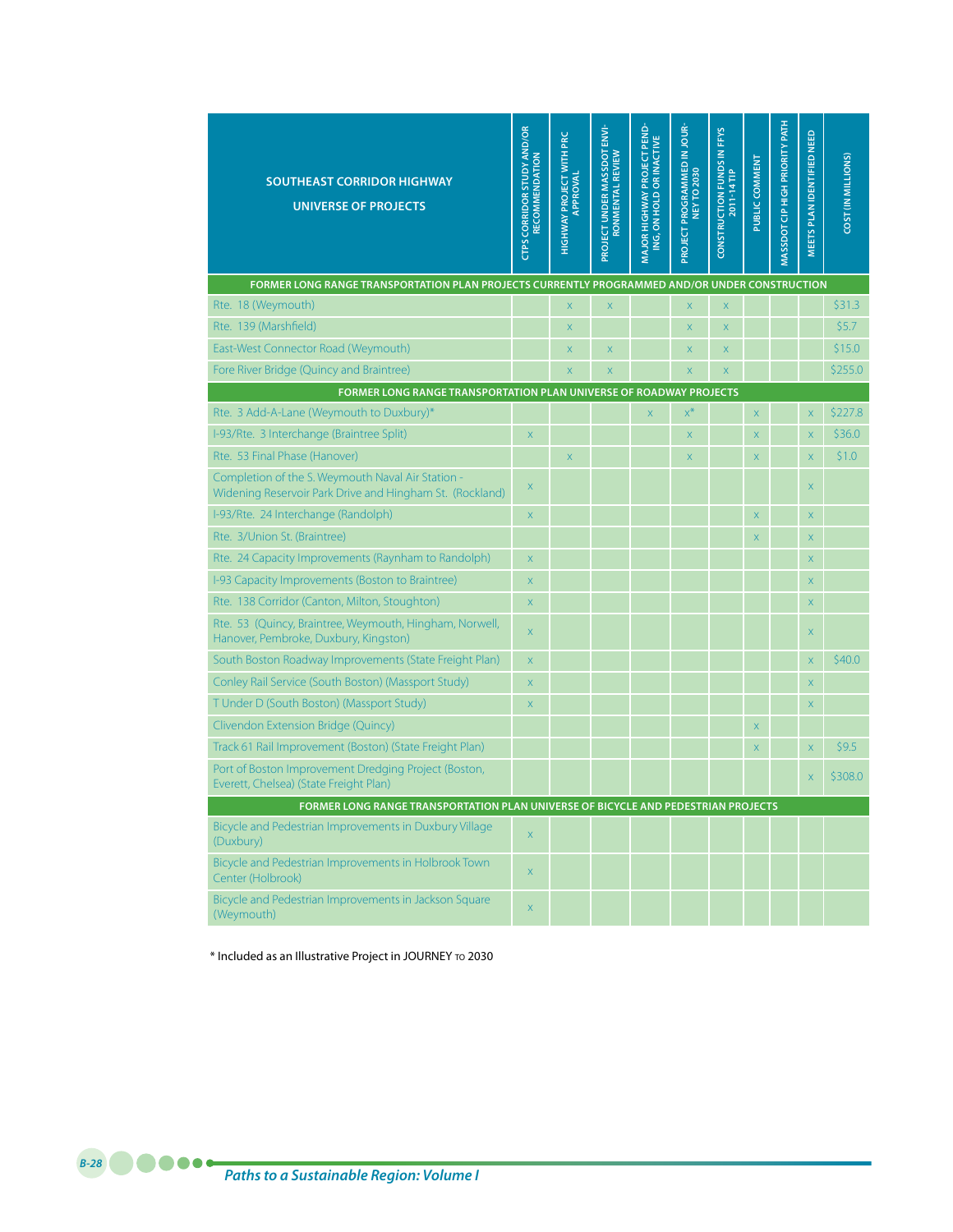| <b>SOUTHEAST CORRIDOR HIGHWAY NEEDS EVALUATION</b>                                                            | MAINTENANCE, MODERNIZATION<br>EFFICIENCY<br><b>La</b> | LIVABILITY AND ECONOMIC BENEFIT | <b>MOBILITY</b>           | ENVIRONMENT AND CLIMATE<br>CHANGE | <b>TRANSPORTATION EQUITY</b> | SAFETY AND SECURITY     |
|---------------------------------------------------------------------------------------------------------------|-------------------------------------------------------|---------------------------------|---------------------------|-----------------------------------|------------------------------|-------------------------|
| FORMER LONG RANGE TRANSPORTATION PLAN PROJECTS CURRENTLY PROGRAMMED AND/OR UNDER CONSTRUCTION                 |                                                       |                                 |                           |                                   |                              |                         |
| <b>FORMER LONG RANGE TRANSPORTATION PLAN UNIVERSE OF ROADWAY PROJECTS</b>                                     |                                                       |                                 |                           |                                   |                              |                         |
| Rte. 3 Add-A-Lane (Weymouth to Duxbury)*                                                                      | $\mathbf x$                                           |                                 | $\mathbf x$               |                                   |                              |                         |
| I-93/Rte. 3 Interchange (Braintree Split)                                                                     | $\mathbf x$                                           |                                 | $\mathbf x$               |                                   |                              | $\mathbf x$             |
| Rte. 53 Final Phase (Hanover)                                                                                 | $\mathbf{x}$                                          |                                 | $\mathbf x$               |                                   |                              |                         |
| Completion of the S. Weymouth Naval Air Station - Widening Reservoir Park<br>Drive and Hingham St. (Rockland) |                                                       | $\overline{\mathsf{x}}$         | $\overline{\mathsf{x}}$   |                                   |                              |                         |
| I-93/Rte. 24 Interchange (Braintree)                                                                          | $\overline{X}$                                        |                                 | $\overline{\mathsf{x}}$   |                                   |                              | $\overline{X}$          |
| Rte. 3/Union St. (Braintree)                                                                                  | $\overline{X}$                                        |                                 |                           |                                   |                              | $\overline{\mathsf{x}}$ |
| Rte. 24 Capacity Improvements (Raynham to Randolph)                                                           |                                                       |                                 | $\overline{\mathsf{x}}$   |                                   |                              |                         |
| I-93 Capacity Improvements (Boston to Braintree)                                                              |                                                       |                                 | $\times$                  |                                   |                              |                         |
| Rte. 138 Corridor (Canton, Milton, Stoughton)                                                                 | $\times$                                              | $\times$                        | $\times$                  |                                   |                              |                         |
| Rte. 53 (Quincy, Braintree, Weymouth, Hingham, Norwell, Hanover, Pembroke,<br>Duxbury, Kingston)              | $\times$                                              |                                 | $\times$                  |                                   |                              |                         |
| South Boston Roadway Improvements (State Freight Plan)                                                        |                                                       | X                               | $\boldsymbol{\mathsf{X}}$ |                                   |                              |                         |
| Conley Rail Service (South Boston) (Massport Study)                                                           |                                                       | X                               | $\times$                  |                                   |                              |                         |
| T Under D (South Boston) (Massport Study)                                                                     | $\overline{X}$                                        | X                               | $\overline{\mathsf{x}}$   | $\mathsf X$                       |                              |                         |
| Track 61 Rail Improvement (Boston)                                                                            |                                                       | X                               | $\mathsf{X}$              |                                   |                              |                         |
| Port of Boston Improvement Dredging Project                                                                   | $\overline{X}$                                        | $\overline{X}$                  | $\overline{\mathsf{x}}$   |                                   |                              |                         |
| FORMER LONG RANGE TRANSPORTATION PLAN UNIVERSE OF BICYCLE AND PEDESTRIAN PROJECTS                             |                                                       |                                 |                           |                                   |                              |                         |
|                                                                                                               |                                                       |                                 |                           |                                   |                              |                         |

\* Included as an Illustrative Project in JOURNEY to 2030.

The projects included in this table are those from this corridor's Highway Universe that meet a Plan-identified regional need. An initial evaluation was performed using criteria derived from the MPO's visions and policies.

Projects that are indicated in **bold**, are projects that were included in the JOURNEY to 2030 Plan as a recommended project or illustrative project.

*Appendix B: Universe of Projects and Programs*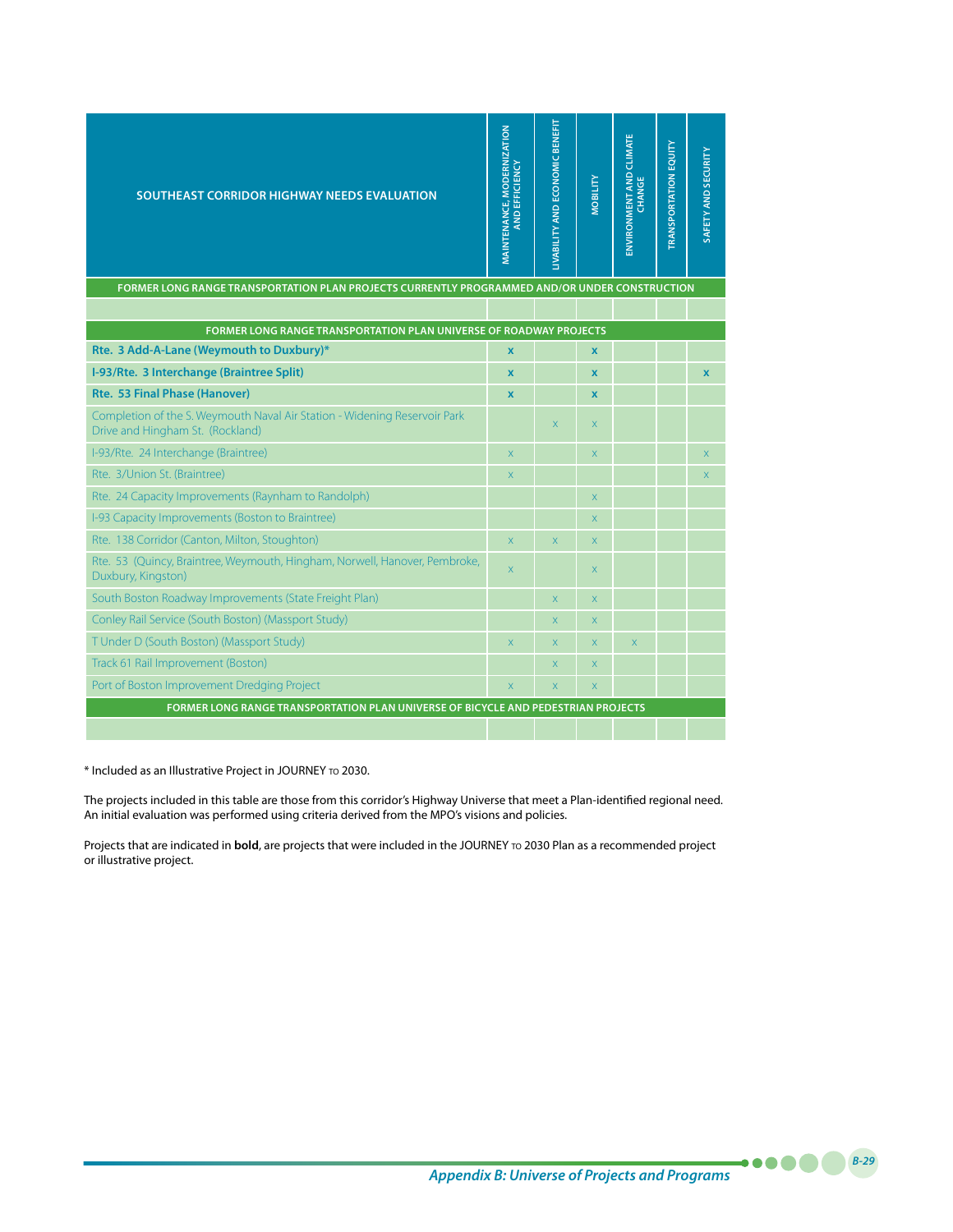| <b>SOUTHEAST CORRIDOR TRANSIT</b><br><b>UNIVERSE OF PROJECTS</b>                      | PMT TRANSIT EN HANCEMENT<br>PROJECT    | <b>PMTTRANSIT EXPANSION</b><br>PROJECT | PMT TRANSIT SGR PROJECT | IN MBTA'S DRAFT FY 2012-<br>2016 CIP SGR LIST | IN MBTA'S DRAFT FY 2012-<br>2016 CIP ENHANCEMENT<br><b>PROJECT LIST</b> | IN MBTA'S DRAFT FY<br>2012-2016 CIP EXPANSION<br><b>PROJECT LIST</b> | TRANSIT PROJECT RECOM-<br>MENDED FROM MPO'S CMP | TRANSIT PROJECT IN JOUR-<br>NEY TO 2030 | PUBLIC COMMENT | MEETS PLAN IDENTIFIED<br><b>NEED</b> | COST (IN MILLIONS) |
|---------------------------------------------------------------------------------------|----------------------------------------|----------------------------------------|-------------------------|-----------------------------------------------|-------------------------------------------------------------------------|----------------------------------------------------------------------|-------------------------------------------------|-----------------------------------------|----------------|--------------------------------------|--------------------|
|                                                                                       | <b>ACCESSIBILITY</b>                   |                                        |                         |                                               |                                                                         |                                                                      |                                                 |                                         |                |                                      |                    |
| <b>Wollaston Accessibility</b>                                                        | $\bar{\mathsf{X}}$                     |                                        |                         |                                               | $\mathsf X$                                                             |                                                                      |                                                 |                                         |                | $\mathsf X$                          | \$0.75             |
| <b>COMMUNICATIONS/TECHNOLOGY</b>                                                      |                                        |                                        |                         |                                               |                                                                         |                                                                      |                                                 |                                         |                |                                      |                    |
|                                                                                       |                                        |                                        |                         |                                               |                                                                         |                                                                      |                                                 |                                         |                |                                      |                    |
|                                                                                       | <b>ENHANCEMENTS</b>                    |                                        |                         |                                               |                                                                         |                                                                      |                                                 |                                         |                |                                      |                    |
| BRT on Bus Routes 23 and 28                                                           | $\overline{\mathsf{X}}$                |                                        |                         |                                               | X                                                                       |                                                                      |                                                 |                                         |                | $\mathsf X$                          |                    |
| Fairmount Line Improvements Phase II                                                  | $\mathsf X$                            |                                        |                         |                                               | $\mathsf{X}$                                                            |                                                                      |                                                 |                                         |                | $\bar{\mathsf{X}}$                   | \$45.2             |
| Extend Commuter Rail from Middleborough to Wareham                                    | <b>EXPANSION</b><br>$\bar{\mathsf{X}}$ |                                        |                         |                                               |                                                                         |                                                                      |                                                 |                                         | $\mathsf X$    | $\mathsf X$                          |                    |
| South Coast Rail Design and Engineering                                               |                                        | X                                      |                         |                                               |                                                                         | $\mathsf X$                                                          |                                                 |                                         |                | $\mathsf X$                          |                    |
| Replace 3 Insufficient Freight Bridges on New Bedford/Fall River                      |                                        |                                        |                         |                                               |                                                                         |                                                                      |                                                 |                                         |                |                                      |                    |
| <b>Freight Line</b>                                                                   |                                        | X                                      |                         |                                               |                                                                         | X                                                                    |                                                 |                                         |                | $\mathsf X$                          | \$19.6             |
| Improved Ferry Service from South Shore Communities to Boston                         |                                        |                                        |                         |                                               |                                                                         |                                                                      |                                                 |                                         | $\mathsf X$    |                                      |                    |
| Red Line Extension to Weymouth                                                        |                                        |                                        |                         |                                               |                                                                         |                                                                      |                                                 |                                         | $\mathsf X$    |                                      |                    |
|                                                                                       | <b>MAINTENANCE FACILITIES</b>          |                                        |                         |                                               |                                                                         |                                                                      |                                                 |                                         |                |                                      |                    |
|                                                                                       |                                        |                                        |                         |                                               |                                                                         |                                                                      |                                                 |                                         |                |                                      |                    |
|                                                                                       | <b>PARKING</b>                         |                                        |                         |                                               |                                                                         |                                                                      |                                                 |                                         |                |                                      |                    |
| Parking Capacity Increase at Hingham Ferry Terminal                                   | $\overline{\mathsf{X}}$                |                                        |                         |                                               |                                                                         |                                                                      |                                                 |                                         |                |                                      |                    |
| Parking Capacity Increases at 4 Red Line Stations                                     | $\overline{\mathsf{X}}$                |                                        |                         |                                               |                                                                         |                                                                      |                                                 |                                         |                | $\mathsf X$                          |                    |
| Parking Capacity Increases at 5 Commuter Rail Stations                                | $\mathsf X$                            |                                        |                         |                                               |                                                                         |                                                                      |                                                 |                                         |                | $\mathsf X$                          |                    |
| Red Line South Shore Parking Garage Rehabilitation at 3 Stations                      |                                        |                                        | $\mathsf X$             | X                                             |                                                                         |                                                                      |                                                 |                                         |                | $\bar{\mathsf{X}}$                   | \$28.1             |
|                                                                                       | <b>STATIONS</b>                        |                                        |                         |                                               |                                                                         |                                                                      |                                                 |                                         |                |                                      |                    |
| Ashmont Station Upgrade Phase II                                                      |                                        |                                        |                         |                                               | $\mathsf X$                                                             |                                                                      |                                                 |                                         |                |                                      | \$13.8             |
| <b>SUPPORT INFRASTRUCTURE</b>                                                         |                                        |                                        |                         |                                               |                                                                         |                                                                      |                                                 |                                         |                |                                      |                    |
| MBTA Ferry System Dock Improvements                                                   |                                        |                                        | $\mathsf X$             | X                                             |                                                                         |                                                                      |                                                 |                                         |                | $\mathsf{X}$                         | \$1.3              |
| Red Line DC Cable Upgrade Phase I Andrew-Kendall                                      |                                        |                                        | $\mathsf X$             | X                                             |                                                                         |                                                                      |                                                 |                                         |                | $\mathsf X$                          | \$25.1             |
| Red Line Traction Power Upgrade                                                       |                                        |                                        |                         |                                               |                                                                         |                                                                      |                                                 |                                         |                |                                      | \$16.4             |
|                                                                                       | <b>TRACK AND SIGNALS</b>               |                                        |                         |                                               |                                                                         |                                                                      |                                                 |                                         |                |                                      |                    |
| Add Second Track to Single-Track Commuter Rail Segments on Old<br><b>Colony Lines</b> | $\bar{\mathsf{X}}$                     |                                        |                         |                                               |                                                                         |                                                                      |                                                 |                                         |                | X                                    |                    |
| <b>Columbia Junction Upgrades</b>                                                     |                                        |                                        | $\bar{\mathsf{X}}$      | $\mathsf X$                                   |                                                                         |                                                                      |                                                 |                                         |                | $\mathsf X$                          | \$57.9             |
| Old Colony Line Tie Replacement Project                                               |                                        |                                        | $\mathsf X$             | $\mathsf X$                                   |                                                                         |                                                                      |                                                 |                                         |                | $\mathsf{X}$                         | \$57.3             |
| Red Line Signal Cable Replacement                                                     |                                        |                                        | $\mathsf X$             | $\mathsf X$                                   |                                                                         |                                                                      |                                                 |                                         |                | $\mathsf{X}$                         | \$12.4             |
|                                                                                       | <b>VEHICLES</b>                        |                                        |                         |                                               |                                                                         |                                                                      |                                                 |                                         |                |                                      |                    |
| Catamaran for Quincy Harbor                                                           |                                        |                                        | $\mathsf X$             | $\mathsf X$                                   |                                                                         |                                                                      |                                                 |                                         |                | $\mathsf X$                          | \$4.2              |
| Ferry Boat Improvements                                                               |                                        |                                        | $\mathsf X$             | $\mathsf X$                                   |                                                                         |                                                                      |                                                 |                                         |                | $\mathsf X$                          | \$1.3              |
| New Red Line Cars Design and Engineering                                              |                                        |                                        | $\mathsf X$             | $\mathsf X$                                   |                                                                         |                                                                      |                                                 |                                         |                | $\mathsf X$                          | \$13.7             |
| New Red Line Car Procurement                                                          | $\mathsf X$                            |                                        | $\mathsf X$             |                                               |                                                                         |                                                                      |                                                 |                                         |                | $\mathsf{X}$                         |                    |
| Red Line No. 1 Car Reinvest.                                                          |                                        |                                        | $\mathsf X$             | X                                             |                                                                         |                                                                      |                                                 |                                         |                | $\mathsf X$                          | \$6.9              |
| Red Line No. 2 Car Overhaul                                                           |                                        |                                        | $\mathsf X$             | $\mathsf X$                                   |                                                                         |                                                                      |                                                 |                                         |                | $\mathsf X$                          | \$10.6             |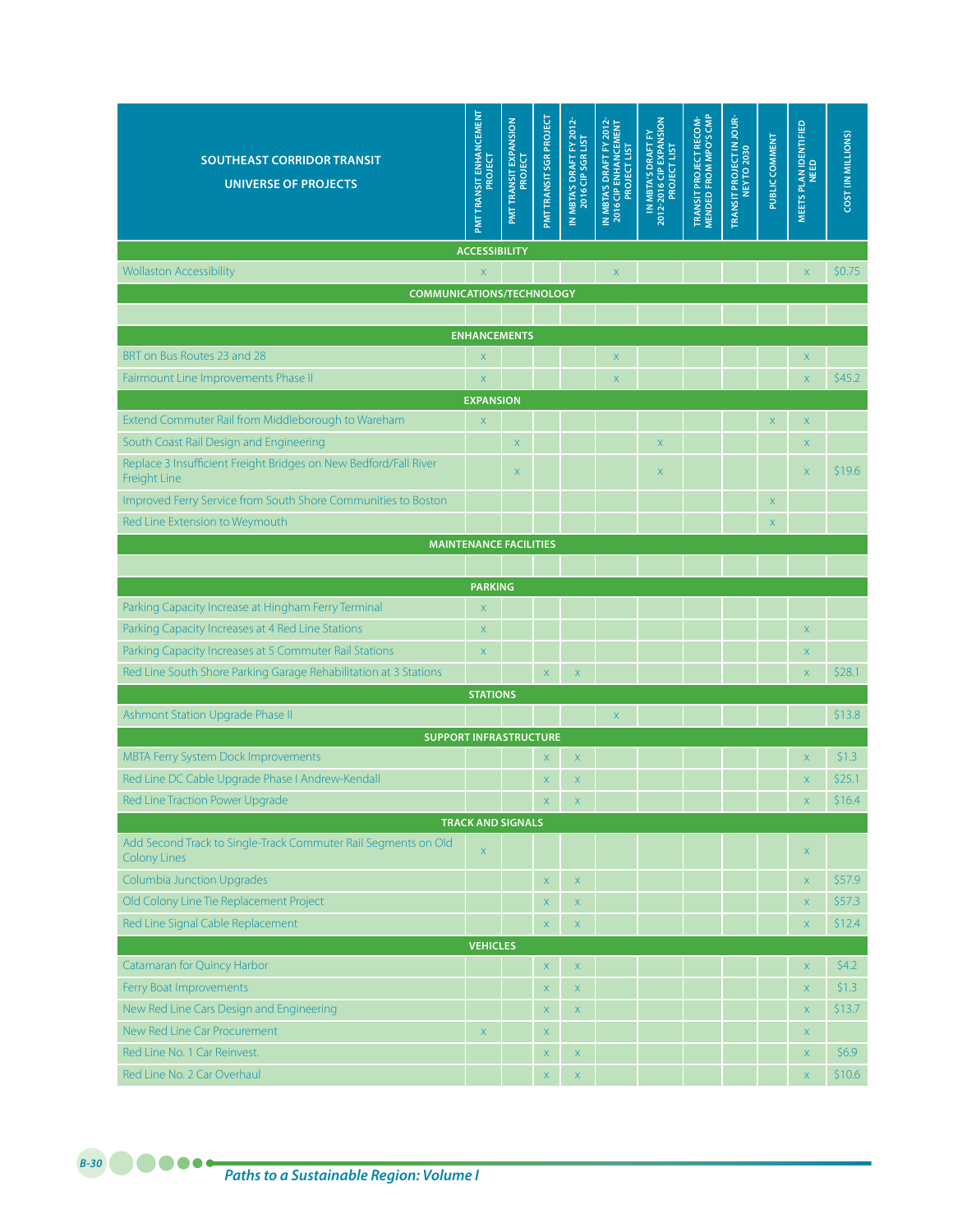| SOUTHEAST CORRIDOR TRANSIT NEEDS EVALUATION                                   | MAINTENANCE, MODERN-<br><b>ZATION AND EFFICIENCY</b> | LIVABILITY AND ECO-<br>NOMIC BENEFIT | <b>MOBILITY</b> | ENVIRONMENT AND | <b>TRANSPORTATION EQUITY</b> | <b>SAFETY AND SECURITY</b> |
|-------------------------------------------------------------------------------|------------------------------------------------------|--------------------------------------|-----------------|-----------------|------------------------------|----------------------------|
| <b>ACCESSIBILITY</b>                                                          |                                                      |                                      |                 |                 |                              |                            |
| <b>Wollaston Accessibility</b>                                                | $\bar{\mathsf{X}}$                                   | $\mathsf X$                          |                 |                 |                              | $\mathsf X$                |
| <b>COMMUNICATIONS/TECHNOLOGY</b>                                              |                                                      |                                      |                 |                 |                              |                            |
| <b>ENHANCEMENTS</b>                                                           |                                                      |                                      |                 |                 |                              |                            |
| BRT on Bus Routes 23 and 28                                                   | $\mathsf{X}$                                         | $\mathsf X$                          | X               |                 | X                            |                            |
| Fairmount Line Improvements Phase II                                          |                                                      | $\mathsf X$                          | X               | X               | X                            |                            |
| Expansion                                                                     |                                                      |                                      |                 |                 |                              |                            |
| Extend Commuter Rail from Middleborough to Wareham                            |                                                      |                                      | X               |                 |                              |                            |
| South Coast Rail Design and Engineering                                       |                                                      |                                      |                 |                 |                              |                            |
| Replace 3 Insufficient Freight Bridges on New Bedford/Fall River Freight Line | $\mathsf X$                                          |                                      | $\mathsf X$     |                 |                              | $\mathsf X$                |
| <b>MAINTENANCE FACILITIES</b>                                                 |                                                      |                                      |                 |                 |                              |                            |
|                                                                               |                                                      |                                      |                 |                 |                              |                            |
| <b>PARKING</b>                                                                |                                                      |                                      |                 |                 |                              |                            |
| Parking Capacity Increases at 4 Red Line Stations                             |                                                      | $\mathsf X$                          | X               | X               |                              |                            |
| Parking Capacity Increases at 5 Commuter Rail Stations                        |                                                      | $\mathsf X$                          | $\mathsf X$     | $\mathsf X$     |                              |                            |
| Red Line South Shore Parking Garage Rehabilitation at 3 Stations              | $\mathsf X$                                          |                                      |                 |                 |                              |                            |
| <b>STATIONS</b>                                                               |                                                      |                                      |                 |                 |                              |                            |
|                                                                               |                                                      |                                      |                 |                 |                              |                            |
| <b>SUPPORT INFRASTRUCTURE</b>                                                 |                                                      |                                      |                 |                 |                              |                            |
| <b>MBTA Ferry System Dock Improvements</b>                                    | $\mathsf X$                                          |                                      |                 |                 |                              |                            |
| Red Line DC Cable Upgrade Phase I Andrew-Kendall                              | $\boldsymbol{\mathsf{X}}$                            |                                      |                 |                 |                              |                            |
| Red Line Traction Power Upgrade<br><b>TRACK AND SIGNALS</b>                   | $\mathsf{X}$                                         |                                      |                 |                 |                              |                            |
| Add Second Track to Single-Track Commuter Rail Segments on Old Colony         |                                                      |                                      |                 |                 |                              |                            |
| <b>Lines</b>                                                                  | $\mathsf{X}$                                         |                                      | X               |                 |                              |                            |
| <b>Columbia Junction Upgrades</b>                                             | $\mathsf X$                                          |                                      |                 |                 |                              | X                          |
| Old Colony Line Tie Replacement Project                                       | X                                                    |                                      |                 |                 |                              | X                          |
| Red Line Signal Cable Replacement                                             | $\mathsf X$                                          |                                      |                 |                 |                              | $\mathsf X$                |
| <b>VEHICLES</b>                                                               |                                                      |                                      |                 |                 |                              |                            |
| Catamaran for Quincy Harbor                                                   | $\mathsf X$                                          |                                      |                 |                 |                              |                            |
| Ferry Boat Improvements                                                       | $\mathsf X$                                          |                                      |                 |                 |                              |                            |
| New Red Line Cars Design and Engineering                                      |                                                      |                                      |                 |                 |                              |                            |
| New Red Line Car Procurement                                                  | $\mathsf X$                                          |                                      |                 |                 |                              |                            |
| Red Line No. 1 Car Reinvest.                                                  | $\mathsf X$                                          |                                      |                 |                 |                              |                            |
| Red Line No. 2 Car Overhaul                                                   | X                                                    |                                      |                 |                 |                              |                            |

The projects included in this table are those from this corridor's Transit Universe that meet a Plan-identified regional need. An initial evaluation was performed using criteria derived from the MPO's visions and policies.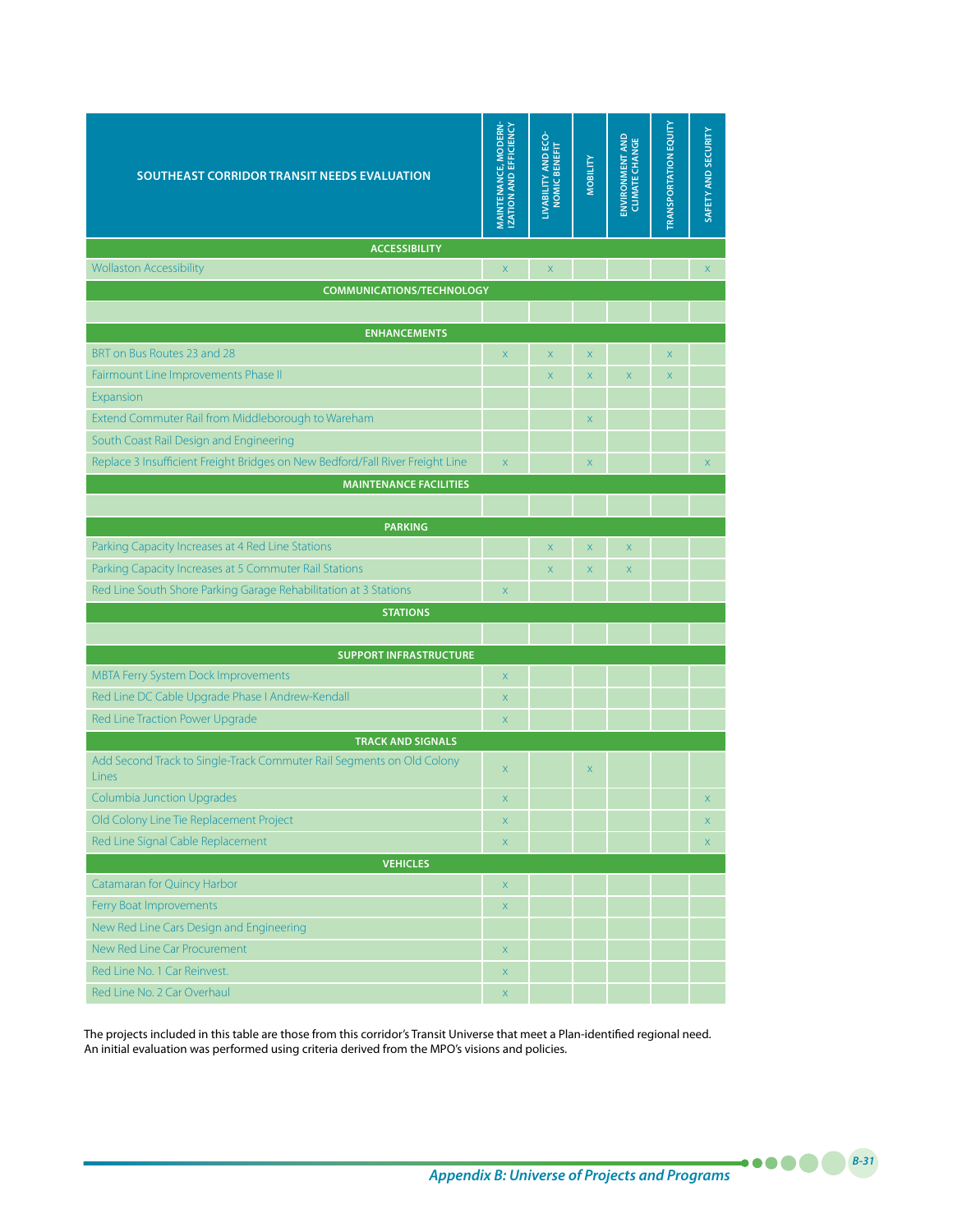| <b>SYSTEMWIDE TRANSIT</b><br><b>UNIVERSE OF PROJECTS</b> | <b>PMTTRANSIT ENHANCEMENT</b><br>PROJECT | <b>PMT TRANSIT EXPANSION</b><br>PROJECT | PMT TRANSIT SGR PROJECT | IN META'S DRAFT FY 2012-2016<br><b>CIP SGR LIST</b> | IN MBTA'S DRAFT FY 2012-2016 | IN MBTA'S DRAFT FY 2012-2016<br>CIP EXPANSION PROJECT LIST | TRANSIT PROJECT RECOMMEND-<br>ED FROM MPO'S CMP | TRANSIT PROJECT IN JOURNEY<br>TO 2030 | MEETS PLAN IDENTIFIED NEED |
|----------------------------------------------------------|------------------------------------------|-----------------------------------------|-------------------------|-----------------------------------------------------|------------------------------|------------------------------------------------------------|-------------------------------------------------|---------------------------------------|----------------------------|
|                                                          | <b>ACCESSIBILITY</b>                     |                                         |                         |                                                     |                              |                                                            |                                                 |                                       |                            |
| <b>Accessibility Program</b>                             | X                                        |                                         |                         |                                                     | $\overline{\mathsf{x}}$      |                                                            |                                                 |                                       | $\mathsf X$                |
| <b>Elevator Program</b>                                  | X                                        |                                         |                         |                                                     | $\mathsf{X}$                 |                                                            |                                                 |                                       | $\mathsf X$                |
| <b>Escalator Program</b>                                 | X.                                       |                                         |                         |                                                     | X                            |                                                            |                                                 |                                       | $\mathsf X$                |
| <b>Wayfinding Program</b>                                | X                                        |                                         |                         |                                                     | X                            |                                                            |                                                 |                                       |                            |
| <b>COMMUNICATIONS/TECHNOLOGY</b>                         |                                          |                                         |                         |                                                     |                              |                                                            |                                                 |                                       |                            |
| <b>Automated Bus Passenger Counters</b>                  |                                          | X                                       |                         |                                                     | X                            |                                                            |                                                 |                                       |                            |
| Bid/Dispatch - Advanced Scheduling System                | X                                        |                                         |                         |                                                     | $\mathsf{X}$                 |                                                            |                                                 |                                       |                            |
| Computer Technology Upgrades                             | X                                        |                                         |                         |                                                     | X                            |                                                            |                                                 |                                       |                            |
| Train & Bus Arrival Announcements                        | X                                        |                                         |                         |                                                     | $\mathsf{X}$                 |                                                            |                                                 |                                       |                            |
| Daily Operations Resource Management System              | <b>ENHANCEMENTS</b>                      | X                                       |                         |                                                     | $\mathsf{X}$                 |                                                            |                                                 |                                       |                            |
| <b>Homeland Security</b>                                 | X                                        |                                         |                         |                                                     | $\mathsf{X}$                 |                                                            |                                                 |                                       |                            |
| Key Bus Routes Project                                   | X                                        |                                         |                         |                                                     | $\mathsf{X}$                 |                                                            |                                                 |                                       | $\mathsf X$                |
|                                                          | <b>EXPANSION</b>                         |                                         |                         |                                                     |                              |                                                            |                                                 |                                       |                            |
|                                                          |                                          |                                         |                         |                                                     |                              |                                                            |                                                 |                                       |                            |
| <b>MAINTENANCE FACILITIES</b>                            |                                          |                                         |                         |                                                     |                              |                                                            |                                                 |                                       |                            |
| <b>Bus Facilities Upgrade</b>                            |                                          |                                         | $\mathsf X$             | X                                                   |                              |                                                            |                                                 |                                       | $\mathsf X$                |
| <b>Bus Facility Analysis</b>                             |                                          |                                         |                         |                                                     | $\mathsf{X}$                 |                                                            |                                                 |                                       | $\mathsf X$                |
| Carwash Upgrades Systemwide                              |                                          |                                         | X                       | $\bar{\mathsf{X}}$                                  |                              |                                                            |                                                 |                                       | X                          |
| Commuter Rail Maintenance Facilities Upgrades            |                                          |                                         | $\mathsf X$             | $\mathsf X$                                         |                              |                                                            |                                                 |                                       | $\mathsf X$                |
| Maintenance Facilities Upgrades                          |                                          |                                         | $\mathsf X$             | X                                                   |                              |                                                            |                                                 |                                       | $\mathsf X$                |
| MBTA Bus Facility Rehab & Improvements                   |                                          |                                         | X                       | $\mathsf X$                                         |                              |                                                            |                                                 |                                       | $\mathsf X$                |
| <b>Subway Facility Improvements</b>                      |                                          |                                         | $\bar{\mathsf{X}}$      | $\mathsf X$                                         |                              |                                                            |                                                 |                                       | $\mathsf X$                |
|                                                          | <b>PARKING</b>                           |                                         |                         |                                                     |                              |                                                            |                                                 |                                       |                            |
| <b>Enhanced Bicycle Parking Facililties</b>              | X                                        |                                         |                         |                                                     | X                            |                                                            |                                                 |                                       | $\mathsf X$                |
| <b>Parking Upgrades</b>                                  | $\mathsf X$                              |                                         |                         |                                                     | $\mathsf X$                  |                                                            |                                                 |                                       |                            |
|                                                          | <b>STATIONS</b>                          |                                         |                         |                                                     |                              |                                                            |                                                 |                                       |                            |
| <b>Commuter Rail - Various Stations Projects</b>         | $\mathsf X$                              |                                         |                         |                                                     | $\mathsf X$                  |                                                            |                                                 |                                       |                            |
| <b>Commuter Rail Stations Upgrades</b>                   |                                          |                                         | $\bar{\mathsf{X}}$      | $\mathsf X$                                         |                              |                                                            |                                                 |                                       | $\mathsf X$                |
| <b>Emergency Station Lighting Program</b>                |                                          |                                         | $\bar{\mathsf{X}}$      | $\mathsf X$                                         |                              |                                                            |                                                 |                                       | $\mathsf X$                |
| Station Management Project - Phase II                    | $\mathsf X$                              |                                         |                         |                                                     | $\mathsf X$                  |                                                            |                                                 |                                       |                            |
| Subway Station Platform Improvement Program              |                                          |                                         | $\mathsf X$             | $\mathsf X$                                         |                              |                                                            |                                                 |                                       | X                          |
| <b>Subway Station Rehabilitation</b>                     |                                          |                                         | $\bar{\mathsf{X}}$      | $\mathsf X$                                         |                              |                                                            |                                                 |                                       | $\mathsf X$                |
| <b>SUPPORT INFRASTRUCTURE</b><br><b>Bridge Program</b>   |                                          |                                         | $\mathsf X$             | $\mathsf X$                                         |                              |                                                            |                                                 |                                       |                            |
| Commuter Rail - Bridge Projects                          |                                          |                                         | $\mathsf X$             | $\mathsf X$                                         |                              |                                                            |                                                 |                                       | $\mathsf X$<br>$\mathsf X$ |
| Environmental Compliance Management                      | $\mathsf X$                              |                                         |                         |                                                     | $\mathsf X$                  |                                                            |                                                 |                                       |                            |
| <b>Groundwater Remediation</b>                           |                                          |                                         | $\mathsf X$             | $\mathsf X$                                         |                              |                                                            |                                                 |                                       | X                          |
| <b>MBTA Systemwide Fencing</b>                           |                                          |                                         | $\bar{\mathsf{X}}$      | $\bar{\mathsf{X}}$                                  |                              |                                                            |                                                 |                                       | $\mathsf X$                |
|                                                          |                                          |                                         |                         |                                                     |                              |                                                            |                                                 |                                       |                            |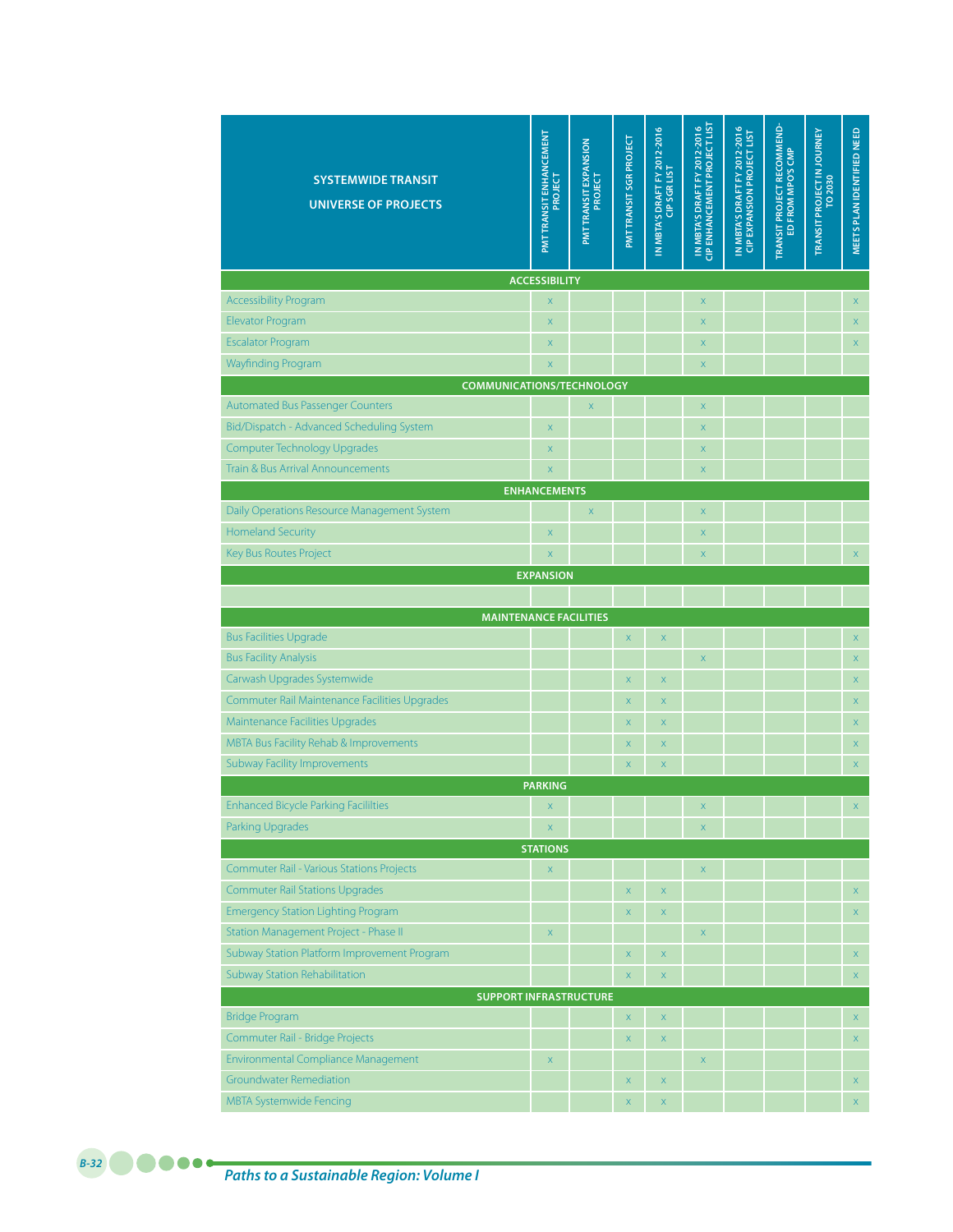| <b>SYSTEMWIDE TRANSIT</b><br><b>UNIVERSE OF PROJECTS (CONT.)</b> | PMTTRANSIT ENHANCEMENT<br>PROJECT | PMT TRANSIT EXPANSION PROJECT | PMTTRANSIT SGR PROJECT  | IN MBTA'S DRAFT FY 2012-2016 CIP<br><b>SGRLIST</b> | N MBTA'S DRAFT FY 2012-2016 CIP<br>ENHANCEMENT PROJECT LIST | IN MBTA'S DRAFT FY 2012-2016 CIP<br>EXPANSION PROJECT LIST | <b>TRANSIT PROJECT RECOMMENDED</b><br>FROM MPO'S CMP | TRANSIT PROJECT IN JOURNEY<br>TO 2030 | MEETS PLAN IDENTIFIED NEED |  |  |  |
|------------------------------------------------------------------|-----------------------------------|-------------------------------|-------------------------|----------------------------------------------------|-------------------------------------------------------------|------------------------------------------------------------|------------------------------------------------------|---------------------------------------|----------------------------|--|--|--|
| <b>SUPPORT INFRASTRUCTURE (CONT.)</b>                            |                                   |                               |                         |                                                    |                                                             |                                                            |                                                      |                                       |                            |  |  |  |
| <b>MBTA Tunnel Signage Project</b>                               | $\mathsf X$                       |                               |                         |                                                    | X                                                           |                                                            |                                                      |                                       |                            |  |  |  |
| Power Program                                                    |                                   |                               | X                       | $\bar{\mathsf{x}}$                                 |                                                             |                                                            |                                                      |                                       | $\bar{\mathsf{X}}$         |  |  |  |
| Rectifier Transformer Replacement                                |                                   |                               | X                       | $\bar{\mathsf{x}}$                                 |                                                             |                                                            |                                                      |                                       | $\mathsf X$                |  |  |  |
| <b>Rehab Traction Power Substations</b>                          |                                   |                               | X                       | $\overline{\mathsf{x}}$                            |                                                             |                                                            |                                                      |                                       | $\mathsf X$                |  |  |  |
| Renewable Wind Energy Project                                    |                                   |                               |                         |                                                    | X                                                           |                                                            |                                                      |                                       |                            |  |  |  |
| Substation Control Battery Set Replacement Program               |                                   |                               | X                       | $\bar{\mathsf{x}}$                                 |                                                             |                                                            |                                                      |                                       | $\mathsf X$                |  |  |  |
| Systemwide Fire Suppression Systems                              |                                   |                               | X                       | $\bar{\mathsf{x}}$                                 |                                                             |                                                            |                                                      |                                       | $\mathsf X$                |  |  |  |
| Systemwide Tunnel Lighting                                       |                                   |                               | X                       | $\bar{\mathsf{x}}$                                 |                                                             |                                                            |                                                      |                                       | $\mathsf X$                |  |  |  |
| Tunnel Dewatering Pump Station Rehabilitation Program            |                                   |                               | X                       | $\mathsf X$                                        |                                                             |                                                            |                                                      |                                       | $\mathsf X$                |  |  |  |
| <b>Tunnel Rehabilitation</b>                                     |                                   |                               | X                       | X                                                  |                                                             |                                                            |                                                      |                                       | $\mathsf X$                |  |  |  |
| <b>Unit Substation Upgrades</b>                                  |                                   |                               | X                       | $\overline{\mathsf{x}}$                            |                                                             |                                                            |                                                      |                                       | $\bar{\mathsf{X}}$         |  |  |  |
|                                                                  | <b>TRACK AND SIGNALS</b>          |                               |                         |                                                    |                                                             |                                                            |                                                      |                                       |                            |  |  |  |
| Systemwide Signal Maintenance                                    |                                   |                               | X                       | $\bar{\mathsf{x}}$                                 |                                                             |                                                            |                                                      |                                       | $\bar{\mathsf{X}}$         |  |  |  |
| Systemwide Track Maintenance                                     |                                   |                               | X                       | X                                                  |                                                             |                                                            |                                                      |                                       | $\overline{X}$             |  |  |  |
| Yard Switch Replacement and Track Reconstruction                 |                                   |                               | X                       | $\overline{\mathsf{x}}$                            |                                                             |                                                            |                                                      |                                       | $\bar{\mathsf{X}}$         |  |  |  |
|                                                                  | <b>VEHICLES</b>                   |                               |                         |                                                    |                                                             |                                                            |                                                      |                                       |                            |  |  |  |
| Bus Fleet Rehabilitation (2004/2005 fleet)                       |                                   |                               | X                       | $\bar{\mathsf{x}}$                                 |                                                             |                                                            |                                                      |                                       | $\mathsf X$                |  |  |  |
| <b>Commuter Rail Coach Procurement</b>                           |                                   |                               | X                       | $\bar{\mathsf{x}}$                                 |                                                             |                                                            |                                                      |                                       | $\mathsf X$                |  |  |  |
| <b>Commuter Rail Locomotive Procurement</b>                      |                                   |                               | X                       | $\bar{\mathsf{x}}$                                 |                                                             |                                                            |                                                      |                                       | $\bar{\mathsf{X}}$         |  |  |  |
| Commuter Rail Locomotive Top Deck Overhaul                       |                                   |                               | X.                      | $\overline{\mathsf{x}}$                            |                                                             |                                                            |                                                      |                                       | X                          |  |  |  |
| <b>Commuter Rail Positive Train Control Efforts</b>              | $\bar{\mathsf{x}}$                |                               |                         |                                                    | $\overline{\mathsf{x}}$                                     |                                                            |                                                      |                                       |                            |  |  |  |
| Kawasaki Commuter Rail Coach Overhaul                            |                                   |                               | X                       | $\bar{\mathsf{x}}$                                 |                                                             |                                                            |                                                      |                                       | $\mathsf X$                |  |  |  |
| Procurement of 480 Buses                                         |                                   |                               | X                       | $\overline{\mathsf{x}}$                            |                                                             |                                                            |                                                      |                                       | $\bar{\mathsf{X}}$         |  |  |  |
| RIDE Vehicle Program                                             |                                   |                               | X                       | X                                                  |                                                             |                                                            |                                                      |                                       | X                          |  |  |  |
| <b>Snow Fighting Equipment</b>                                   |                                   |                               | X                       | $\overline{\mathsf{x}}$                            |                                                             |                                                            |                                                      |                                       | $\bar{\mathsf{X}}$         |  |  |  |
| Systemwide Non-Revenue Vehicle Program                           |                                   |                               | $\overline{\mathsf{x}}$ | $\overline{\mathsf{x}}$                            |                                                             |                                                            |                                                      |                                       | $\overline{\mathsf{x}}$    |  |  |  |

*Appendix B: Universe of Projects and Programs*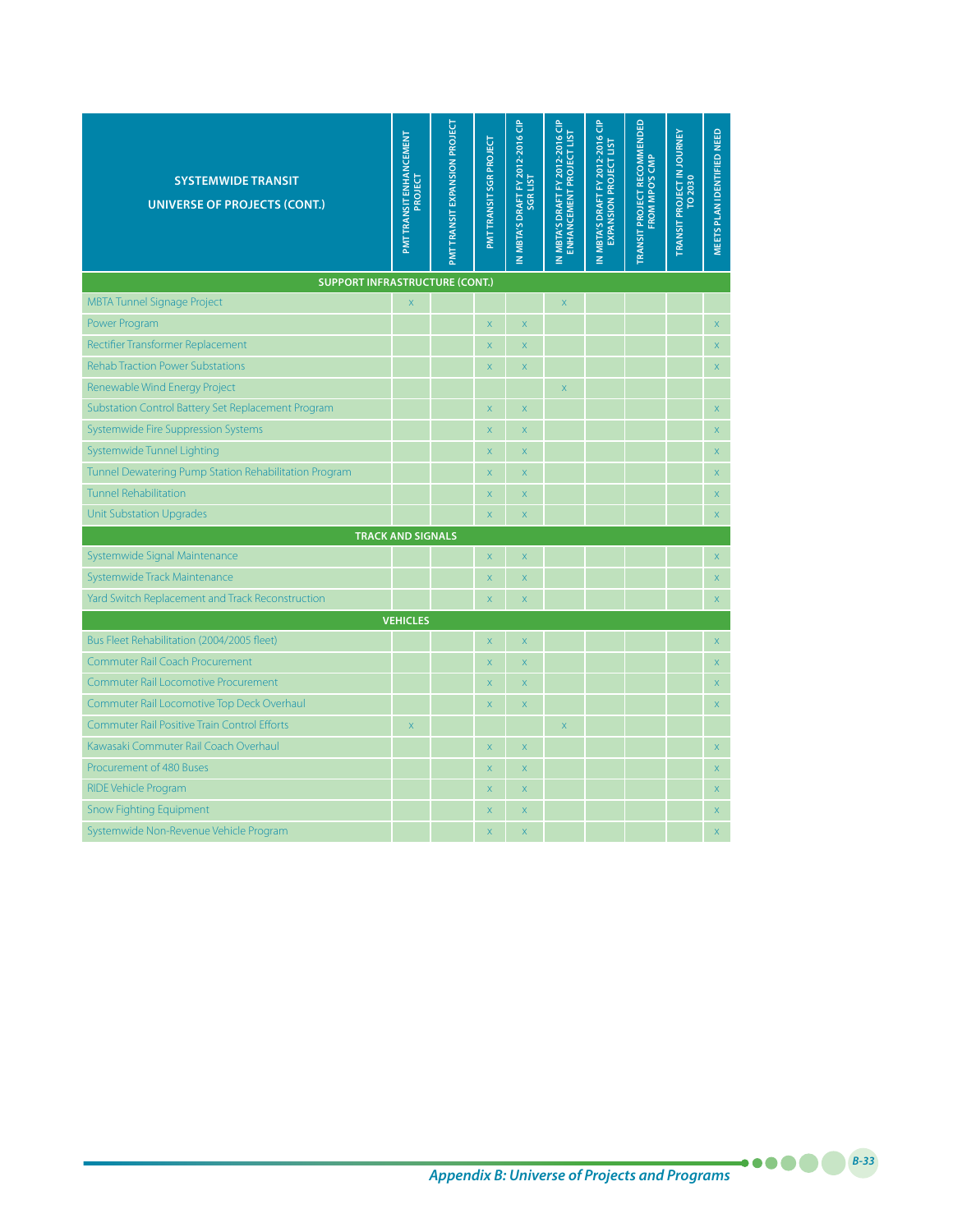| <b>SYSTEMWIDE TRANSIT NEEDS EVALUATION</b>                                     | <b><i>MODERNIZATION AND</i></b><br><b>MAINTENANCE,</b><br>EFFICIENCY | LIVABILITY AND ECONOMIC<br>BENEFIT | <b>MOBILITY</b> | ENVIRONMENT AND<br><b>CLIMATE CHANGE</b> | <b>TRANSPORTATION EQUITY</b> | SAFETY AND SECURITY |
|--------------------------------------------------------------------------------|----------------------------------------------------------------------|------------------------------------|-----------------|------------------------------------------|------------------------------|---------------------|
| <b>ACCESSIBILITY</b>                                                           |                                                                      |                                    |                 |                                          |                              |                     |
| <b>Accessibility Program</b>                                                   | $\mathsf X$                                                          | $\overline{\mathsf{X}}$            |                 |                                          |                              | $\mathsf{x}$        |
| <b>Elevator Program</b>                                                        | X                                                                    | $\overline{X}$                     |                 |                                          |                              | $\mathsf X$         |
| <b>Escalator Program</b>                                                       | $\mathsf{x}$                                                         | X                                  |                 |                                          |                              | $\mathsf{X}$        |
| <b>COMMUNICATIONS/TECHNOLOGY</b>                                               |                                                                      |                                    |                 |                                          |                              |                     |
|                                                                                |                                                                      |                                    |                 |                                          |                              |                     |
| <b>ENHANCEMENTS</b>                                                            |                                                                      |                                    |                 |                                          |                              |                     |
| Key Bus Routes Project - bus stop amenitites and customer service enhancements | $\mathsf X$                                                          | X                                  |                 |                                          |                              |                     |
| <b>EXPANSION</b>                                                               |                                                                      |                                    |                 |                                          |                              |                     |
|                                                                                |                                                                      |                                    |                 |                                          |                              |                     |
| <b>MAINTENANCE FACILITIES</b><br>Bus Facilities Upgrade and Rehabilitation     | $\mathsf X$                                                          |                                    |                 |                                          |                              |                     |
| <b>Bus Facility Needs Assessment</b>                                           | $\mathsf{X}$                                                         |                                    |                 |                                          |                              |                     |
| Carwash Upgrades Systemwide                                                    | X                                                                    |                                    |                 |                                          |                              |                     |
| Commuter Rail Maintenance Facilities Upgrades                                  | $\mathsf{X}$                                                         |                                    |                 |                                          |                              |                     |
| Maintenance Facilities Upgrades                                                | $\mathsf{X}$                                                         |                                    |                 |                                          |                              |                     |
| MBTA Bus Facility Rehab & Improvements                                         | X                                                                    |                                    |                 |                                          |                              |                     |
| <b>Subway Facility Improvements</b>                                            | X                                                                    |                                    |                 |                                          |                              |                     |
| <b>PARKING</b>                                                                 |                                                                      |                                    |                 |                                          |                              |                     |
| <b>Enhanced Bicycle Parking Facililties</b>                                    |                                                                      | X                                  | $\mathsf X$     | $\boldsymbol{\mathsf{X}}$                |                              |                     |
| <b>STATIONS</b>                                                                |                                                                      |                                    |                 |                                          |                              |                     |
| Commuter Rail Stations Upgrades and Renovation                                 | $\mathsf X$                                                          | $\mathsf X$                        |                 |                                          |                              |                     |
| <b>Emergency Station Lighting Program</b>                                      | $\mathsf{X}$                                                         |                                    |                 |                                          |                              | $\mathsf{X}$        |
| Subway Station Platform Improvement Program                                    | $\mathsf{X}$                                                         |                                    |                 |                                          |                              | $\mathsf X$         |
| Subway Station Rehabilitation                                                  | $\mathsf{x}$                                                         | X                                  |                 |                                          |                              |                     |
| <b>SUPPORT INFRASTRUCTURE</b>                                                  |                                                                      |                                    |                 |                                          |                              |                     |
| Bridge Program                                                                 | $\mathsf X$                                                          |                                    |                 |                                          |                              | X                   |
| Commuter Rail - Bridge Projects                                                | $\mathsf X$                                                          |                                    |                 |                                          |                              | $\mathsf X$         |
| <b>Groundwater Remediation</b>                                                 |                                                                      |                                    |                 | X                                        |                              |                     |
| <b>MBTA Systemwide Fencing</b>                                                 | $\mathsf X$                                                          |                                    |                 |                                          |                              | X                   |
| Power Program                                                                  | $\mathsf X$                                                          |                                    |                 |                                          |                              |                     |
| Rectifier Transformer Replacement                                              | $\mathsf X$                                                          |                                    |                 |                                          |                              |                     |
| <b>Rehab Traction Power Substations</b>                                        | $\mathsf X$                                                          |                                    |                 |                                          |                              |                     |
| Substation Control Battery Set Replacement Program                             | $\mathsf X$                                                          |                                    |                 |                                          |                              |                     |
| Systemwide Fire Suppression Systems                                            | $\mathsf X$                                                          |                                    |                 |                                          |                              | $\mathsf X$         |
| Systemwide Tunnel Lighting                                                     | $\mathsf X$                                                          |                                    |                 |                                          |                              | $\mathsf X$         |
| Tunnel Dewatering Pump Station Rehabilitation Program                          | $\mathsf X$                                                          |                                    |                 |                                          |                              | $\mathsf X$         |
| <b>Tunnel Rehabilitation</b>                                                   | $\mathsf X$                                                          |                                    |                 |                                          |                              | $\mathsf X$         |
| <b>Unit Substation Upgrades</b>                                                | $\mathsf X$                                                          |                                    |                 |                                          |                              |                     |